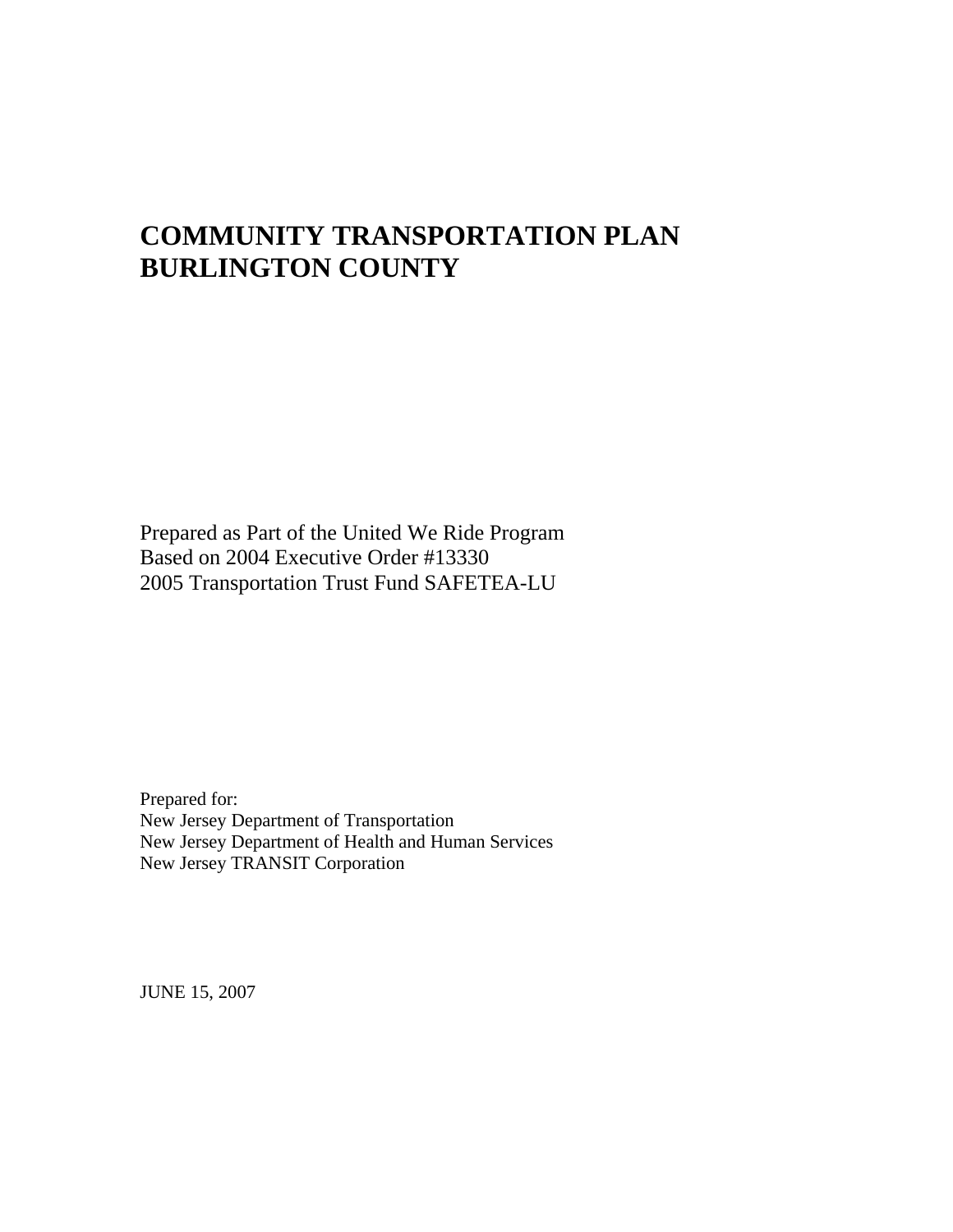|                |                                                               | <b>TABLE OF CONTENTS</b>                                                                                                                                 | <b>PAGE</b> |  |  |
|----------------|---------------------------------------------------------------|----------------------------------------------------------------------------------------------------------------------------------------------------------|-------------|--|--|
| <b>PREFACE</b> |                                                               | United We Ride Program                                                                                                                                   | 4           |  |  |
|                | <b>SUMMARY</b>                                                |                                                                                                                                                          | 5           |  |  |
| 1.0            |                                                               | <b>INTRODUCTION</b>                                                                                                                                      | 8           |  |  |
| 2.0            | 2.1                                                           | <b>TRANSPORTATION NEEDS</b><br><b>Self Assessment Results</b>                                                                                            |             |  |  |
| 3.0            | 3.1                                                           | <b>TRANSPORTATION RESOURCES</b><br>Survey                                                                                                                | 12          |  |  |
| 4.0            |                                                               | <b>GAPS IN TRANSPORTATION</b>                                                                                                                            | 24          |  |  |
| 5.0            |                                                               | <b>BARRIERS TO OVERCOMING GAPS</b>                                                                                                                       | 25          |  |  |
| 6.0            |                                                               | <b>GOALS AND OBJECTIVES</b>                                                                                                                              | 27          |  |  |
| 7.0            | 7.1<br>7.2<br>7.3                                             | STRATEGIES TO ACHIEVE OBJECTIVES<br><b>Short Range</b><br><b>Medium Range</b><br>Long Range                                                              | 28          |  |  |
| 8.0            |                                                               | FUNDING REQUIRED TO ACHIEVE GOALS                                                                                                                        | 29          |  |  |
| 9.0            |                                                               | <b>RECOMMENDATIONS</b>                                                                                                                                   | 30          |  |  |
| 10.0           | 10.1                                                          | <b>APPENDIXES</b><br>Appendix I – Goals of 2001 BC Update to Community                                                                                   | 32          |  |  |
|                |                                                               | <b>Transportation Plan</b>                                                                                                                               |             |  |  |
|                | 10.2                                                          | Appendix II – Acronyms                                                                                                                                   | 34          |  |  |
|                | 10.3<br>10.4                                                  | Appendix III – Self Assessment Results<br>Appendix IV – Organizations Surveyed for the Burlington<br>County United We Ride Human Services Transportation | 35          |  |  |
|                |                                                               | <b>Coordination Survey</b>                                                                                                                               | 36<br>39    |  |  |
|                | Appendix V – Burlington County Public Transit Service<br>10.5 |                                                                                                                                                          |             |  |  |
|                | 10.6                                                          | Appendix VI – Survey Comments                                                                                                                            | 40          |  |  |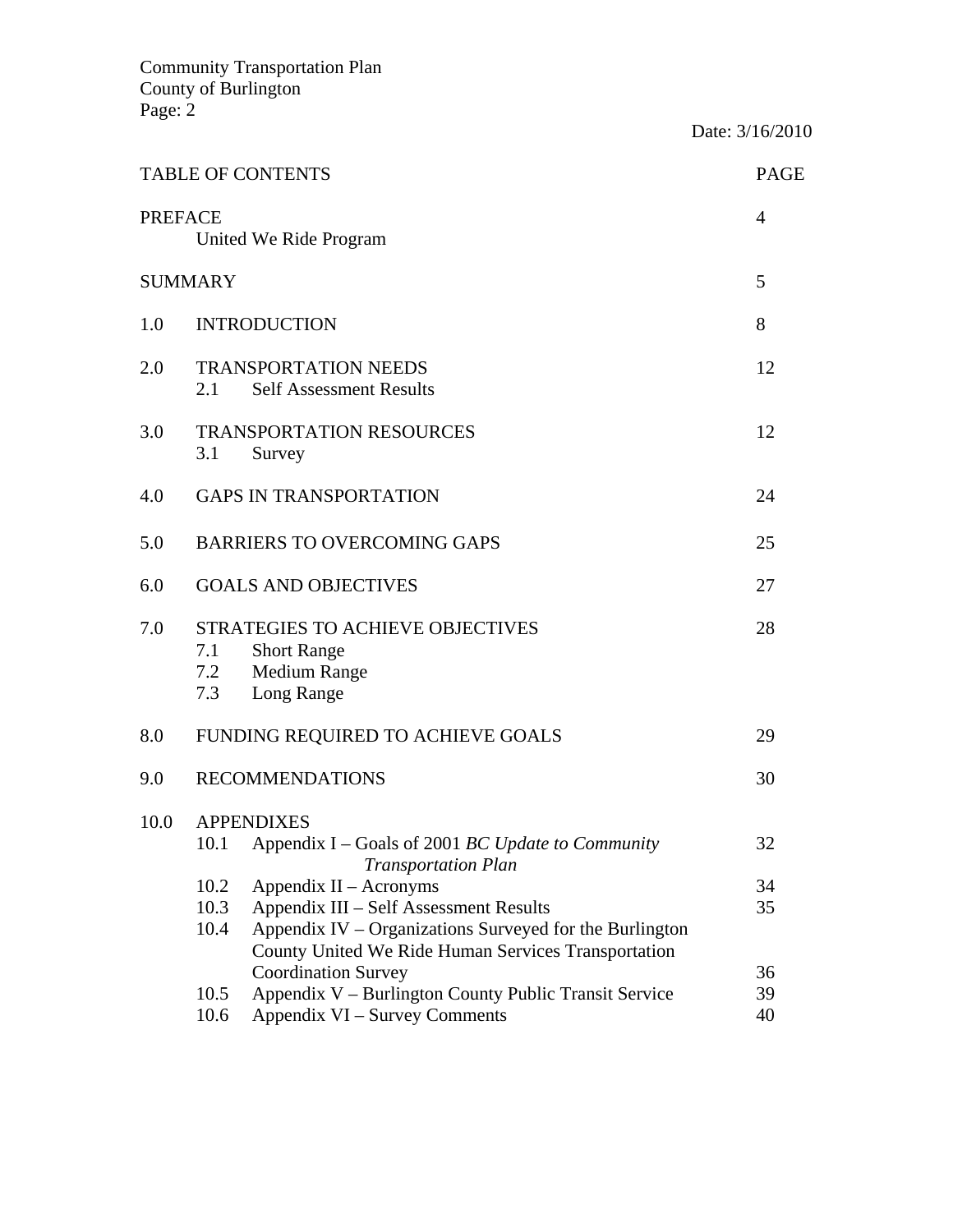Date: 3/16/2010

### TABLE OF CONTENTS PAGE

#### FIGURES 1. Burlington County Government Transportation Providers 42 2. Burlington County Municipal Transportation Providers 43 3. Burlington County Private, Non-Profit Human Service Agency Transportation Providers 44<br>Burlington County Private For Profit Transportation Providers 45 4. Burlington County Private For Profit Transportation Providers 5. Burlington County Public Transit Routes 46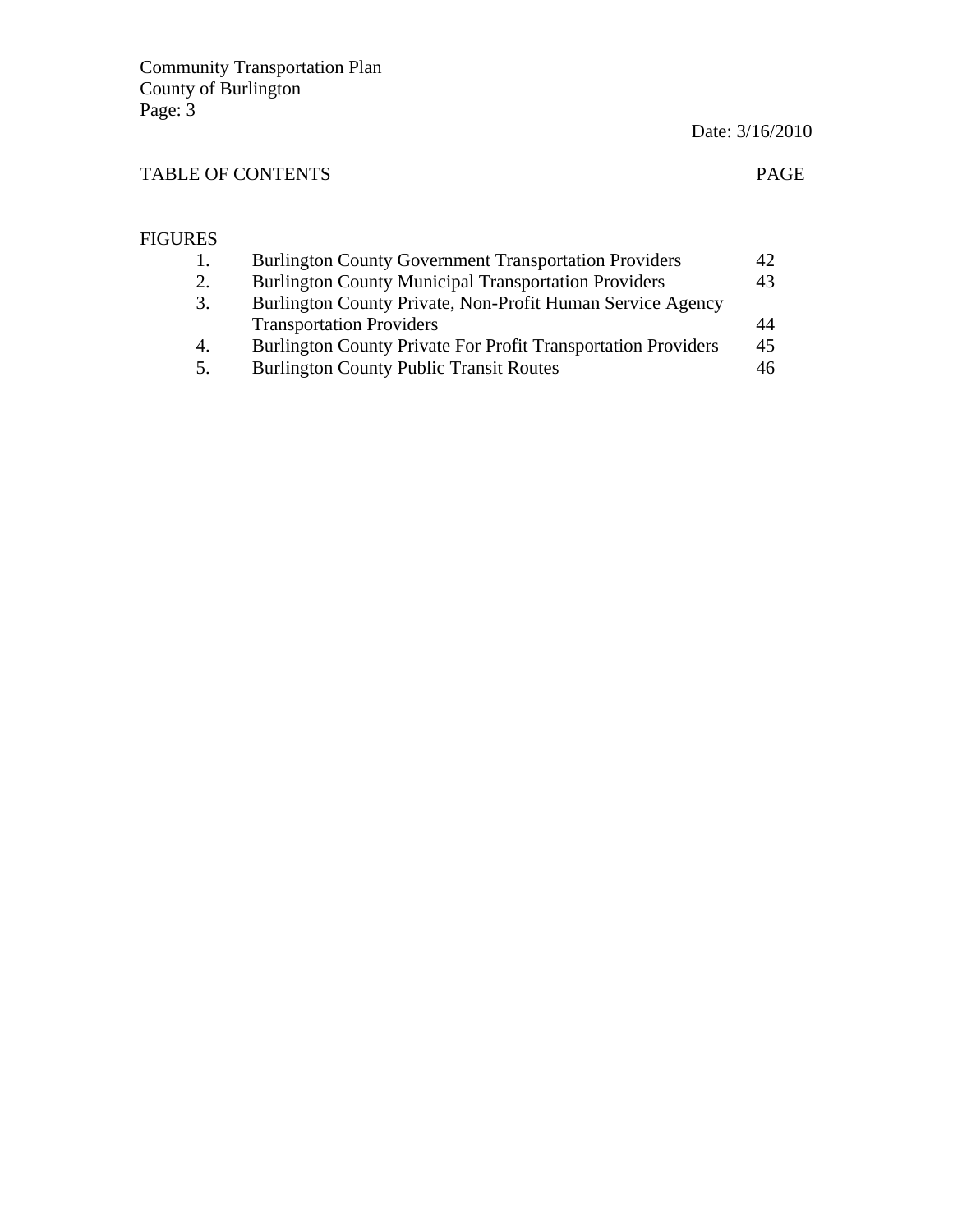Date: 3/16/2010

#### **PREFACE**

1

United We Ride Program – Coordinating Human Service Transportation

 The Safe, Accountable, Flexible, Efficient Transportation Equity Act: A Legacy for Users (SAFETEA-LU) Public Law No. 109-59, August 10, 2005 requires that projects selected for funding under the Elderly Individuals and Individuals with Disabilities, JARC, and New Freedom programs be "derived from a locally developed, coordinated public transit-human services transportation plan" and that the plan be "developed through a process that includes representatives of public, private, and nonprofit transportation and human services providers and participation by the public."

A coordinated plan is defined as a unified, comprehensive strategy for public transportation service delivery that identifies the transportation needs of individuals with disabilities, older adults, and individuals with limited incomes, lays out strategies for meeting these needs, and prioritizes services. The Plan should maximize the programs' collective coverage by minimizing duplication of services. Further, a coordinated plan should be developed through a process that includes representative of public, private and nonprofit transportation and human services providers, and participation by the public. In addition, FTA proposes that a coordinated plan should incorporate activities offered under other programs sponsored by Federal, State, and local agencies to greatly strengthen its impact.

"Transportation and health care are interconnected. We need to continue to help others to understand – and value- the role community transportation plays in keeping Americans healthy." $\cdot$ <sup>1</sup>

According to Delaware Valley Regional Planning Commission, *Transportation Choices 2030*, the average age of New Jersey's residents is creeping upward. By 2030, 20 percent of the population will be over 65 years of age and 9.5 percent will be over 75. An increasing number can be expected to have mobility limitations. In contrast to previous decades, the vast majority of tomorrow's senior citizens will have been driving throughout their adult lives and will expect to continue driving as long as possible. Many will live in suburbs that were not designed for easy walking or transit service, and will find their mobility sharply curtailed if driving becomes difficult.

<sup>&</sup>lt;sup>1</sup> Quotes from Medical Transportation – Toolkit and Best Practices Third Edition 2005 Preface – Bill McDonald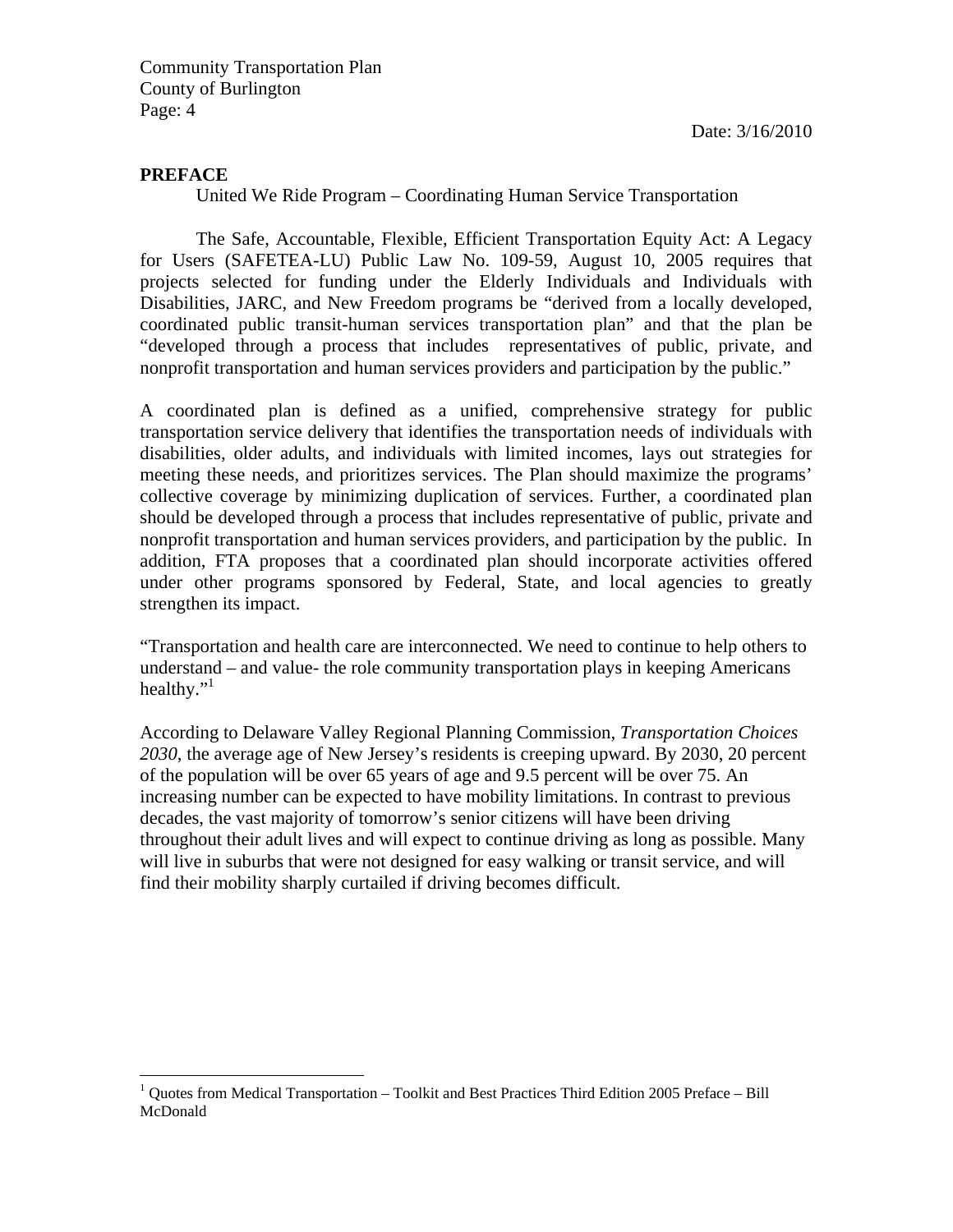#### SUMMARY

The Burlington County United We Ride Stakeholders and Steering Committee met a total of six (6) times to prepare the Community Transportation Plan (The Plan). It was the consensus of both groups that The Plan be prepared in an outline form as you see here. They believed that this form is conducive to easier reading, understanding and implementation.

The Self Assessment was completed at the first meeting, the results of which were analyzed by staff and reported back to the Stakeholders. Results show that "Putting customers first" scored highest at 49%. We need to improve in "Identifying Community Needs" and "Moving People Efficiently", at 61 and 62 percent respectively.

Through the Self Assessment Tool, existing resources were defined; gaps and barriers to overcome those gaps were identified. The central goal of United We Ride is to create a comprehensive and coordinated community based transportation service for older adults, disable residents, low income and rural residents. It is the intention of the Transportation Stakeholder to maintain the current level of service while improving the efficiency of that service.

The Survey questionnaire was designed by NJ TRANSIT and New Jersey Department of Human Services to gather information about current transportation resources and needs specific to each county in New Jersey. The Burlington County Transportation Steering Committee identified 104 organizations to complete the survey, 36 of which were completed and returned (35% response rate). Of the organizations who responded to the survey only 14 actually provide or arrange for human service transportation trips. Fifteen of those who do not provide/arrange for transportation services are municipalities. Those transportation providers who responded were categorized as a County, Municipal, Non-Profit Human Service Agencies or Private For-Profit Transportation Providers. The survey responses were compiled and analyzed by Cross County Connection Transportation Management Association.

The Survey identified that most providers offer their clients transportation for a specific type of trip. The most prevalent trip type is for medical purposes, such as doctor's appointments. Six organizations provide medical trips; in addition BCTS, the BurLink and Evesham Township will provide any type of trip for their clients. However, a large percentage of BCTS' trips are for medical purposes. Others provide trips to nutrition sites, and shopping and recreational facilities.

The majority of transportation services are provided primarily to elderly and disabled persons, with several organizations providing services to both groups. There does not appear to be an established minimum age for "elderly". The County's BCTS system uses the age of 60, two municipalities specify age 55 while another municipality states 62 is the minimum age. NJ TRANSIT provides reduced fares to senior citizens 62 years of age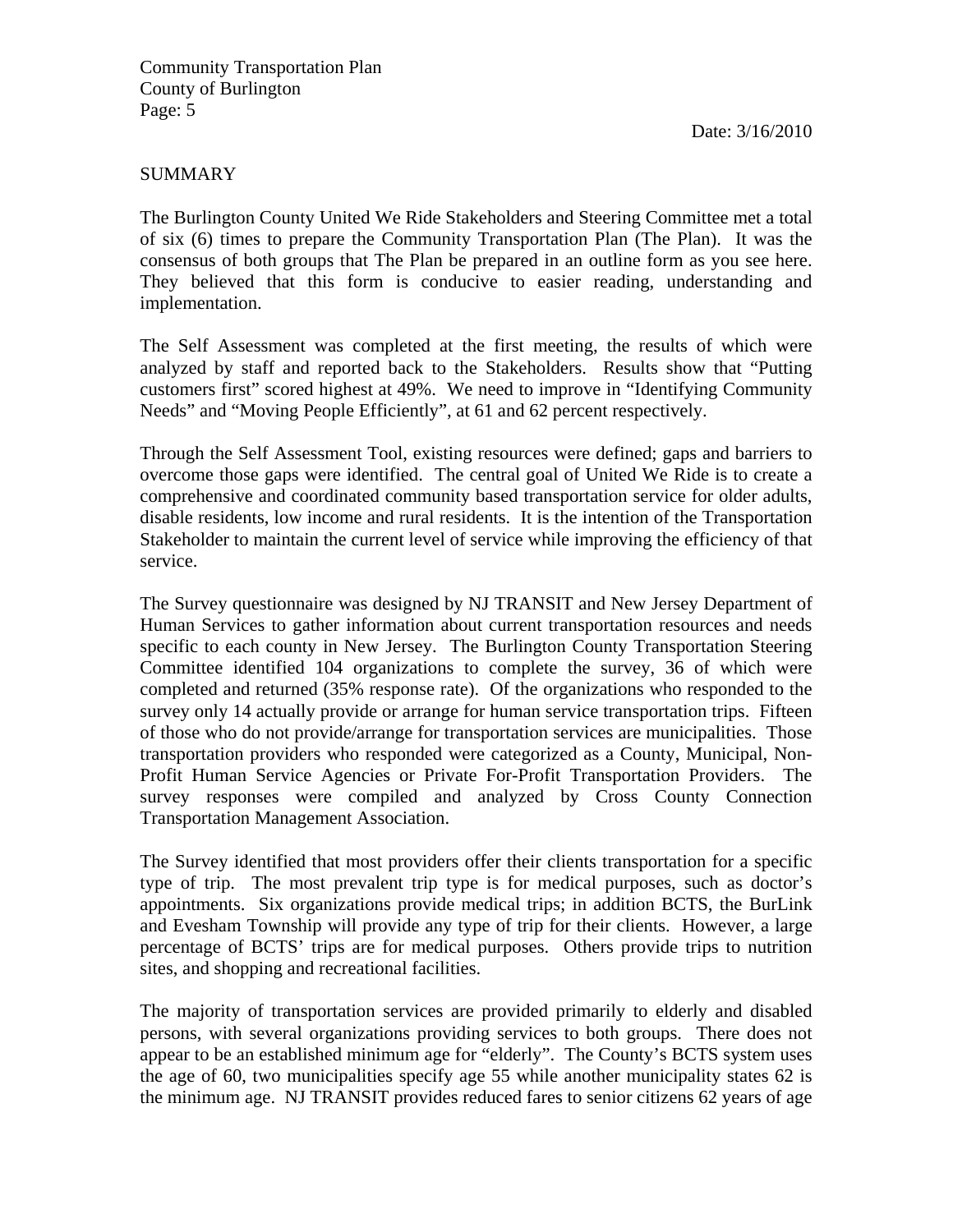Date: 3/16/2010 and older. Most of the organizations provide transportation services only for their clients or residents, with the exception of the BurLink which is open to the general public.

The service areas of the transportation providers are limited. The four municipalities provide services within their towns only. Occasionally they will provide services outside the municipal borders primarily for recreational or cultural purposes. Four of the providers serve all of Burlington County, four serve specific areas within the County and BCTS travels five miles outside the County boundaries.

There are very limited transportation services during the weekends and evenings in Burlington County. Only two organizations provide services on the weekends and two operate in the evenings; however the evening hours are limited. The BurLink service ends at approximately 8:00 pm and does not extend into the evening on all routes and OTC's service is available until 9:00 pm for their specific clients.

In order to gauge the size and scope of certain transportation services and identify potential coordination opportunities, vehicle information was also collected as part of the survey. Not every organization responding to the survey provided this information. However, nearly 60 buses and mini buses with a capacity of 18-24 passengers were identified (see Figures 1-4).

BCTS and BurLink account for most of the buses with a total of 43 vehicles either owned or contracted by the county. The Occupational Training Center has a sizable fleet of 13 bus and minibus vehicles to transport clients from home to their worksites in Burlington and surrounding counties.

Each of the municipal transportation services operate from one to three vehicles. There are also many vehicles throughout the county being used by senior care centers and faithbased organizations. Most of these organizations did not respond to the survey, therefore the number and type of vehicles is unknown.

Survey respondents were given the opportunity to comment on transportation services and needs in the County and the region. The comments have been grouped into three primary categories: *Geographic Gaps in Service; Gaps in Time of Service; Legislation Issues,* and summarized. All respondent comments can be found in Appendix VI.

Short, medium and long range strategies are outlined to provide feasible opportunities for achievement. Recommendations have been set down to provide guidance and milestones to measure success in the future implementation of the United We Ride Community Transportation Plan. The first recommendation, the appointment of the United We Ride Steering Committee, is central to the success of achieving the goals set down. It is further recommended that the Committee meet a minimum of two times per year to measure the success to date and establish the next year's tasks.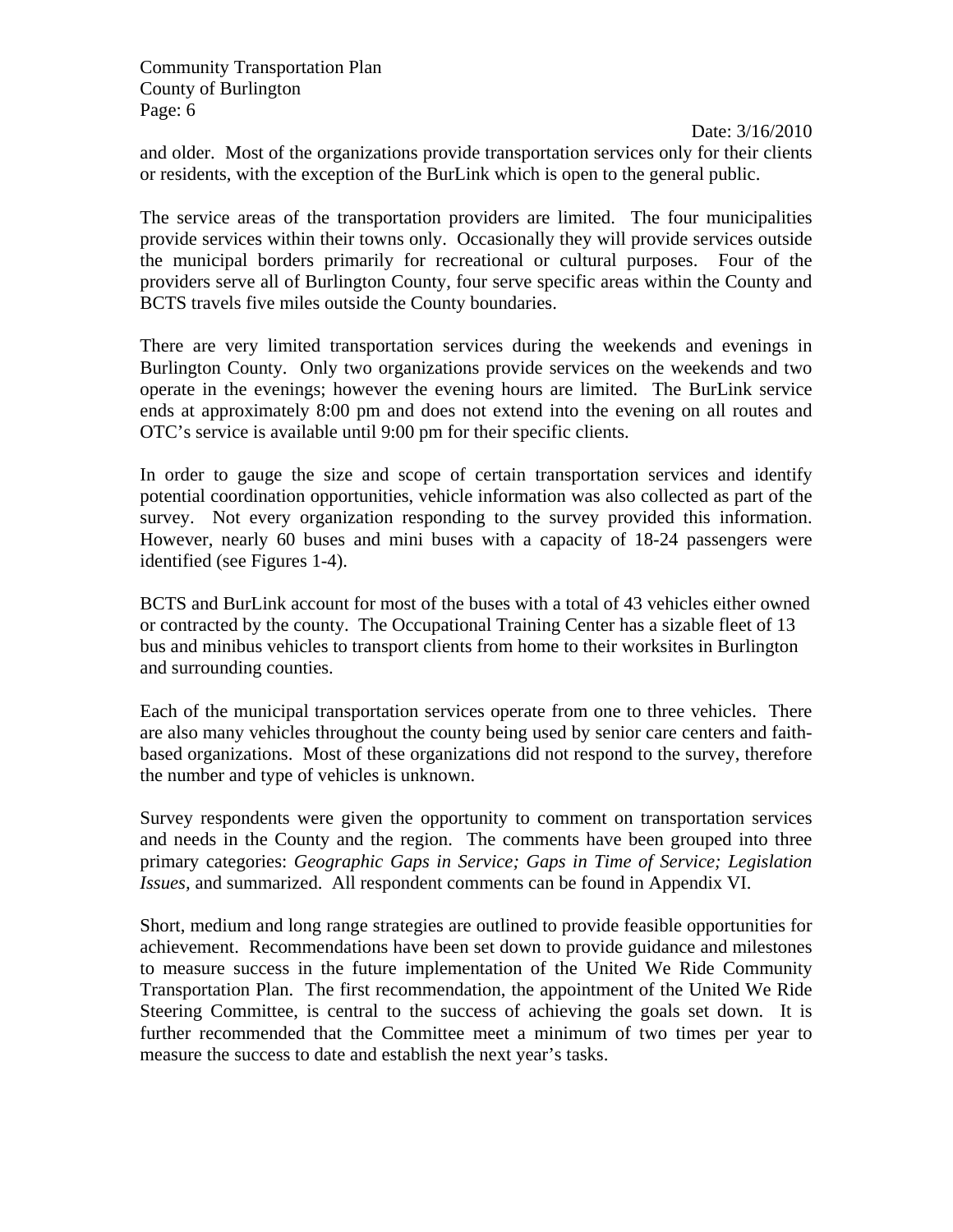Date: 3/16/2010

Funding is the major key to providing transportation service for our senior, disabled, disadvantaged and rural residents of Burlington County. Many sources are utilized but more must be identified. "Public systems are finding increased demand from all of our passenger groups. Without more investment from both traditional federal, state and local investment sources and in new ones, like Medicare, we'll be forced to make some tough decisions and even to deny rides to people whom we know really need one.<sup>"2</sup>

What does our future hold? The over 65 age group on the national level will grow at a rate nearly four times faster that the population as a whole between 2010 and 2030.<sup>3</sup>

In New Jersey according to the Division of Pensions and Benefits, one half of the people that turned 50 years of age in 2006 will live to be 100.

More then one in five  $(21\%)$  Americans 65+ do not drive.<sup>4</sup> Sixty percent of older Americans expect to depend on rides from friends and family when they can no longer drive.<sup>5</sup> What about those that do not have friends or family nearby?

"The availability of non-emergency transportation is not just a mobility issue it really is a quality of life issue. Seniors today want to remain independent and living in their own homes as long as they can. Mobility is at the very heart of that independence."<sup>6</sup>

Is it our duty and responsibility to assist them (us) in achieving that independence?

 $\overline{a}$ 

<sup>&</sup>lt;sup>2</sup> Ibid John McBeth

<sup>3</sup> U.S. Bureau of Census, *Projections of the Total Resident Population by 5 Year Age Groups and Sex, with Special Age Categories,* Middle Series 1999-2100. 4

Surface Transportation Policy Project, *Aging Americans: Stranded Without Options*, 2004 5

<sup>&</sup>lt;sup>5</sup> AARP Policy Institute, *Community Transportation Survey*, 1997.

 $6$  Quotes from Medical Transportation – Toolkit and Best Practices Third Edition 2005 Preface – Dave White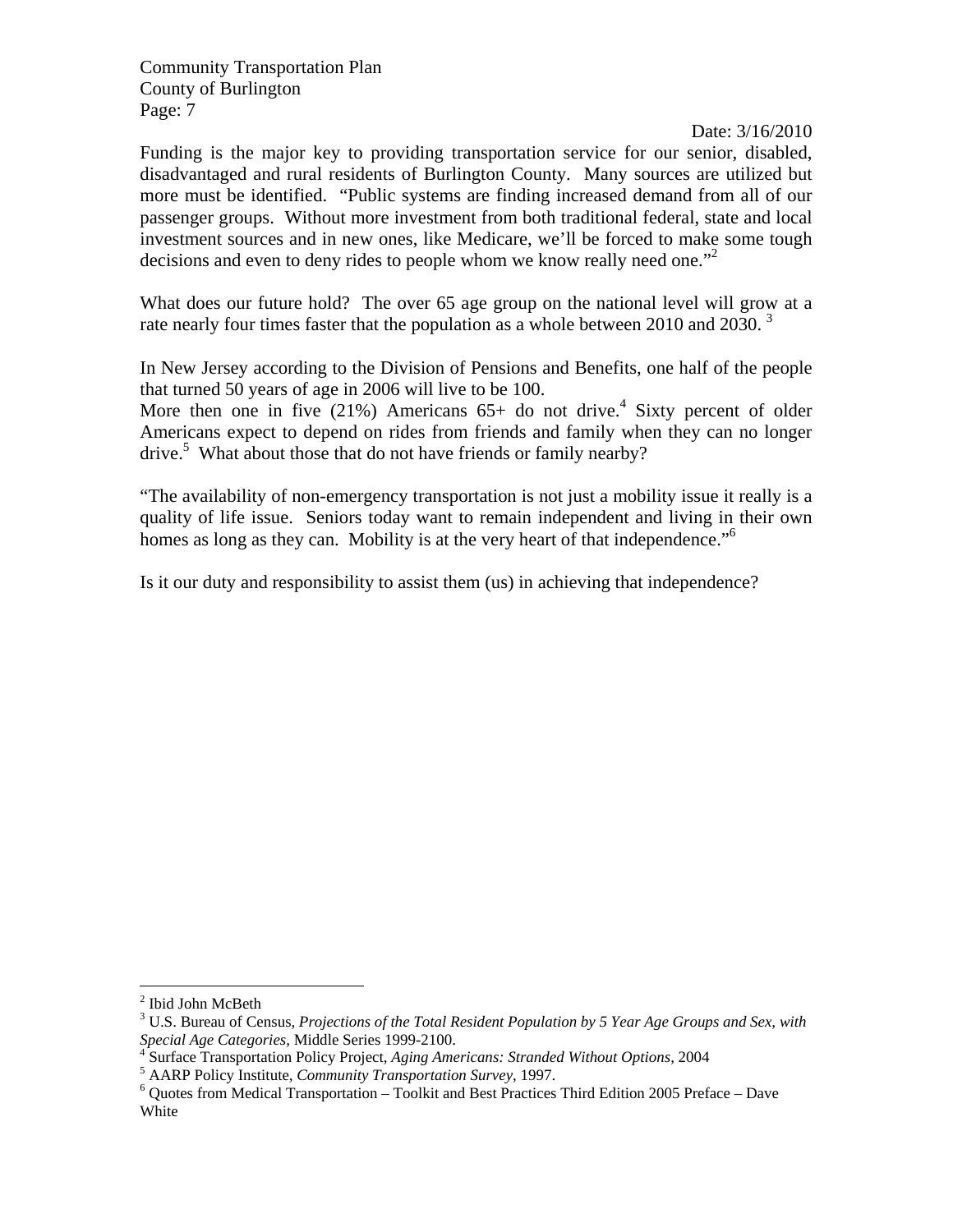### **1.0 INTRODUCTION**

#### 1.1 History of Transportation in Burlington County

#### 1981 – Office On Aging – Senior Nutrition

The Burlington County Office on Aging provides services funded under Title III of the Older Americans Act and limited transportation for senior citizens is one of the services provided for under this Federal grant.

#### 1984 – SCDRTAP – Senior and Disabled

On January 17, 1984, the Governor signed the Senior Citizen and Disabled Resident Transportation Assistance Act (SCDRTAP) which created the transportation assistance program. Under this law, 7.5% of the casino tax fund is appropriated for transportation services for the seniors and disabled residents of the counties.

#### 1985 – SCDRTAP Update

Final guidelines for the program were adopted in January, 1985. These guidelines were developed by NJ TRANSIT in consultation with its Special Services Citizen Advisory Committee and the counties.

#### 1996 - Work First NJ – Low Income/Welfare (JARC)

New work requirements and the five year lifetime limit on federal welfare benefits eligibility contained in the "Personal Responsibility and Work Opportunity Reconciliation Act of 1996" have created a pressing need for welfare recipients to enter the workforce as quickly as possible. Pragmatic transportation solutions removing barriers for low income families were the result of the WorkFirst NJ initiative.

#### 1998 – BC Community Transportation Plan

In response to the WorkFirst NJ initiative, the Burlington County Board of Chosen Freeholders gathered a broad range of organizations and responsibilities but with a common interest in improving the transportation services offered to Burlington County residents.

On September 30, 1998, the Community Transportation Plan was adopted with the goal of providing services for transit dependent populations in Burlington County.

The premier effort involved the creation of the BurLink service.

#### 2000 – BC Pemberton to Mt. Holly Shuttle

The first of the nine BurLink bus routes began on June 26, 2000.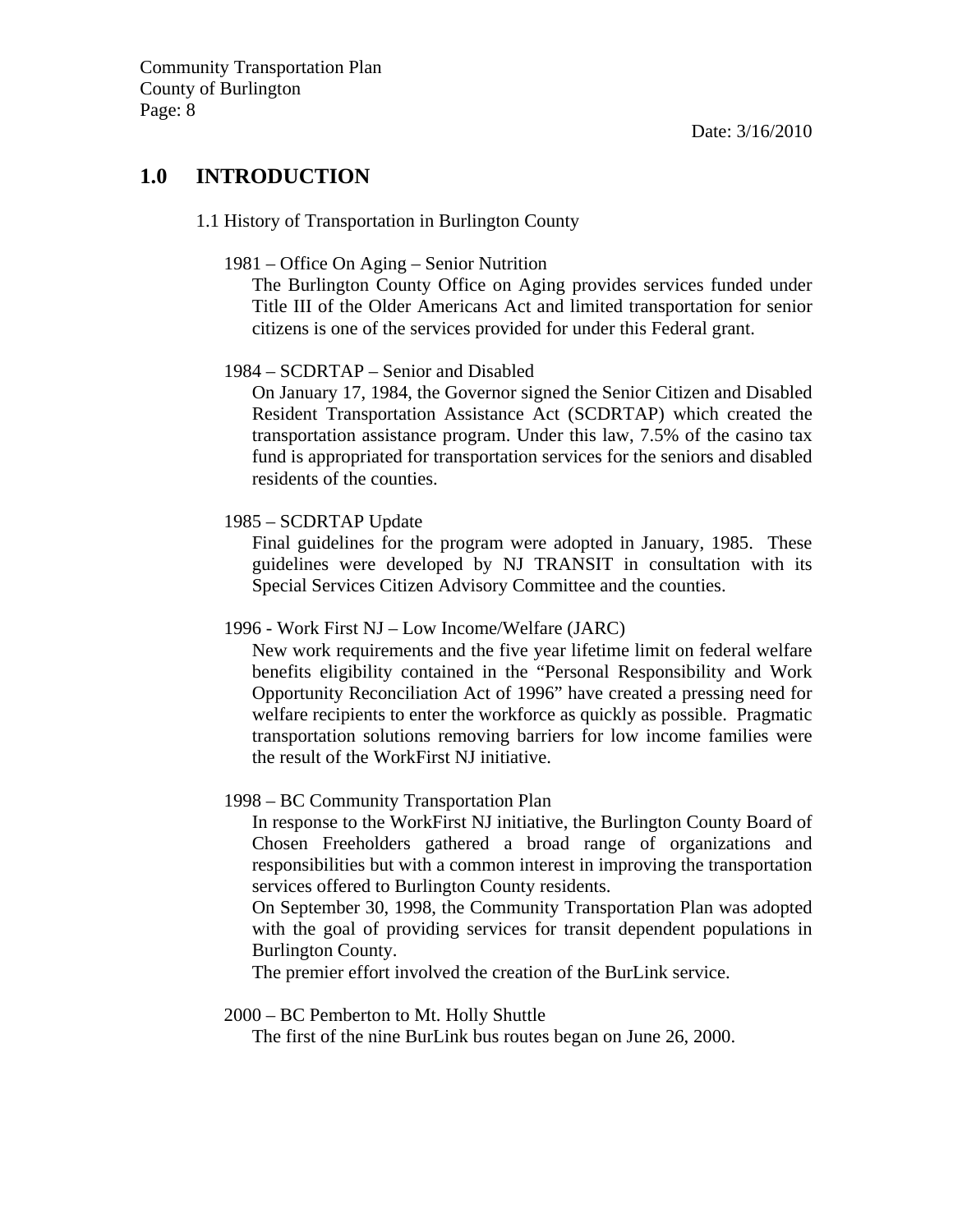$\overline{a}$ 

#### 2001 – BC Update to Community Transportation Plan Drafted in July, 2001, the updated plan revised the initial 1998 effort.<sup>7</sup>

#### 2004 - Executive Order #13330 Senior, Disabled, Low Income, (rural)

In recognition of the fundamental importance of human service transportation and the continuing need to enhance coordination, President Bush issued an Executive Order on Human Service Transportation (#13330) in February 2004 directing multiple Federal departments and agencies to work together to ensure that transportation services are seamless, comprehensive and accessible. Secretaries from the Departments of Transportation (DOT), Health and Human Services (HHS), Labor (DOL), Education, Interior, Housing and Urban Development (HUD), Agriculture (USDA), Veterans Affairs, the Commissioner of the Social Security Administration, the Attorney General and the Chairperson of the National Council on Disability are members of the new Interagency Transportation Coordinating Council on Access and Mobility (CCAM) established by the Executive Order. Specifically, the CCAM is tasked with seeking ways to simplify access to transportation services for persons with disabilities, persons with lower incomes, and older adults. The Executive Order requires that CCAM members work together to provide the most appropriate, cost effective services within existing resources, and reduce duplication to make funds available for more services.

#### 2005 - Federal Transportation Bill (SAFETEA-LU)

On August 10, 2005, President George W. Bush signed the Safe, Accountable, Flexible, Efficient, Transportation, Equity Act: A Legacy for Users (SAFETEA-LU). SAFETEA-LU authorizes the Federal surface transportation programs for highways, highway safety, and transit for the 5-year period 2005-2009

 $<sup>7</sup>$  The 2001 BC Update to Community Transportation Plan identified five (5) goals to achieve. All the</sup> goals were met or exceeded. See Appendix I.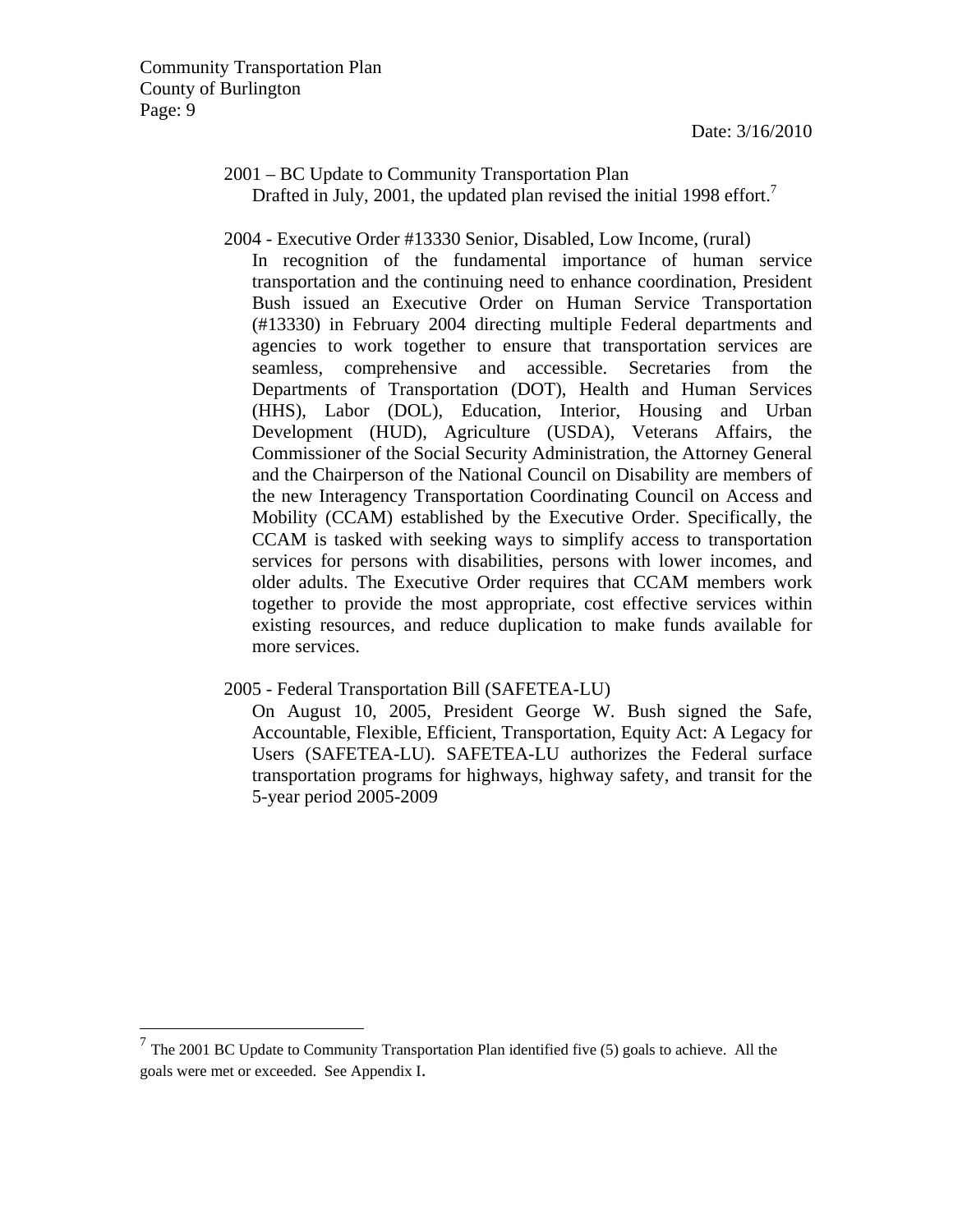### 1.2 United We Ride – Stakeholders Lists

| Sam Podietz               | Transportation Advisory Committee***          |
|---------------------------|-----------------------------------------------|
| Debra Rumbes              | Evesham Township                              |
| Pay Haynes                | Evesham Township*                             |
| David Pupuga              | Our Lady of Good Counsel Church               |
| John Hainsworth           | <b>Cross County Connection</b>                |
| Ronda Urkowitz            | <b>Cross County Connection*</b>               |
| Dave Wyche                | <b>Information Office/Freeholders</b>         |
| Jay O'Keefe               | <b>PRN</b> Medical Transport                  |
| Richard Langan            | Burlington Co. Board of Social Services*      |
| Bob Koska                 | <b>New Jersey Transit</b>                     |
| Elda Goss                 | Burlington Co. Human Services*                |
| Jay Jones                 | <b>Burlington Co. Human Services</b>          |
| Terri Hirschhorn          | New Jersey Dept. of Human Services*           |
| Linda Cushing             | Burlington Co. Office on Aging***             |
| Natalia Olson de Savyckji | DVRPC*                                        |
| Chris Pembleton           | <b>Xerox Corporation</b>                      |
| Debra Trofe               | Northern Burlington Regional School District* |
| Linda Mackey              |                                               |
| Marie Morris              | <b>Transportation Advisory Committee**</b>    |
| Walt Tafe                 | Veterans Services***                          |
| <b>Bill Stewart</b>       | Freeholders**                                 |
| Dan Boas                  | <b>Board of Social Services*</b>              |
| Gail Sweet                | <b>Burlington County Library</b>              |
| <b>Cindy Bowers</b>       | <b>Delran Senior Care</b>                     |
| Mary Hadley               | NJ Transit***                                 |
| John Smith                | Community Development*                        |
| India Ehioba              | <b>NJ</b> Transit                             |
| Michael Randolph          | <b>NJ</b> Transit                             |
| Kathy Schuler             | Transportation Advisory Committee***          |
| Judy Sturm                | Caring Transportation                         |
| Dennis Zakroff            | <b>Githens Center</b>                         |
| Gerri Regan               | Home for Aged Women                           |
| Jeanne Borkowski          | Office on Aging***                            |
| Joseph McHugh             | Transportation Advisory Committee***          |
| <b>Philip Haines</b>      | <b>Burlington County Clerk</b>                |
|                           |                                               |

*\*Stakeholder, Steering \*\*CAC, Steering \*\*\*CAC, Steering, Stakeholder*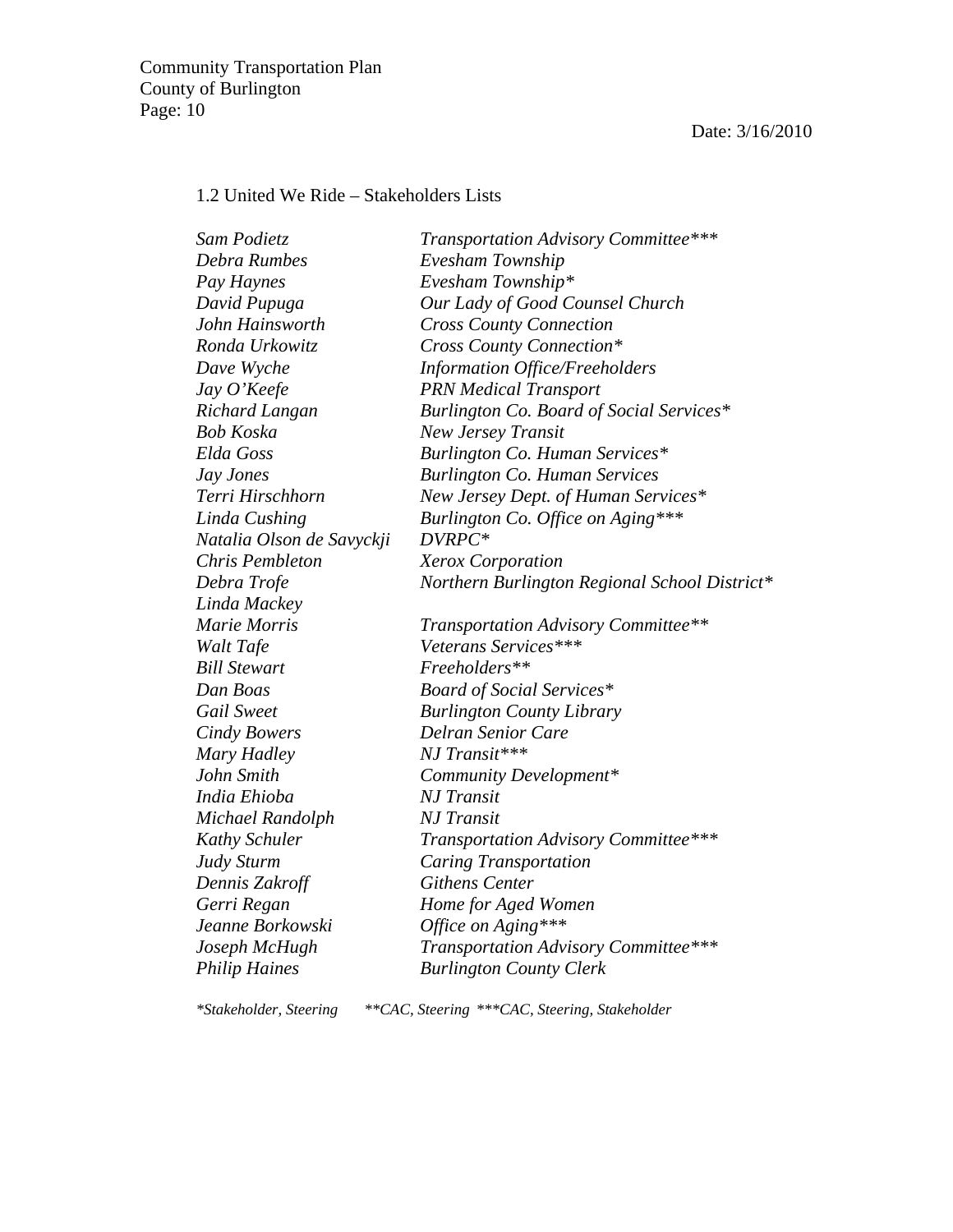Date: 3/16/2010

#### 1.3 Burlington County United We Ride Meeting Schedule

March 21 – 10 AM Human Service Complex – Café B – **Steering Committee**

March 29 – 1 PM Human Service Complex – Lecture Hall A – **Stakeholders** Brief report on Self Assessment results. Preliminary report of Survey results. Identify resources, gaps, needs and recommendations to fill gaps and needs

April 18 – 2 PM Human Service Complex – Café B – **Steering Committee** Review comments from March 29 and prepare Outline for draft plan

April 26 – 9 AM Burlington County Fire Academy – **Stakeholders** Review Draft Plan

May 2 – 10 AM Human Services Complex – Café B - **Steering Committee** Make recommended changes as a result of April  $26<sup>th</sup>$  meeting to Draft Plan

May 10 – 9 AM Eco Complex Mansfield Twp – **Stakeholders** Review final Plan

May 23 - 7 PM **Proposed**: - Board of Chosen Freeholders public meeting to permit public comment on Draft Community Transportation Plan (Plan)

June 5 - **Time & location TBA Proposed**: - Meeting with South Jersey counties to discuss individual county plans to determine common gaps and recommendations

June 13 - 11AM **Proposed**: - Resolution approving the Plan by Board of Chosen Freeholders at their public meeting

June 15 Submission of the Plan to NJTRANSIT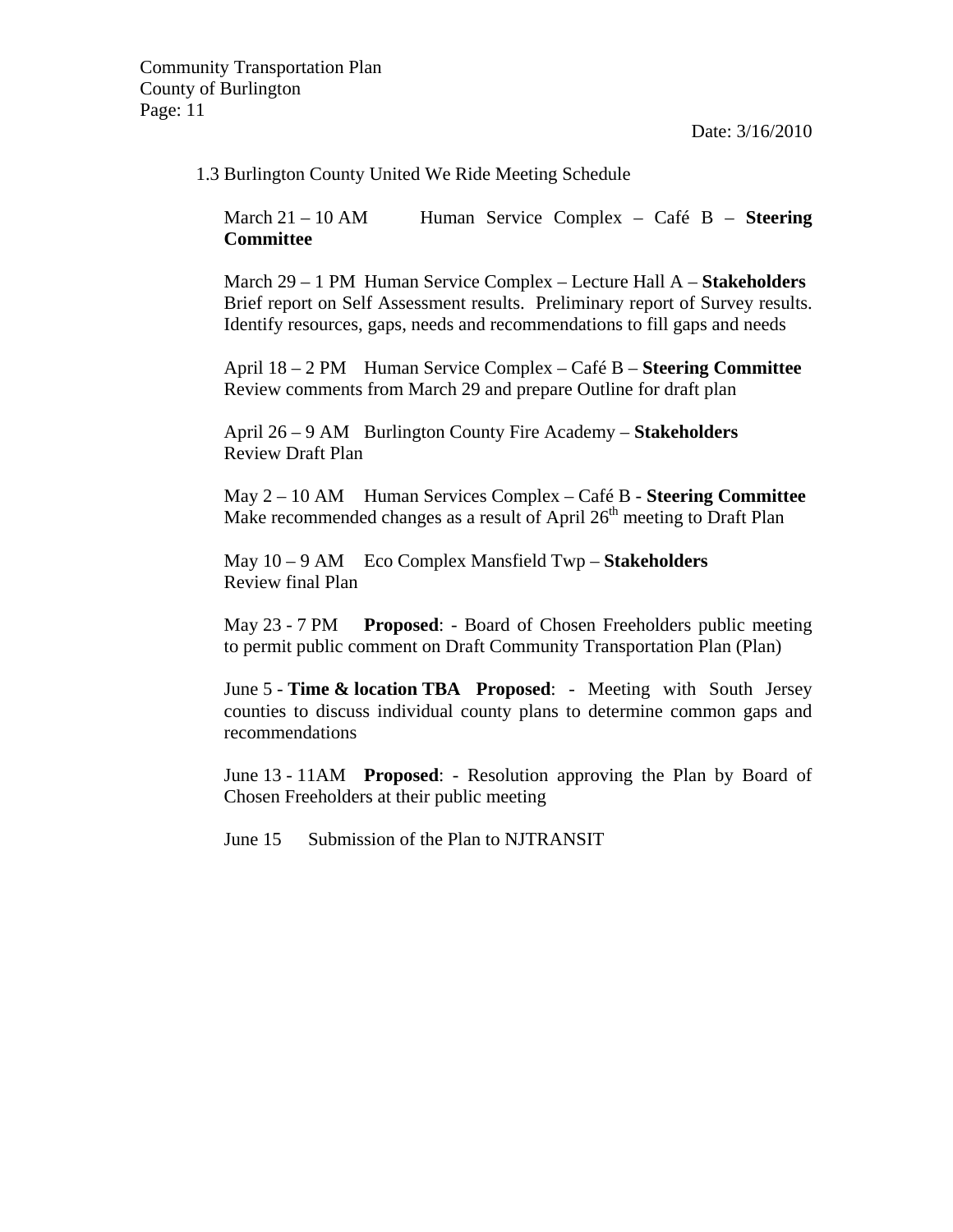#### **2.0 TRANSPORTATION NEEDS**

2.1 Self Assessment Results – Results show that "Putting customers first" scored highest at 49%. We need to improve in "Identifying community needs" and "Moving people efficiently", at 61 and 62 percent respectively. (See Appendix III)

#### **3.0 TRANSPORTATION RESOURCES**

- 3.1 Survey A major component of United We Ride Coordinated Human Services Transportation planning process involved conducting a survey to compile an inventory of existing transportation programs and services. The survey questionnaire was designed by NJ TRANSIT and the New Jersey Department of Human Services to gather information about current transportation resources and needs specific to each county in New Jersey.
- 3.2 The survey consisted of three sections:
	- 3.2.1 Part A: Profile of organization's services and unmet transportation needs. This section was administered to all organizations.
	- 3.2.2 Part B: Profile of organization's transportation program. This section was completed by only those organizations that operate, purchase or arrange for transportation for their clients/customers.
	- 3.2.3 Part C: Coordination of transportation services. This section was completed by all organizations.
- 3.3 Survey Methodology The United We Ride survey was administered by Cross County Connection TMA on behalf of the seven southern counties in New Jersey; Atlantic, Burlington, Camden, Cape May, Cumberland, Gloucester and Salem counties. Organizations asked to complete the survey were identified by the county's designated lead contact and their transportation steering committee. The survey was distributed at UWR kickoff meetings and by mail. An electronic version of the survey was also created to facilitate online submissions. The survey instrument resides on Cross County Connection's website www.transportationchoices.com. Every effort was made to ensure the highest rate of return possible. Those who did not complete the survey by the established deadline were contacted three times by phone, e-mail and/or fax. Data from completed surveys were entered into survey software where a database of results was compiled and analyzed.
- 3.4 Organizations The number and type of organizations surveyed in each county varied. The more developed counties (Camden, Burlington and Gloucester) averaged 90 organizations to be surveyed while the other counties averaged 24 organizations. These organizations included for profit organizations such as private transportation providers (taxi), nursing homes and assisted living facilities. Non-profit Human services organizations (public and private), faith based organizations and county and municipal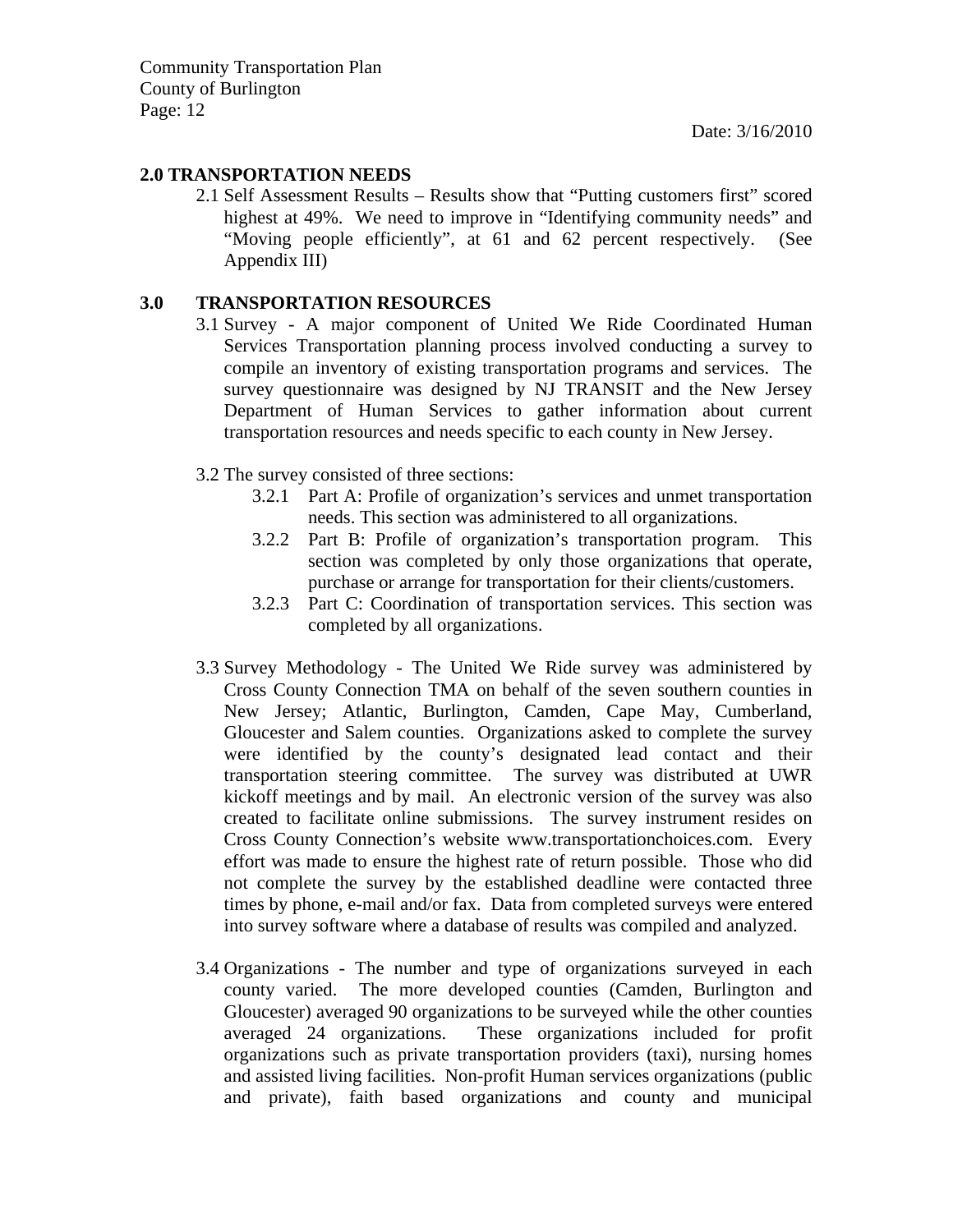Date: 3/16/2010

governments. Some transportation providers that were not included in the original survey mailings were actually identified from surveys submitted by other organizations. These providers were then contacted and asked to submit a response. Organizations that serve multiple counties were also identified by the survey process. Cross County Connection used the service area information provided along with local area knowledge to include their data in all of the proper counties. These two factors aided in acquiring more survey data than the original mailing lists provided.

- 3.5 Rate of Return The rate of return also varied in each county from a low of 35% to a high of 79%; with an average of 51%. Faith-based organizations and private for profit organizations, such as assisted living facilities, that typically have a single vehicle for transportation did not respond well to the survey as a group. When contacted, these organizations did not fully understand the United We Ride coordination process, believe it applied to them or did not see any benefits to participation. The counties with the lowest rates of return had the highest percentage of faith-based and private for profit organizations of their list of organizations to survey.
- 3.6 Survey Document Analysis The survey process went well; however, the length of the survey and details requested made the survey difficult for many organizations to complete. Cross County Connection concentrated on acquiring complete and useful responses to the most important questions. As a result, more emphasis was placed on getting quality data from organizations that provide the majority of human service trips in their respective county. Although the survey results do not include every organization, it does provide a good baseline from which subsequent years of the United We Ride process can build upon.
- 3.7 Burlington County Survey Results The Burlington County Transportation Steering Committee identified 104 organizations to complete the survey, 36 of which were completed and returned (35% response rate). Of the organizations who responded to the survey only 14 actually provide or arrange for human service transportation trips. Fifteen of those who do not provide/arrange for transportation services are municipalities. Those who provide or arrange for transportation were categorized as a County, Municipal, or Non-profit human service organization. The following is a summary of the responses from the 14 organizations that provide or arrange for transportation services for their clients.
	- 3.7.1 County Organizations (See Figure 1) Burlington County operates transportation services for their residents though several departments. Survey results indicate that the largest operations are the BurLink and BCTS (Burlington County Transportation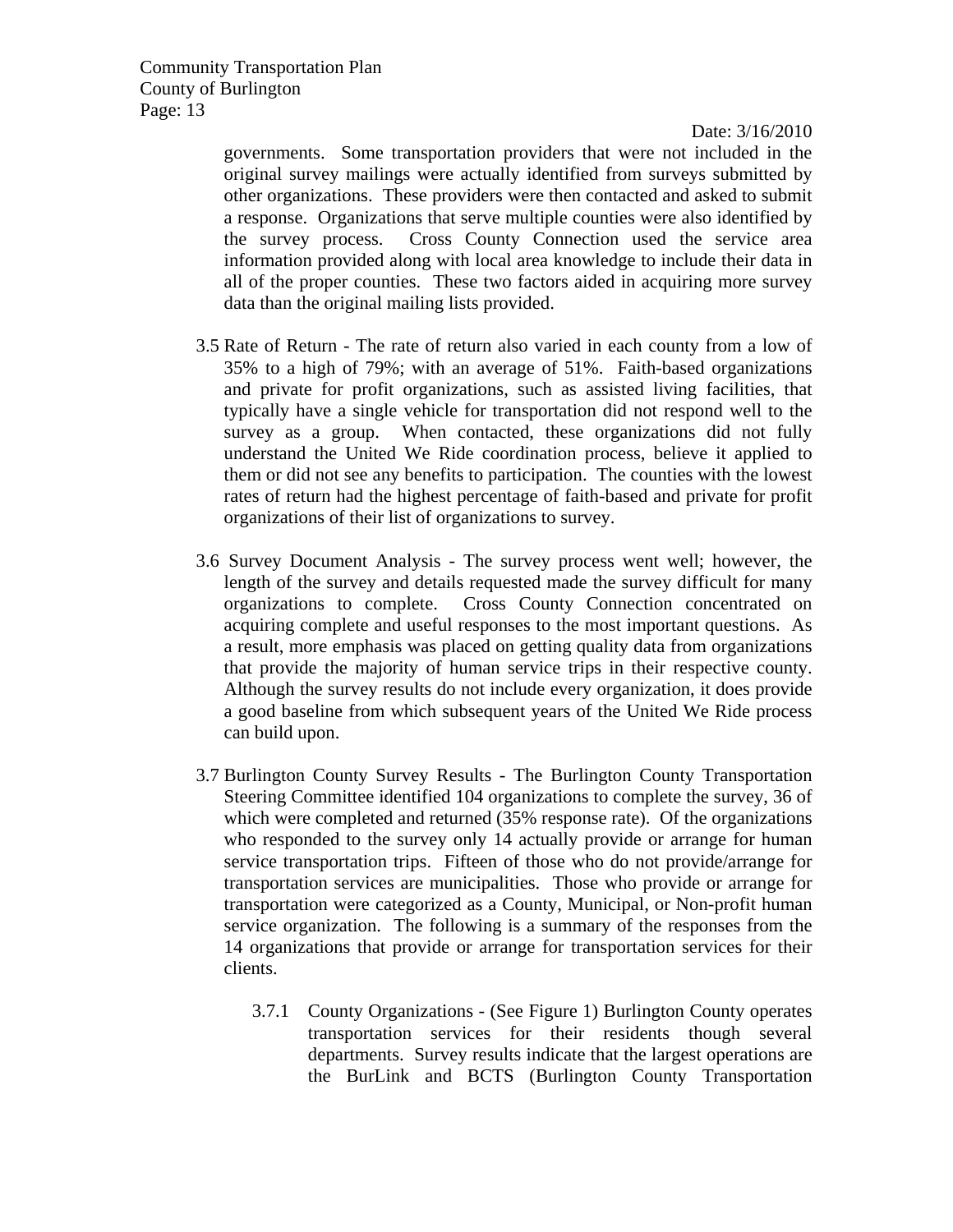Date: 3/16/2010

Service), which provide the majority of the human service transportation trips within the county.

- 3.7.1.1 BCTS is a demand-responsive reservation service operated by the county transportation division which is open to all residents over the age of 60 and the disabled population for any trip purpose in the county and up to 5 miles outside of the county border. The county contracts BCTS service to a private vendor.
- 3.7.1.2 The BurLink system is composed of nine routes throughout the county that provide transportation in locations where NJ TRANSIT provides limited bus service or in rural areas where there is no bus service at all. The BurLink also provides feeder service to six River LINE light rail line stations and connects with NJ TRANSIT bus routes at key locations. The integration of service between BurLink and NJ TRANSIT is a good example of coordination that provides for affordable transportation (\$1 per ride) to residents in areas of need. The county contracts BurLink service to a private vendor.
- 3.7.1.3 The Board of Social Services and the Department of Military and Veterans Services both provide transportation for their clients. The primary populations for these services are Medicaid recipients and Veterans with the trips primarily for health and medical visits at regional medical centers and VA Hospitals. Transportation service is available 24 hours a day 7 days a week from the Board of Social Services, which contracts with a private transportation vendor.
- 3.7.1.4 Both the Department of Military and Veterans Services and the Burlington County Office on Aging offer transportation for their clients through agreements with BCTS. The Department of Military and Veterans Services offer transportation Tuesday through Friday between the hours of 7am and 4pm to the V.A. medical centers at Fort Dix and Philadelphia. The Burlington County Office on Aging offers their clients transportation to nutrition sites from Monday through Friday from 9am to 5pm.
- 3.7.2 Municipal Providers (See Figure 2) Burlington County has 40 municipalities, 20 of which responded to the survey. The remaining 20 towns were questioned by phone survey to make sure all municipal transportation programs were accounted for. Only four of the towns in Burlington County actually provide transportation to their residents, and one contracts transportation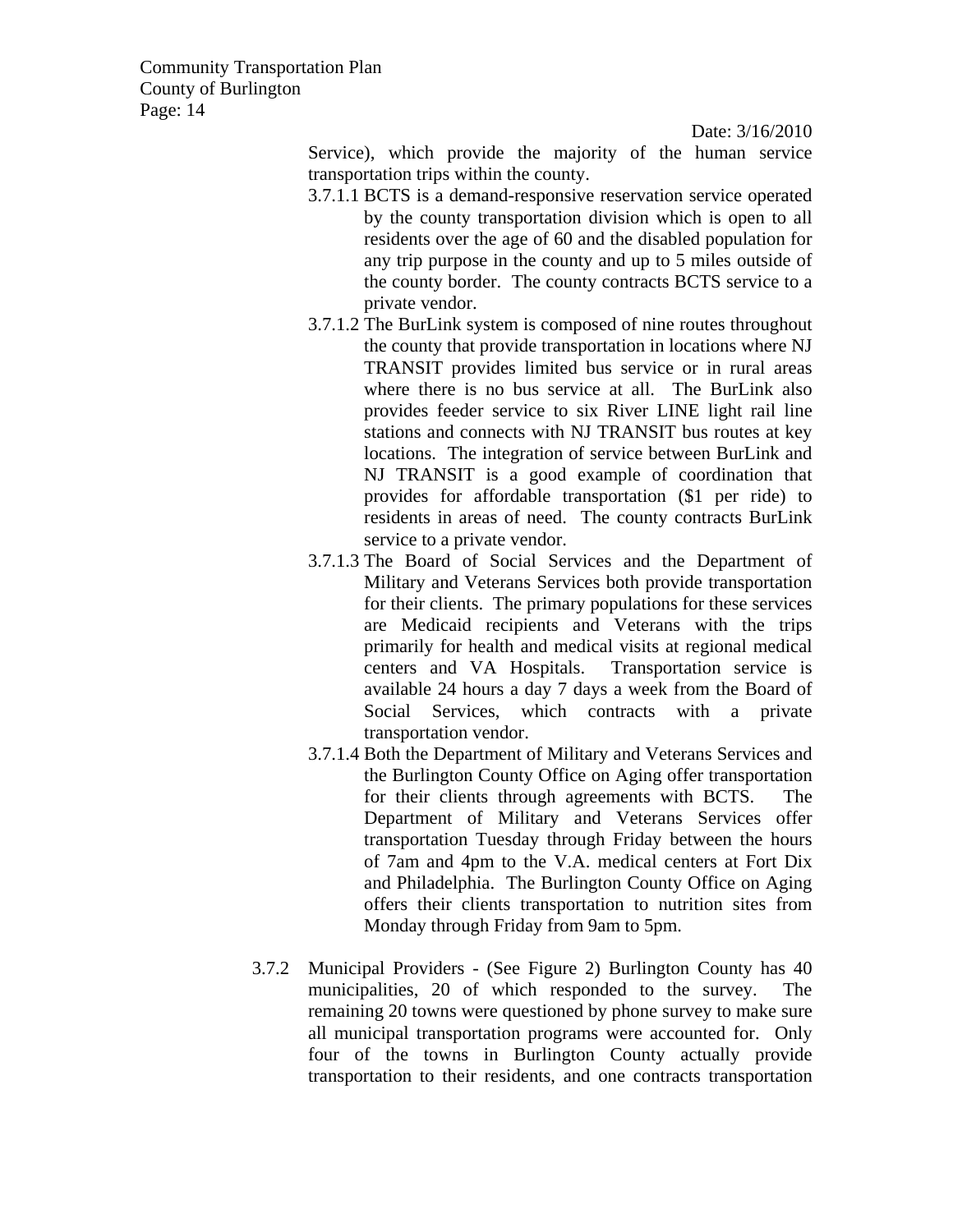Date: 3/16/2010

only for special events. BCTS provides transportation services for the other municipalities.

- 3.7.2.1 Evesham Township provides service to the general population of their residents, but the primary populations served are the elderly and youth. The most frequent destinations are to senior activities and recreational outings, transportation service operates between 8am – 4pm Monday through Friday.
- 3.7.2.2 Willingboro operates a surrey service for residents 55 and over through the township's senior center. Their service operates on weekdays between 9am and 5pm for primarily medical appointments and shopping trips. Reservations must be made 1 day in advance.
- 3.7.2.3 Pemberton Township provides transportation through their Senior Center, but service is limited only to members. However, all town residents that are disabled or 55 and over can register for this free service. The primary trip purposes are for visits to a nutritional site and recreational activities. Transportation service is provided from 7:30am to 4pm Monday through Friday.
- 3.7.2.4 Mount Laurel Township provides transportation service to its residents through the Department of Parks and Recreation. Service is offered to the elderly ages 62 and over along with disabled residents of any age. Transportation is offered by appointment on Mondays, Wednesdays, and Fridays from 8:00am through 2:00pm, while shopping trips are provided on Tuesdays and Thursdays.
- 3.7.2.5 The service areas for these municipal transportation programs are limited to the town boundaries, for the most part. Coordination between the neighboring towns of Evesham and Moorestown could provide for increased evening and weekend service if vehicles are shared for common trips and times during the week. Pemberton, on the other hand, is geographically isolated from the other two towns which would be an obstacle to the coordination of services. Moorestown was the only other municipality that responded to the survey as providing transportation, but it does not operate on a regular schedule and contracts transportation for special events only.

#### 3.7.3 Private, Non-Profit Human Service Agencies - (See Figure 3)

The Burlington County Transportation Steering Committee identified 32 organizations that are considered as private, non-profit human service agencies. This is a broad category which includes faith based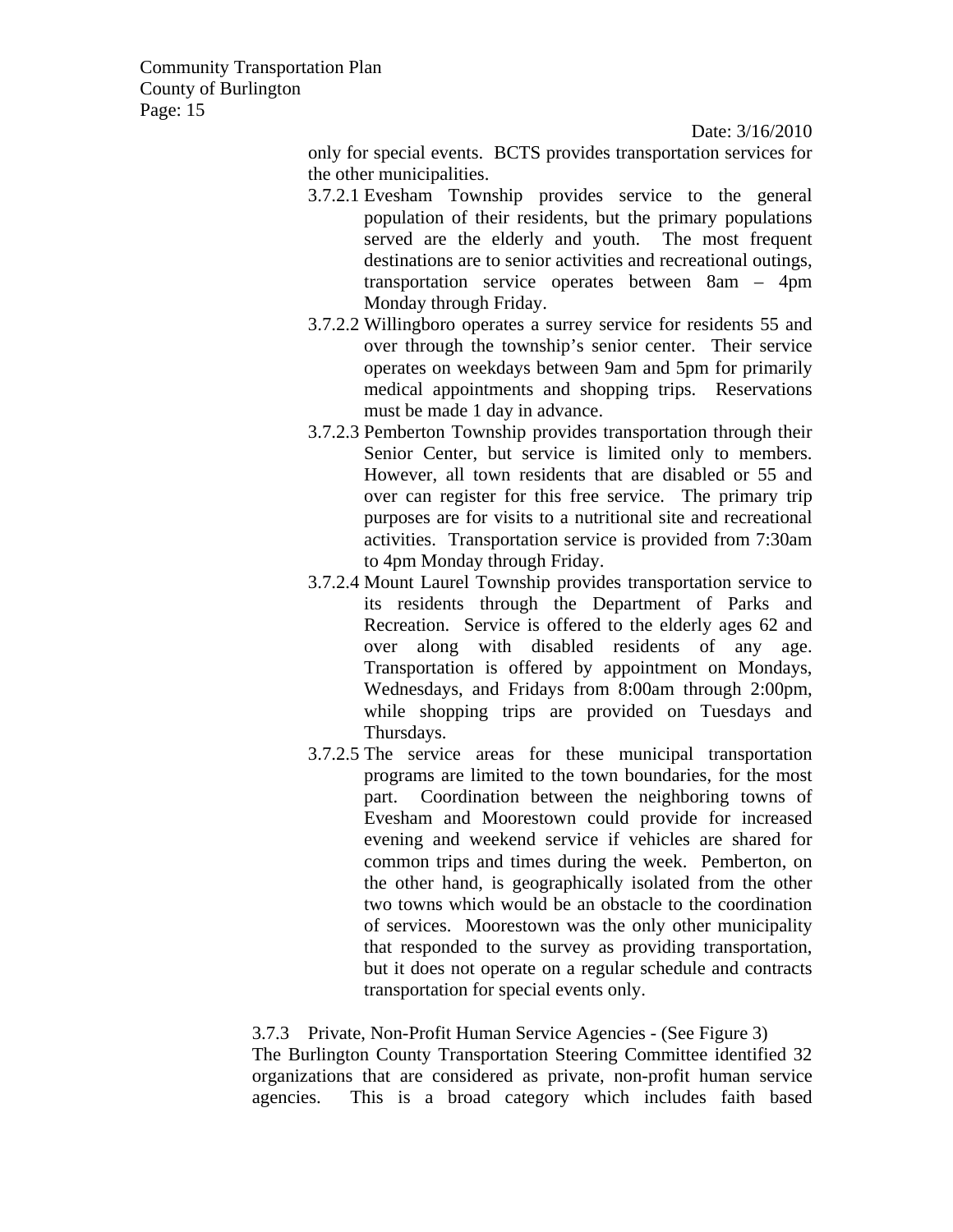Date: 3/16/2010

organizations and private companies that assist primarily the elderly and disabled populations. Typically, these types of operations are small with regard to the transportation service they provide. They usually have only one vehicle with a part time driver and very limited operating hours for transportation.

- 3.7.3.1 The Society of St. Vincent De Paul and Catholic Charities were the two faith based organizations that submitted a survey response for their transportation programs. Catholic Charities assists those with mental or cognitive disabilities as well as substance abusers with transportation to psychiatric, partial care, and outpatient facilities. Their transportation service is offered from 7:15 am – 4:45pm Monday through Friday, and is basically limited to sites within Burlington County. The Society of St. Vincent De Paul provides transportation for those who are unemployed to reach job interviews. They also assist the elderly with transportation to medical appointments within their general service area as needed, with no fixed schedule of service.
- 3.7.3.2 The other two survey responses from non-profit human service organizations were from The Tender, Inc and the Occupational Training Center of Burlington County. The Tender, Inc primarily serves the elderly populations with trips to medical appointments as well as shopping trips from 8am – 3pm Monday - Friday. While the Occupational Training Center focuses on employment training for disabled and disadvantaged populations. The transportation they provide is to and from their training location in Burlington County, and operates 7 days per week from 5am -10pm.
- 3.7.3.3 Coordination between private, non-profit human service agencies could be greatly beneficial for all parties involved. Vehicle sharing (especially of backup vehicles) could reduce operating costs and provide for expanded hours of operation. Some of the caveats to this type of coordination, though, are the insurance and liability issues with vehicle sharing.
- 3.7.3.4 The following organizations have indicated that they provide transportation service, but have not yet completely responded to the survey.

Githens Center (Survey Section B not complete) Delaware House Caring Inc. Home for Aged Women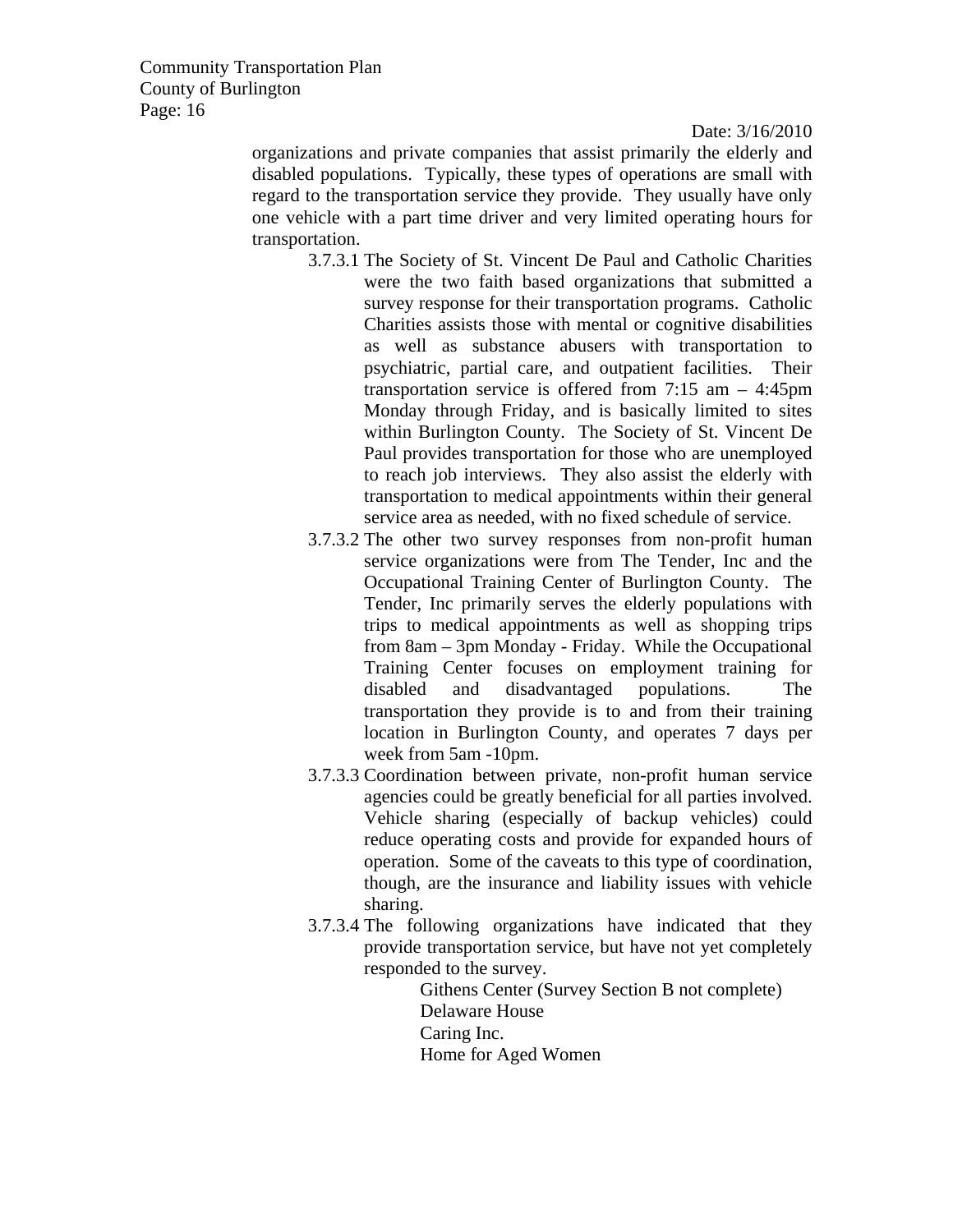Date: 3/16/2010

3.7.4 Private Transportation Providers – (See Figure 4) Several private transportation providers were contacted regarding the human services transportation survey. Some are private limousine services and others are private ambulance type services providing medical transport. It is believed that many of them are funded through Medicaid and Medicare. Only two private providers actually completed the survey; Caring Transportation and Senior Care.

Caring provides transportation primarily to disabled adults, disabled youth, from birth to 6 and the elderly. Approximately 70% of their trips are contract trips for a diverse client base, including school districts, senior and health care facilities and individual clients. They provide transportation services Monday-Friday from 6am to 6pm and upon request on weekends.

Senior Care is a private organization with four senior day care centers in Delran, Galloway, Williamstown and Voorhees. They transport seniors from their homes to their centers for meals and activities. They make two runs in the morning and two in the evening and cover their operating expenses through the Medicare program. Senior Care operates its centers Monday through Saturday.

3.8 Existing Transportation Services In Burlington County - The northern section of Burlington County is served by a diverse mix of fixed route transportation services, including light rail and local and regional bus services. Many of these services feed one another thus offering the general population access to the region-wide transportation network. The County is also served by a number of demand responsive services. Most of these services are for a targeted population and are not available to the general population. The primary transportation providers in the County are NJ TRANSIT and Burlington County. The services of each are described below.

Additionally, as part of the United We Ride effort, a survey was administered to local organizations believed to provide human services transportation. The survey responses identified a considerable amount of transportation services available to target groups. These organizations and their services are described below.

3.8.1 NJ TRANSIT Services

3.8.1.1 River LINE - NJ TRANSIT's River LINE light rail system began operations March 2003. The River LINE provides service between Camden City and Trenton, by traversing the Route 130 corridor through Camden, Burlington and Mercer counties. The system includes 20 rail stations; 12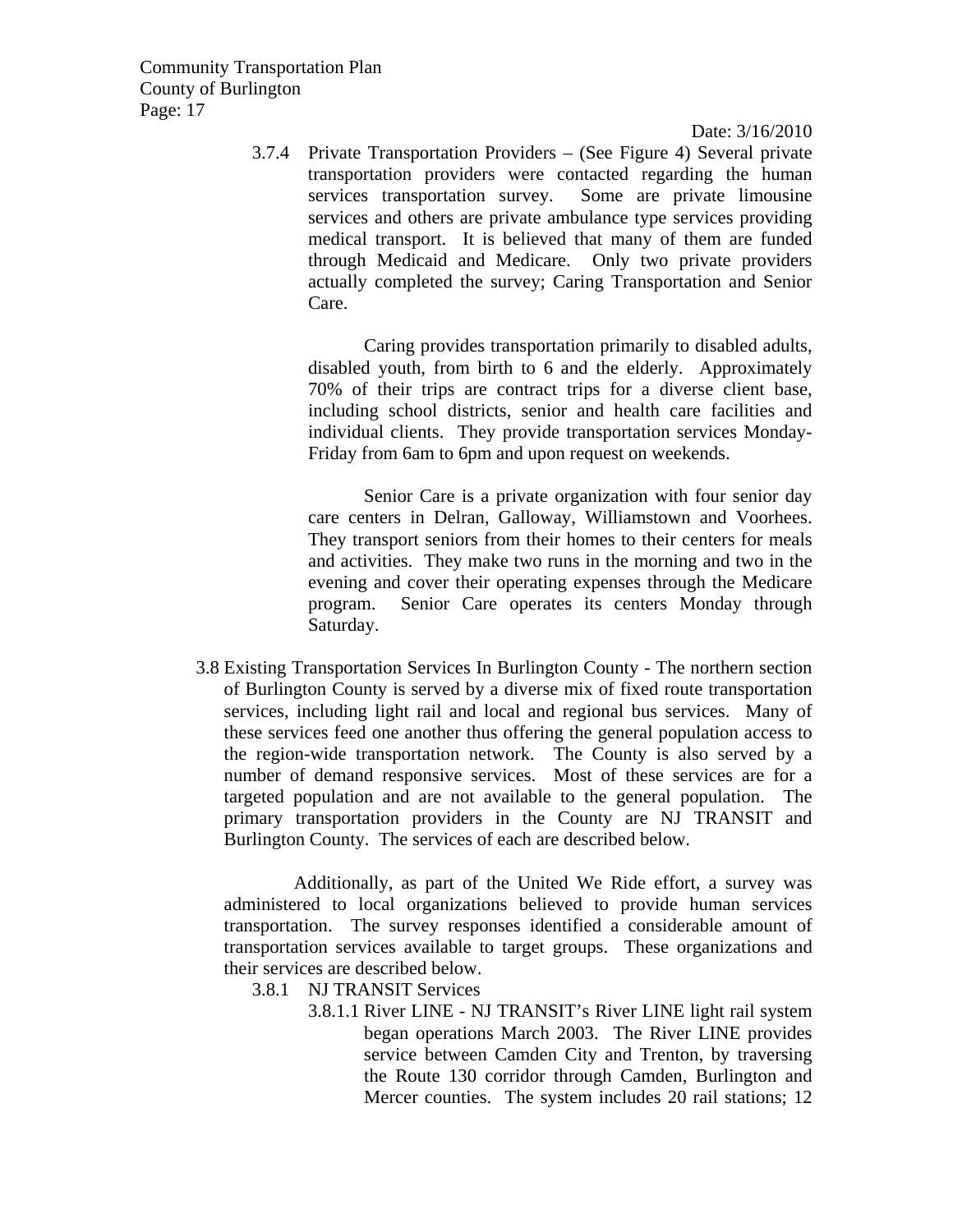> Date: 3/16/2010 of which are located in Burlington County as shown on Figure 5 and as follows:

Entertainment Center, City of Camden, Camden County Aquarium, City of Camden, Camden County Cooper Street/Rutgers, City of Camden, Camden County Walter Rand Transportation Center, Camden County 36<sup>th</sup> Street, Pennsauken, Camden County Pennsauken/Rte. 73, Camden County Palmyra, Burlington County Riverton, Burlington County Cinnaminson, Burlington County Riverside, Burlington County Delanco, Burlington County Beverly/Edgewater Park, Burlington County Burlington South, Burlington County Burlington Towne Center, Burlington County Florence, Burlington County Roebling, Burlington County Bordentown, Burlington County Cass Street, Trenton, Mercer County Hamilton Avenue, Trenton, Mercer County Trenton, Mercer County

Most of the stations have connecting NJ TRANSIT or BurLink bus service. Additionally, the Walter Rand Transportation Center in Camden City and the Trenton Station, in Mercer County, serve as regional hubs enabling passengers to connect to regional rail and bus services. At the Rand Center, passengers can transfer to the PATCO Speedline enabling connections to Philadelphia, SEPTA service and Atlantic City via transfer to the Atlantic City Rail Line. In Trenton, passengers can transfer to SEPTA, NJ TRANSIT's Northeast Corridor rail service, AMTRAK, or local NJ TRANSIT bus routes. Six stations have connecting BurLink bus routes enabling passengers to reach suburban business parks and other destinations within Burlington County.

The River LINE provides Burlington County residents with transit access to many destinations previously inaccessible via pubic transit, including a wider range of employment opportunities, social services, medical services and educational facilities. The River LINE also enables employers to recruit from a larger geographical area.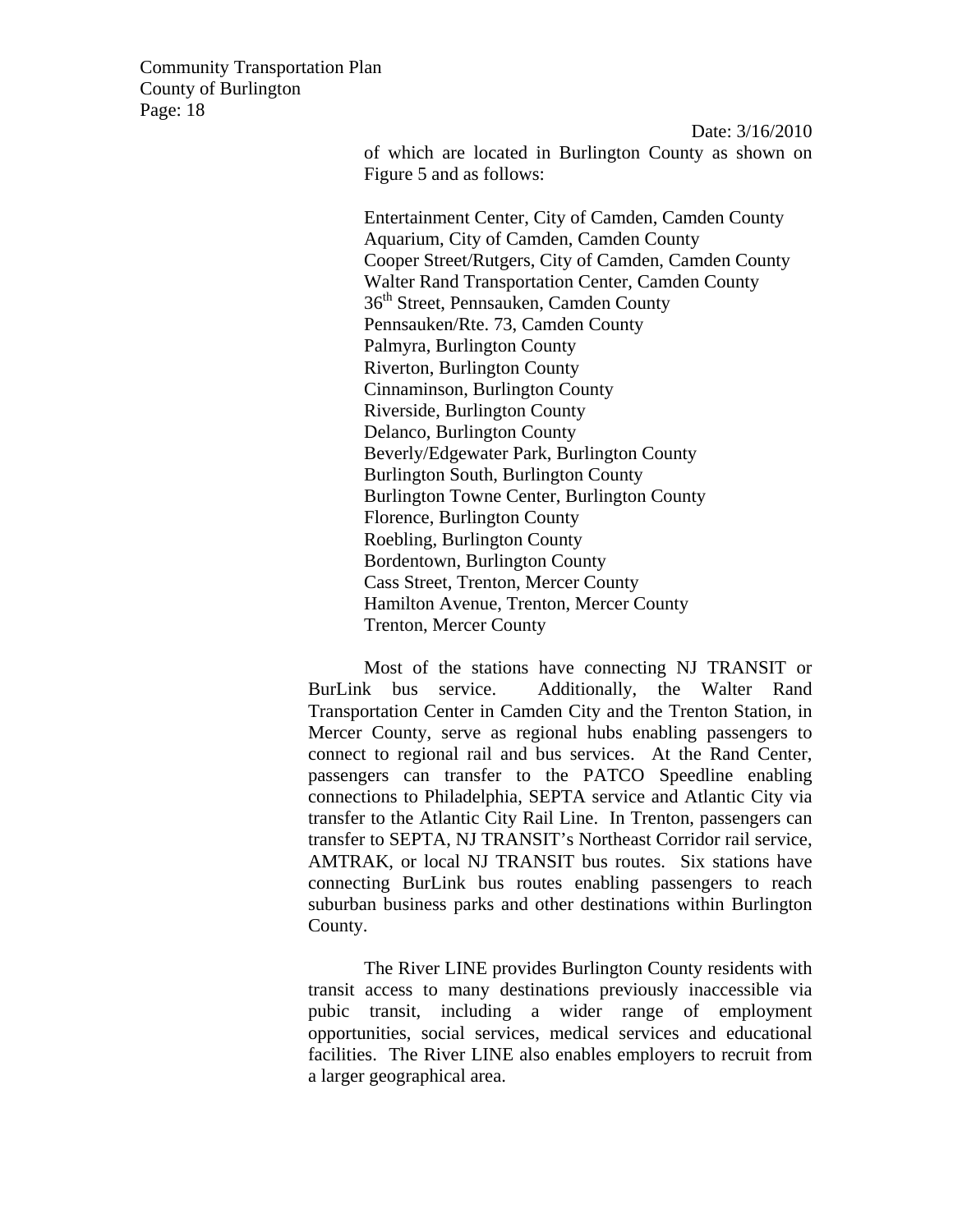Date: 3/16/2010

The River LINE operates daily service from 6AM to 10PM, with service through midnight on Saturday nights. During the weekdays and Sundays service is available between  $36<sup>th</sup>$  Street Station and the Entertainment Center in Camden until Midnight; on Saturdays, this service is available through 1:15 am. During peak periods service is offered approximately every 15 minutes and approximately every 30 minutes during non-peak hours.

As of June 1, 2007, the cost of a one-way ride on the River LINE is \$1.35; the same fare as a one-zone bus ride. Passengers using the River LINE can also use a monthly pass which costs \$45. The monthly pass can also be used for a one-zone ride on NJ TRANSIT bus routes thus providing passengers with considerable cost savings if they transfer to/from the River LINE and a NJ TRANSIT bus. Free one trip transfers are also available between connecting BurLink bus routes and the River LINE.

3.8.1.2 NJ TRANSIT Bus System - Burlington County is served by nine NJ TRANSIT bus routes. As Figure 5 and Appendix V show, these routes are concentrated in the northwestern section of the county. With the exception of Bass River, there is no NJ TRANSIT bus service south of Route 38. Of the nine routes, five provide service into Philadelphia via Camden City, two are local routes and one provides express service to Trenton. Additionally, two bus routes provide feeder service to the River LINE. Five of the routes operate Monday through Sunday (317, 409, 413, 419 & 457) and four operate Monday through Saturday (317, 409, 413 & 419). The 406, 407, 418 and 559 do not offer weekend service. The frequency of service varies with each route and the time of day. The most frequent service is offered Monday through Friday during peak travel times. The availability of and frequency of service diminishes during the evening hours making it difficult for transit dependent employees to work second and third shifts.

As of June 1, 2007, the one-way bus fare for a one-zone intrastate ride is \$1.35, with a monthly bus pass available for \$45. Fares increase as the number of zones traveled through increases. Each fare zone is approximately four miles, thus the longer the trip the more expensive the ride. Given the size of Burlington County many passengers travel through two or more zones to reach their destination. A four zone ride, for example, costs \$2.80 one way or \$75 with a monthly pass. Free transfers to the BurLink system are available from connecting NJ TRANSIT bus routes.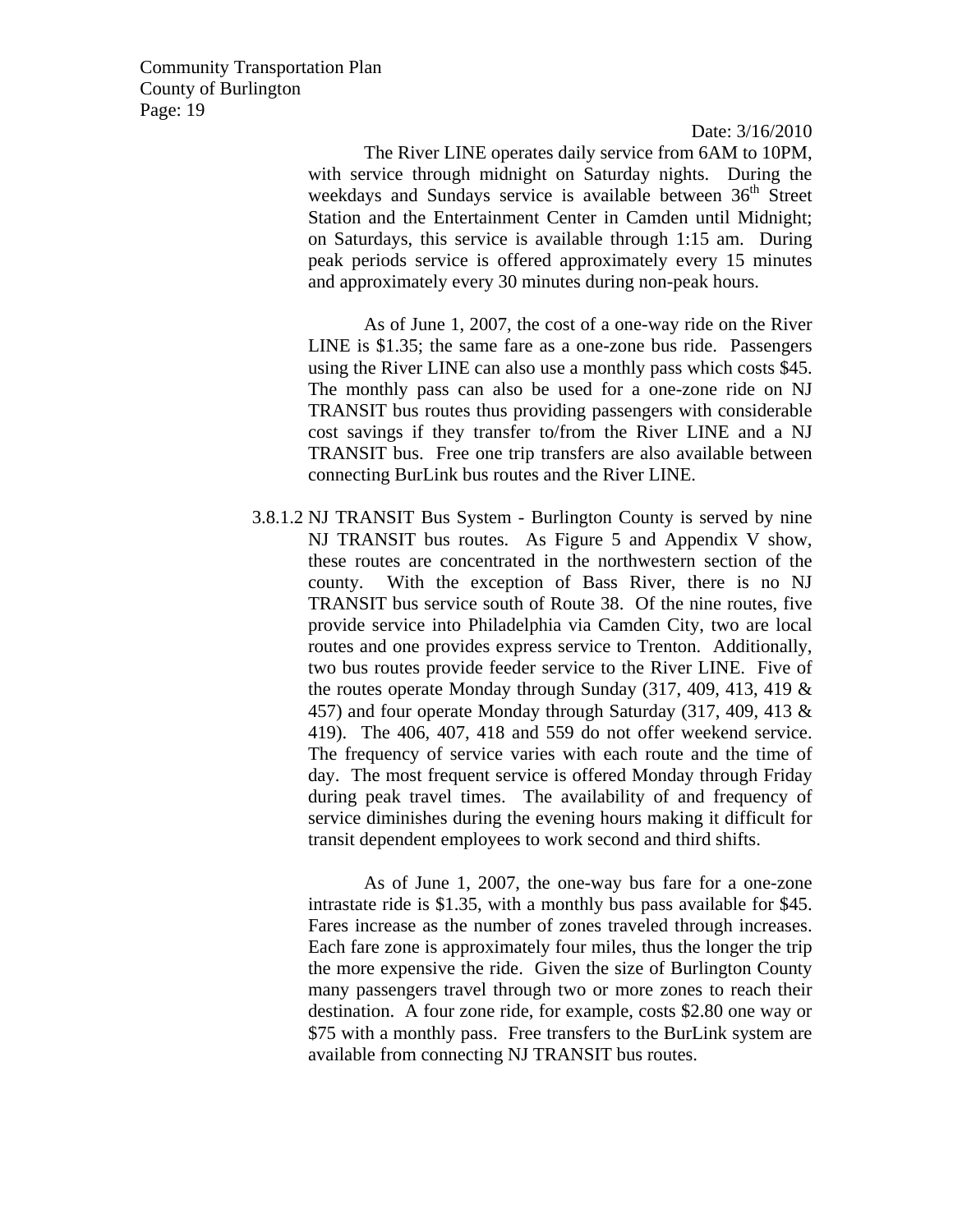Date: 3/16/2010

3.8.1.3 NJ TRANSIT Access Link - Access Link is NJ TRANSIT's complementary paratransit service, developed in response to the Americans with Disabilities Act of 1990 (ADA). The ADA required all public transportation systems to provide comparable paratransit service to individuals who are unable to use local bus service as a result of their disability. Access Link is a shared ride, curb-to-curb transportation service for eligible people with disabilities. The service area and hours of service are determined by the local bus network (i.e. service is only available during the times that the local bus route is in service and within  $\frac{3}{4}$  miles of that bus route). In Burlington County, there are only a few bus routes in the northern section of the county, therefore many areas in the county are not within  $\frac{3}{4}$  of a mile of any NJ TRANSIT bus route and are therefore ineligible for any Access Link service. However, Burlington County's BCTS service is available throughout the county. Certified customers residing in areas outside of the ¾ mile service area will be provided trips when the origin and destination requested are within the ¾ mile service area.

Access Link service is available for the same span of service that the relevant local bus route operates. So, if the bus route that the customer would ride (if they could physically ride a bus) operates on Sundays from 10AM-6PM, then Access Link (as the shadow paratransit service) is available on Sundays from 10AM-6PM.

The fare for Access Link service is the same as the fare that would be charged if the customer rode the bus. NJ Transit has a zone based fare system for its regular bus service. Consequently, the fare depends on how far a customer is traveling. Customers pay the exact fare on the vehicle.

NJ TRANSIT provides Access Link service statewide, matching their statewide bus network. They have a statewide call center for trip reservations, cancellations, trip status, customer service and certification. NJ TRANSIT staff utilizes a computerized scheduling system to prepare preliminary schedules. However, final schedule adjustments are made by the five (5) contracted service providers. NJ TRANSIT's computer system also supports customer certification, data communications to vehicles, vehicle tracking for same day service monitoring, statistical data gathering and for logging customer service related issues.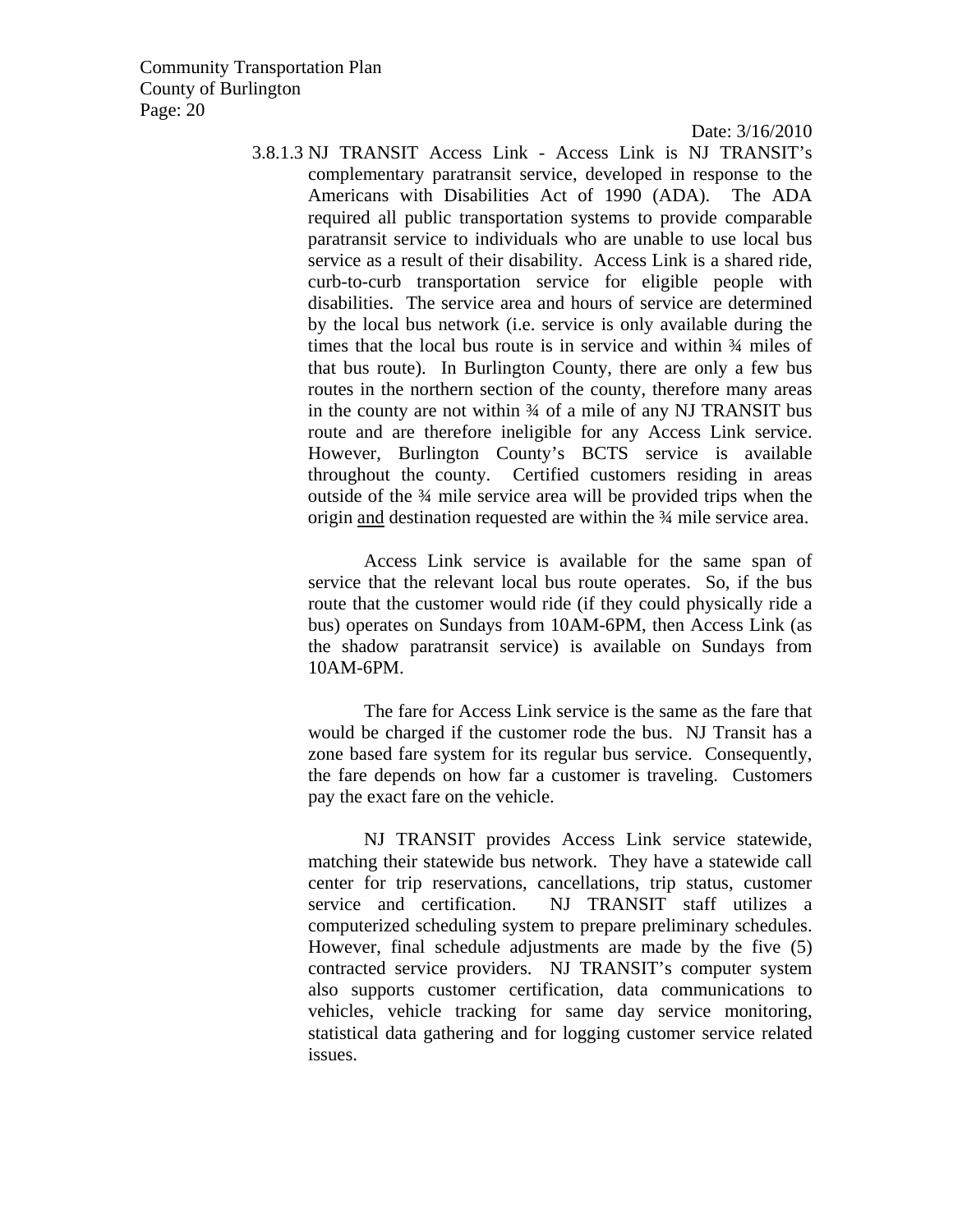Date: 3/16/2010

Access Link service is organized into 5 service regions. Burlington County is part of region 2, which includes Burlington, Camden, Gloucester, and Salem. NJ TRANSIT hires service providers to deliver the Access Link service, through a competitive contracting process. Region 2 is currently operated by Laidlaw Transit Services.

To use Access Link, customers must apply in advance. Each customer must attend an in-person assessment. Once approved, customers call Access Link to make a reservation for service. Customers call 1-14 days in advance to schedule a ride. Customers specify their requested pick-up time. Access Link will schedule service within one hour of the requested time. They will pick-up riders within 20 minutes of the time that they have scheduled.

Many customers have consistent travel needs. Service for these customers is pre-scheduled and is called "subscription" service. Subscription service accounts for a little more than 60% of Access Link's services in Region 2.

In Calendar year 2006, Access Link provided nearly 43,000 one way passenger trips in Burlington County. Burlington County represents approximately 23% of Region 2's trips. The peak vehicle utilization is in the morning hours between 6:30am and 10:00am and again in the afternoon between 2:00pm and 6:00pm.

Access Link drivers will assist riders in going to/from their seat and to/from the curb. Drivers do not provide riders with assistance to/from the customer's door. This is a distinct difference between Access Link and many county and municipal services. Access Link does not deny trips and does not prioritize trips based on trip purpose, in accordance with ADA regulations.

3.8.1.4 PATCO SPEEDLINE - The Port Authority Transit Corporation (PATCO) of Pennsylvania and New Jersey (PATCO) is a rapid rail system owned by the Delaware River Port Authority (DRPA), a bistate agency. The PATCO Speedline connects suburban Camden County with Philadelphia. The rail line traverses 14.2 miles with 13 stations between Lindenwold and Philadelphia. There are nine stations in Camden County and four in Philadelphia. Although PATCO does not provide service in Burlington County, it does connect with the River LINE in Camden City at the Rand Transportation Center (Broadway Station); enabling easy and convenient connections for Burlington County residents and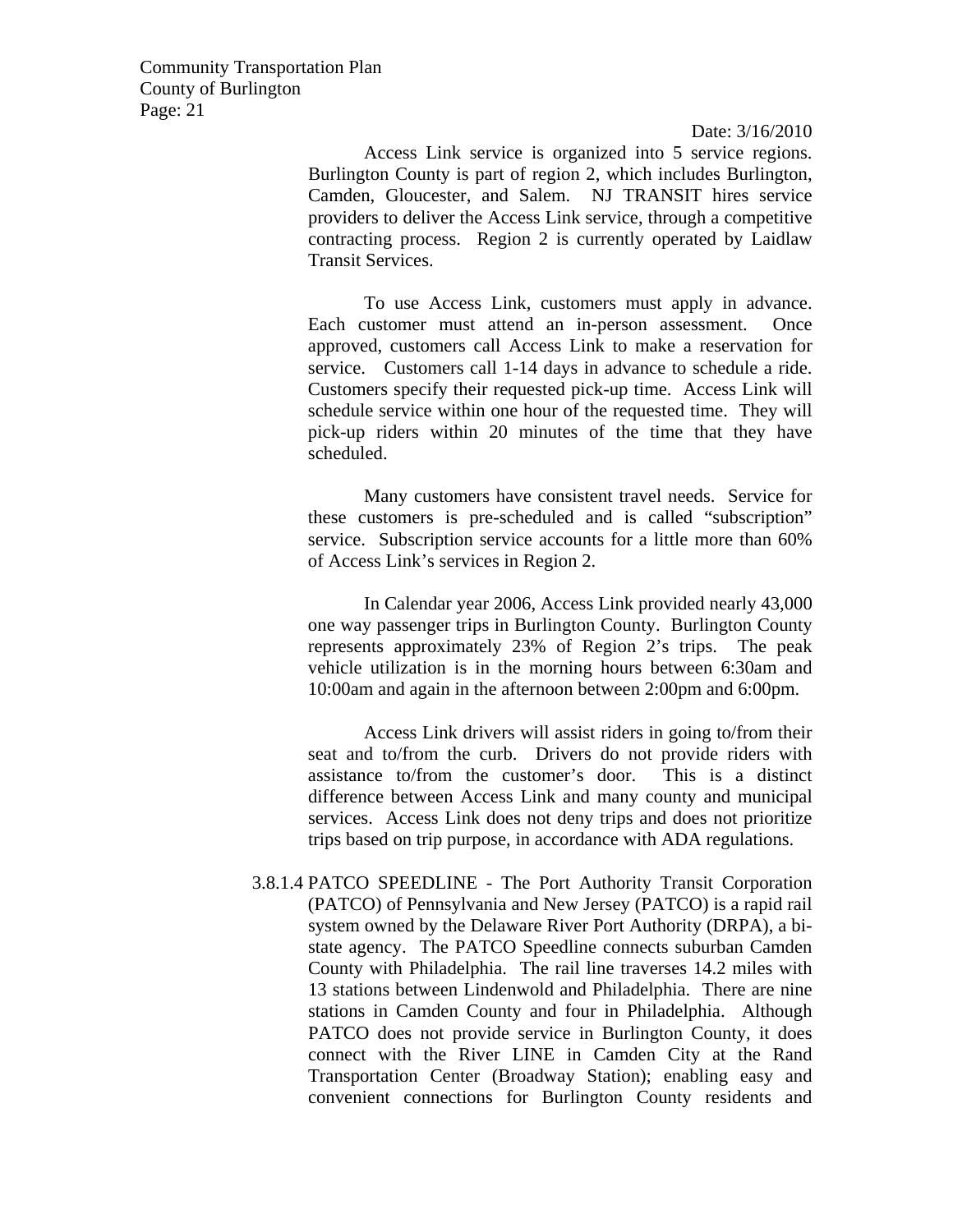Date: 3/16/2010

employees. Additionally, PATCO connects with the Atlantic City Rail Line in Lindenwold, enabling passengers to reach destinations in Atlantic City. The PATCO system operates 24 hours a day, seven days a week with frequent service during most hours of the day.

#### 5.8.1.5 Burlington County Transportation System

5.8.1.5.1 BurLink Bus Service - In June 2000, Burlington County began operation of the BurLink system. As of January 2007, the BurLink system includes nine routes; seven routes serve a River LINE rail station, as shown on Figure 5. BurLink operates Monday through Friday, from approximately 6:00AM to 8:00PM. The system is designed to provide transit dependent persons with transportation to employment, social services, medical, educational and recreational destinations.

> The BurLink fare is \$1.00 per trip. Transfers to/from the River LINE and connecting NJ TRANSIT bus routes are available.

> Due to the BurLink's connections with the River LINE, Burlington County residents can reach employment sites in Camden and Mercer Counties and Camden and Mercer County residents can access employment sites in Burlington County.

> All BurLink vehicles are equipped with bicycle racks on the front of the vehicle. Bikes are also permitted on NJ TRANSIT buses, the River LINE, PATCO and the Atlantic City Rail Line. Additionally, most rail stations have bicycle racks. Transit dependent persons who do not live within walking distance of a BurLink route or their final destination can ride their bicycle to the bus stop or rail station giving them greater accessibility to the region-wide public transit network.

As of January 2007, the BurLink routes are as follows:

- B1-Beverly Pemberton (connects to the River LINE)
- B2-Beverly Edgewater Park Willingboro Westhampton (connects to the River LINE)
- B3-Burlington County XPress (express service to/from Willingboro and Burlington County College campuses)
- B5-Florence Rail Station to Haines Industrial Center (connects to the River LINE)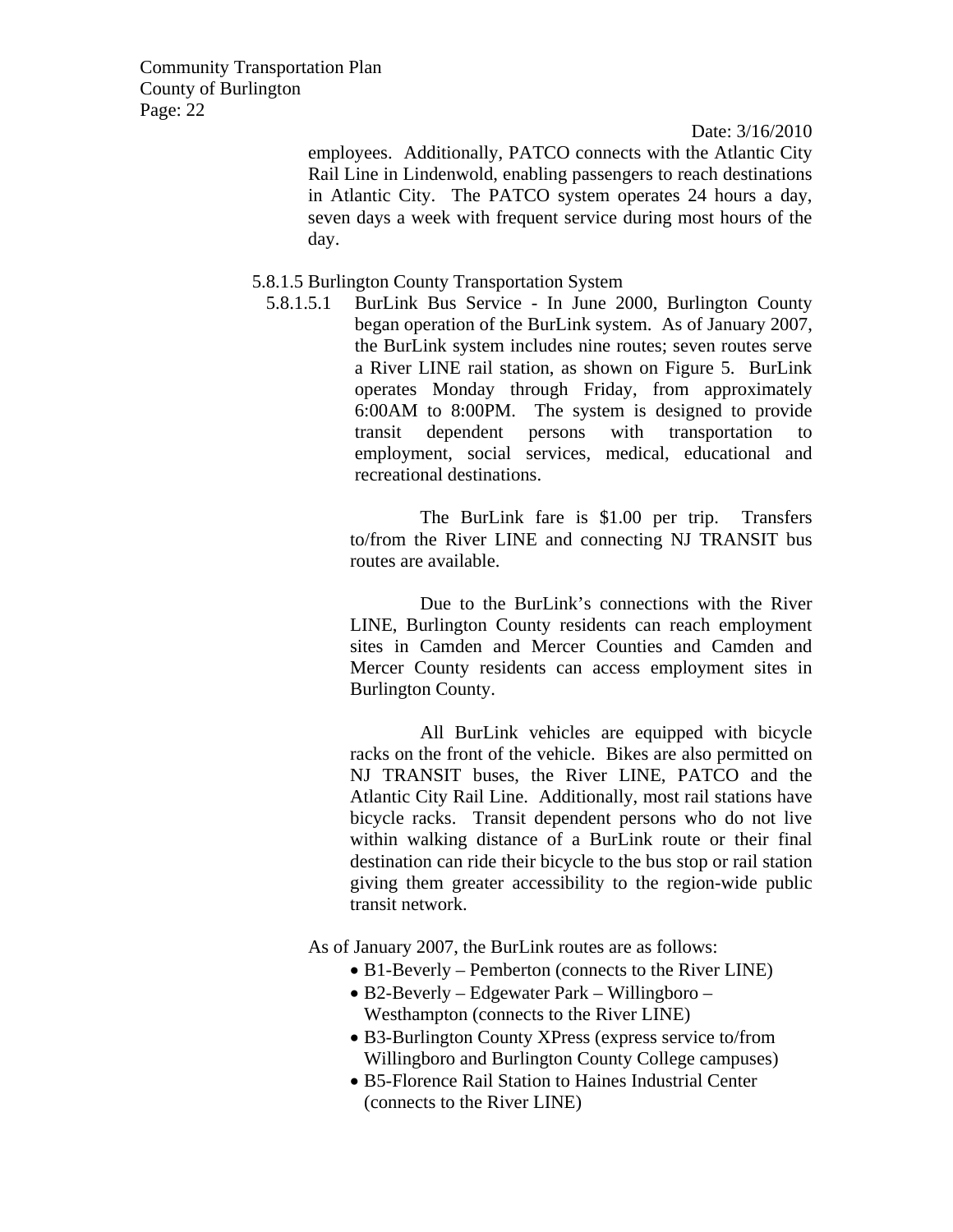Date: 3/16/2010

- B6-Burlington Towne Centre Rail Station Route 541 Cadillac Drive retail area (connects to the River LINE)
- B7-Burlington Center Mall Sunset Road Willingboro
- B8-Riverside Rail Station to Hartford Crossing/Delran (connects to the River LINE)
- B9-Palmyra Rail Station Cinnaminson Moorestown Moorestown Mall – East Gate (connects to the River LINE)
- B10-Cinnaminson Rail Station Taylor's Lane Route 130 – Union Landing Road (connects to the River LINE)
- 5.8.1.5.2 Burlington County Transportation Service (BCTS) The BCTS is an on-demand paratransit service for medical, shopping, mall and recreational trips that runs five (5) days a week from 8:00 AM to 5:00 PM. Prior registration is required and reservations must be made from two (2) to seven (7) days in advance. This service is provided county wide. The major traffic corridors that the BCTS operates along are State highway routes 73, 70, 38, 130 and County Route 541. The major medical facilities include but are not limited to Deborah Hospital, Virtua Hospital, Lady of Lourdes Hospital, and doctors through-out the county. The shopping areas include but are not limited to Eastgate/Moorestown Mall, Centerton Square, Fairgrounds Plaza, Crossroads Shopping Center, Burlington Center, Hartford Crossing, and Willingboro Towne Centre. Educational trips will include but are not limited to the Burlington County College campuses in Pemberton, Mt. Laurel and Willingboro Townships, Rutgers-Camden in Camden, and Camden County College in Camden. Recreation trips include but are not limited to County Parks in Eastampton, Hainesport, Delran and Delanco, flea markets, and movies.

BCTS currently transports County riders up to a maximum of five (5) miles into the surrounding counties for non-emergency medical, employment, and post-secondary educational trips.

BCTS also provides transportation for four (4) subscription services: Nutrition, Tender Care, Veterans, and Burlington County's Buttonwood Hospital. The Nutrition and Tender Care sites operate daily. The Veteran bus travels to Veteran's hospital in Philadelphia four (4) days per week and Buttonwood four (4) days per week.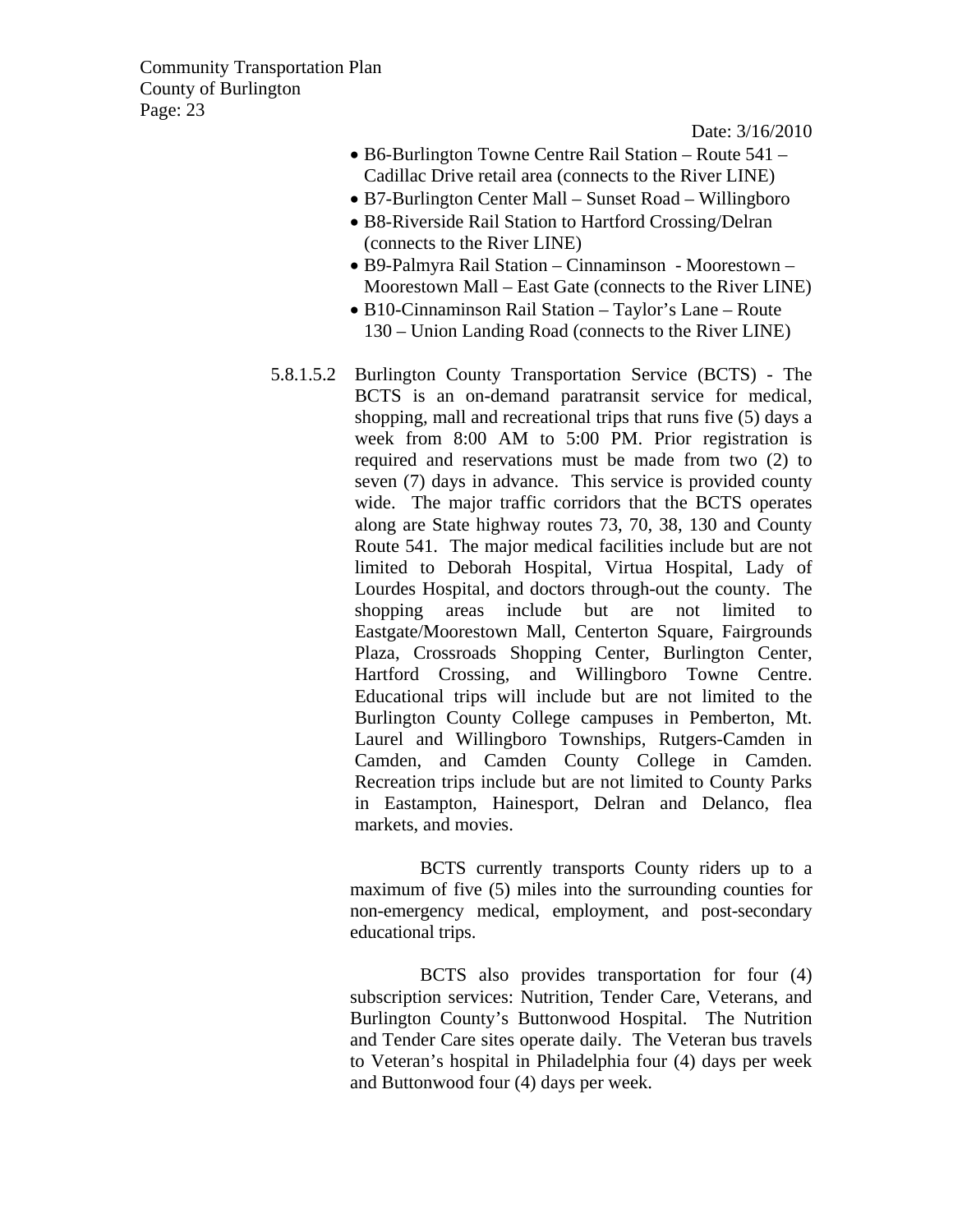Date: 3/16/2010

3.8.1.6 Cross County Connection Services - Burlington County residents have access to ridesharing services through Cross County Connection; the state designated Transportation Management Association for the seven southern counties in New Jersey. Burlington County is a member of Cross County Connection, which provides all residents, employees, and employers within the county access to the statewide-computerized rideshare matching system. This free service identifies potential carpool and vanpool partners for interested commuters. Ridesharing is promoted through informational displays at public events and transit fairs held at several of the largest employers throughout the county. Additionally, financial incentives (vanpool subsidies, gas gift cards) are available to encourage the use of ridesharing. Cross County Connection also provides site-specific transit and carpool analysis for employers, as well as rideshare matching of employees within a company.

Cross County Connection serves as a transportation services information broker for the southern New Jersey counties of Atlantic, Burlington, Camden, Cape May, Cumberland, Gloucester and Salem. Cross County Connection is the repository for all NJ TRANSIT bus and rail schedules in the region. Cross County Connection also provides information on most county and municipal transit services as well as provides customer support to many transit providers. This information is available at no charge to the general public through telephone and e-mail inquirers, web site (www.transportationchoices.com and www.ridetheshuttle.com) and distribution centers throughout southern New Jersey.

#### **4.0 GAPS IN TRANSPORTATION**

- 4.1 Gaps In Service That Prevent Coordination And Cooperation As Identified By Stakeholders In Order Of Priority
	- 4.1.1 Extended Hours of Service
	- 4.1.2 Service in Rural Areas
	- 4.1.3 Coordination and Scheduling Cooperation
	- 4.1.4 Corporate Sponsorships/Partnerships
	- 4.1.5 Coordination between BCTS, Access Link and BurLink
- 4.2 Additional Gaps In Service Identified By Stakeholders
	- 4.2.1 Coordination with Surrounding Counties
	- 4.2.2 Site (Route) Specific Rather Than Group Specific Transportation
	- 4.2.3 Transportation to Childcare Facilities that are on the way to employment sites
	- 4.2.4 Transportation for Teens to Employment And Recreation
	- 4.2.5 Volunteer Programs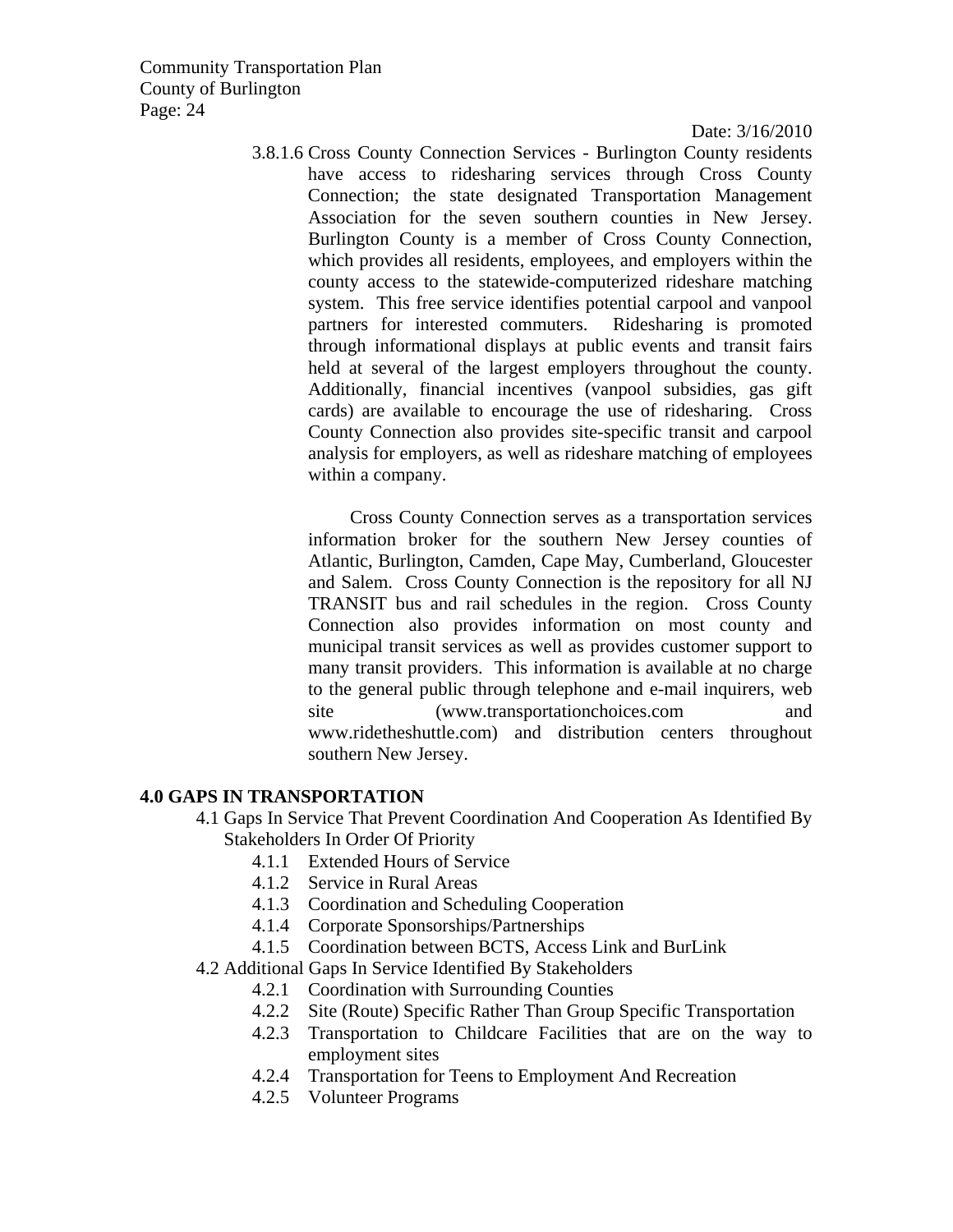#### **5.0 BARRIERS TO OVERCOMING GAPS AND RECOMMENDATIONS TO OVERCOME BARRIERS**

*5.1. Extended Hours of Service*

 5.1.1 Cost and Legislative Mandates are two major barriers to all gaps in service. Recognizing that, the following are additional barriers with recommendations

- 5.1.2 The demand for service outside the normal hours of operation
- 5.1.3 The services are not advertised adequately
- 5.1.4 Delivery of service is confusing. Loop service vs. on demand

 5.1.5 Response time varies among services- on time vs. 15 – 30 minute window

 5.1.6 Difference in advance time to request ride. Same day vs. 2-7 days in advance

 5.1.7 Different types of driver's license needed to transport different populations

#### *Recommendations*

- 5.1.8 Stagger or vary driver hours by providing split shifts to cover later hours during the week
- 5.1.9 Expand advertisements on TV for BCTS and explain difference in service types
- 5.1.10 Expand speaking tours to senior centers and service organizations

#### *5.2 Service in Rural Areas*

- 5.2.1 Low residential density
- 5.2.2 Demonstrated need for transportation
- 5.2.3 Potential for low ridership
- 5.2.4 Dead head time
- 5.2.5 Cost benefit of fixed route vs. on demand
- 5.2.6 Safe Shelters to wait for fixed route or connection to other service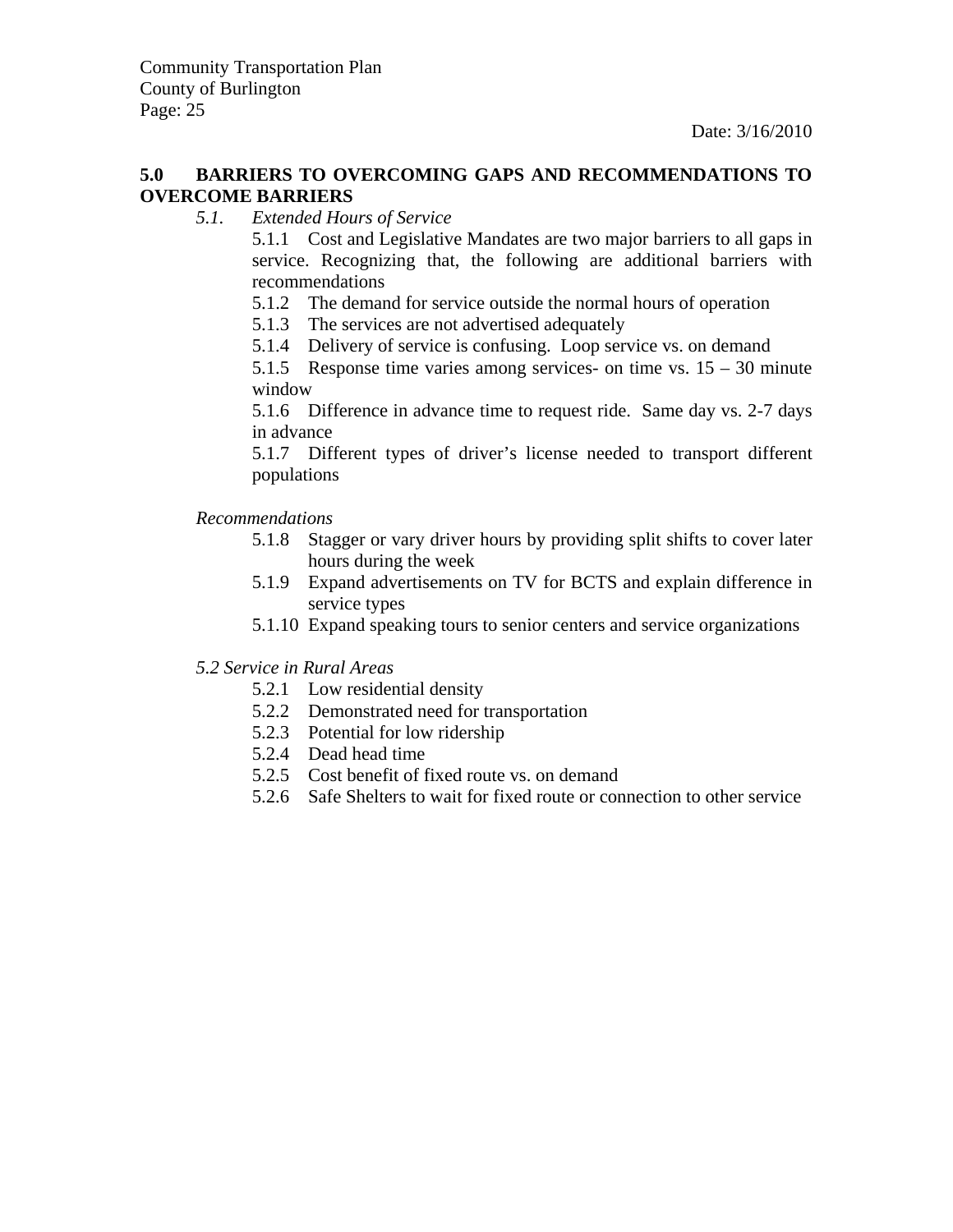#### *Recommendations*

- 5.2.7 Pay by hour rather than by trip
- 5.2.8 Provide dedicated vehicle and driver in rural areas to allow driver to connect to existing services such as BurLink, BCTS, Access Link or NJT routes
- 5.2.9 Create Last Mile Connector a fixed loop service in neighborhoods adjacent to fixed routes such as Access Link, NJT, or BurLink which charge nominal fare and no deviations

#### *5.3 Coordination and Scheduling Cooperation*

- *5.3.1* Overcoming "silos"
- *5.3.2* Liability Insurance
- *5.3.3* Funding streams must be segregated
- *5.3.4* Benefits must apply to all
- *5.3.5* Beyond local expertise
- *5.3.6* Ride sharing conflicts with different populations
- *5.3.7* Paid vs. volunteer drivers
- *5.3.8* Curb to Curb vs. Door to Door and Door through Door service
- *5.3.9* Lack of adequate and or compatible scheduling and routing software
- *5.3.10* Unanticipated delays caused by lapse in scheduling coordination

#### *Recommendations*

- 5.3.11 Enter into Memorandum of Understanding (MOU) with municipalities, agencies or other providers to provide loop service in neighborhoods that connect to fixed route in early AM and late PM. (Last mile connector)
- 5.3.12 Rather than dedicated funding for specific populations determine way to allow various funded rides to share vehicles
- 5.3.13 Dial 511 for transportation service

#### *5.4 Corporate Sponsorships/Partnerships*

- *5.4.1* Employers lack of caring toward employees transportation needs
- *5.4.2* The market for advertisers must be very visible
- *5.4.3* Advertisement must match locale
- *5.4.4* Politics
- *5.4.5* Lack of policy for public private partnerships
- *5.4.6* Lack of a policy for advertising on vehicles

#### *Recommendations*

- 5.4.7 Develop policy for advertising on vehicles using NJT's policy as model
- 5.4.8 Hire broker to match advertisement to locale, negate politics and ensure advertisements are visible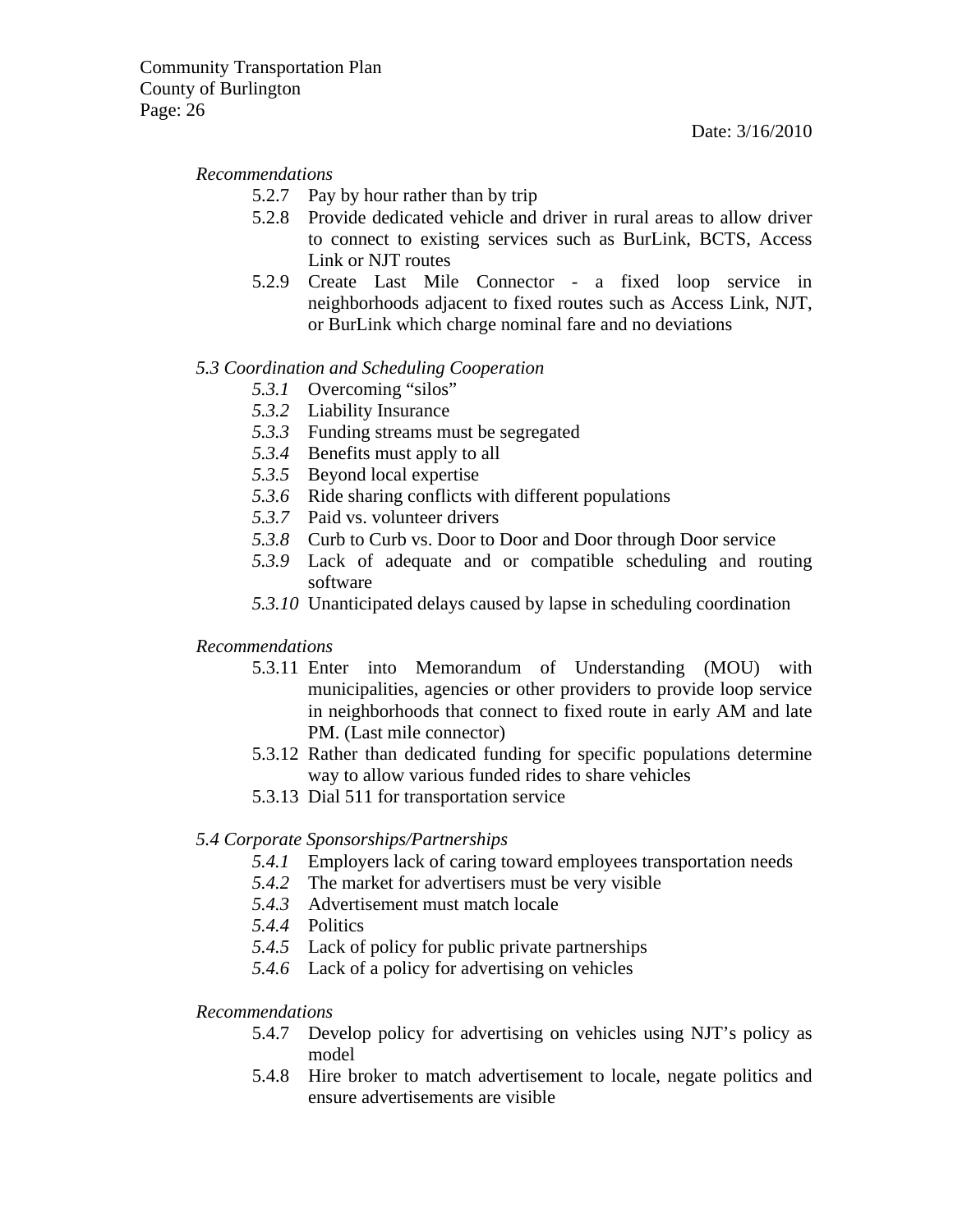#### *5.5 Coordination between BCTS, BurLink and Access Link for Last Mile Connections*

- *5.5.1* Fares on Access Link BCTS is free
- *5.5.2* Lack of transfer agreement
- *5.5.3* Safe transfer areas are needed
- *5.5.4* Who would be responsible to coordinate schedule
- *5.5.5* Rider's needs must be addressed i.e. mobility devices, service animals
- *5.5.6* Different eligibility requirements
- *5.5.7* Access Link assessment process is very difficult
- *5.5.8* Vehicle capacity varies

#### *Recommendations*

- 5.5.9 Identify and provide safe transfer areas
- 5.5.10 Identify and address rider's needs

#### **6.0 GOALS AND OBJECTIVES**

- 6.1 GoalThe primary goal of the United We Ride Community Transportation Plan is to create a comprehensive and coordinated community based transportation service for older adults, disable residents, low income and rural residents. It is the intention of the Transportation Stakeholder to maintaining the current level of service while improving the efficiency of that service.
- 6.2 Objectives The objectives to achieve this goal are grouped into four categories: Public Outreach; Service Versatility; Revenue Enhancements; and Technology Enhancements.
	- 6.2.1 Public Outreach
		- 6.2.1.1 Education and outreach to communities –especially students and low income residents
		- 6.2.1.2 Travel training for new public transportation users
		- 6.2.1.3 Transportation reference guide
		- 6.2.1.4 Stakeholder groups from Burlington County will meet with representatives from agencies of the Department of Children and Families (i.e., Division of Youth and Family Services, Division of Child Behavior Health Services, Division of Prevention and Community Partnership) regarding planning and coordination of local transportation resources and needs.
	- 6.2.2 Service Versatility
		- 6.2.2.1 Coordinate with county departments and agencies to eliminate duplicated trips
		- 6.2.2.2 Coordinate with adjacent counties to provide comprehensive service in specific areas
		- 6.2.2.3 Coordinate last mile connections with locals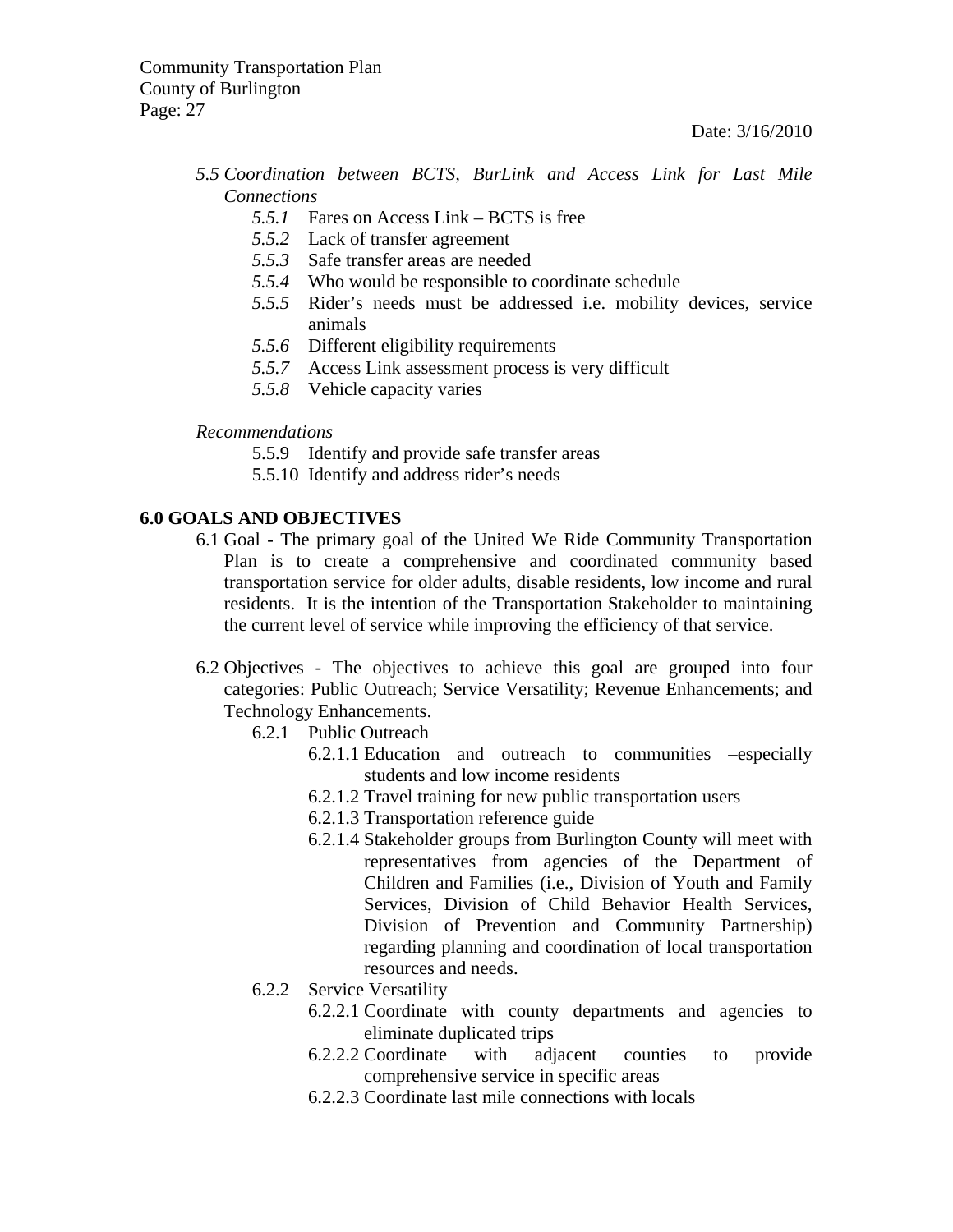Date: 3/16/2010

- 6.2.2.4 Transition transportation no child left behind ninth grade and above
- 6.2.2.5 Increase hours of service
- 6.2.3 Revenue Enhancements
	- 6.2.3.1 Advertise on vehicles
	- 6.2.3.2 Identify additional revenue sources
- 6.2.4 Technological Enhancements
	- 6.2.4.1 Provide a web site
	- 6.2.4.2 Routing and scheduling software

#### **7.0 STRATEGIES TO ACHIEVE OBJECTIVES**

The Stakeholders identified three time frames in which to achieve the objectives: Short Range from 1-3 years, Medium Range from 4-6 years and Long Range from 7- 10 years. There is nothing to prevent these objectives from being achieved earlier. They shall be reviewed annually to determine their status and viability.

7.1 Short Range Strategies from 1 to 3 years. The following strategies can be accomplished with the assistance of Cross County Connection (CCC), Resources for Independent Living, Commission for the Blind, BC Workforce Investment Board (WIB), NJ TRANSIT. **The Stakeholders recommend action on the first two strategies for 2008.**

- 7.1.1 Travel training for new public transportation users
- 7.1.2 Prepare and distribute a *Transportation Reference Guide*

The next three strategies may also be accomplished in 2008 with the assistance of CCC and County staff

- 7.1.3 Expand speaking engagements to senior centers and service organizations promoting community transportation
- 7.1.4 Expand advertisement on TV/cable stations to explain types of available alternative transportation
- 7.1.5 Develop policy to promote advertisement on vehicles for Freeholder approval
- 7.1.6 Education and outreach to communities especially students and low income residents.
	- 7.1.6.1 It is the recommendation that county staff and CCC provide "guest appearance" in middle school to promote environmental benefits of using alternative transportation.
- 7.1.7 Identify program to provide transportation service for disabled and at risk students to get from school to work then home for 18 to 21 year olds.

#### 7.2 Medium Range Strategies from 4 to 6 years

7.1.8 BC Board of Social Services (BSBSS) provides transportation for seniors paid by Medicaid. BCTS provides free transportation for seniors to non emergency medical appointments. Adult Health Care providers provide transportation to senior and adult clients to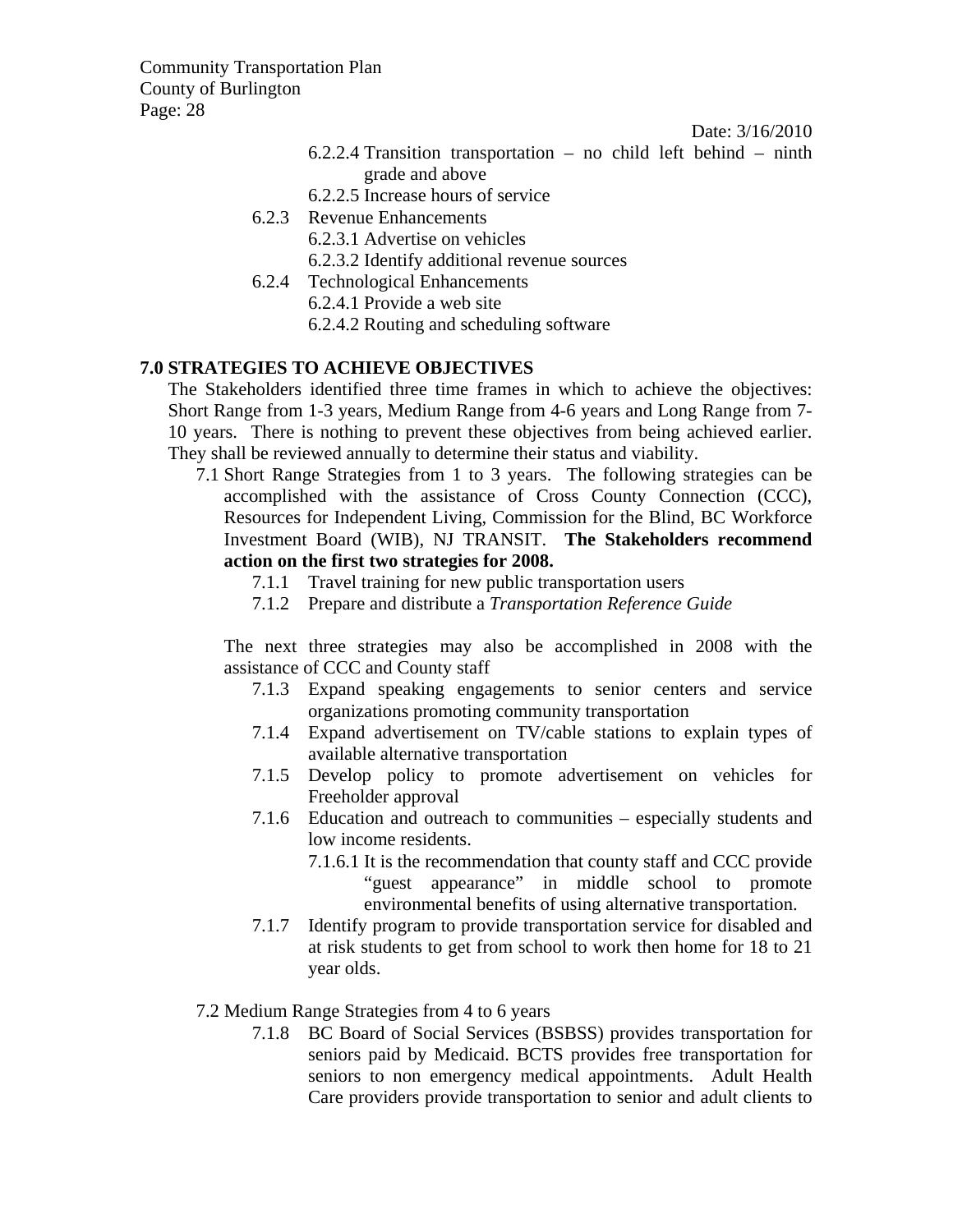Date: 3/16/2010

non emergency medical appointments paid by Medicaid. Non emergency medical trips can be combined.

- 7.1.9 Provide a statewide web site maps detailing all routes including on- and demand service areas and Access Link
- 7.1.10 Establish and Implement a One Call to Go system
- 7.1.11 Establish partnerships and sponsorships
- 7.1.12 Provide Last Mile Connector a fixed loop AM and PM peak hour service in neighborhoods adjacent to fixed routes such as NJTRANSIT, Access Link, and BurLink. A nominal fare could be charged. There should be no deviations
- 7.1.13 Provide dedicated vehicle and driver in rural areas to allow driver to connect to existing services such as BurLink, BCTS, Access Link and NJTRANSIT routes
- 7.1.14 Institute travel training for middle school students
- 7.1.15 Extend hours of service to provide transportation service for disabled and at risk students to get from school to work then home
- 7.2 Long Range Strategies from 7 to 10 years
	- 7.2.1 Increase hours of service by staggering or varying driver hours to provide split shifts to cover later hours during the week
	- 7.2.2 Coordinate last mile connections with locals Communicate with municipalities
	- 7.2.3 Amend public school core curriculum to include "alternative modes of transportation" education
	- 7.2.4 Coordinate with identified service to provide transportation service for disabled and at risk students to get from school to work then home
	- 7.2.5 Explore the feasibility of providing an extension of the River Line from Bordentown to Robbinsville on the existing Camden and Amboy Railroad right of way. Stations could be located in Bordentown Township, Hamilton Township and Robbinsville
	- 7.2.6 Amend Section 5310 criteria for vehicles to permit municipalities AND counties to obtain vehicles

### **8.0 FUNDING REQUIRED TO ACHIEVE STRATEGIES**

8.1 Existing Funding Sources

- 8.1.1 Senior Citizen and Disabled Resident Transportation Assistance Program (SCDRTAP)
- 8.1.2 Job Access and Reverse Commute (JARC)
- 8.1.3 Medicaid
- 8.1.4 Section 5311
- 8.1.5 Section 5310
- 8.1.6 Department of Vocational Rehabilitation (DVR)
- 8.1.7 Department of Developmental Disabilities (DDD)
- 8.1.8 Community Development Block Grant (CDBG)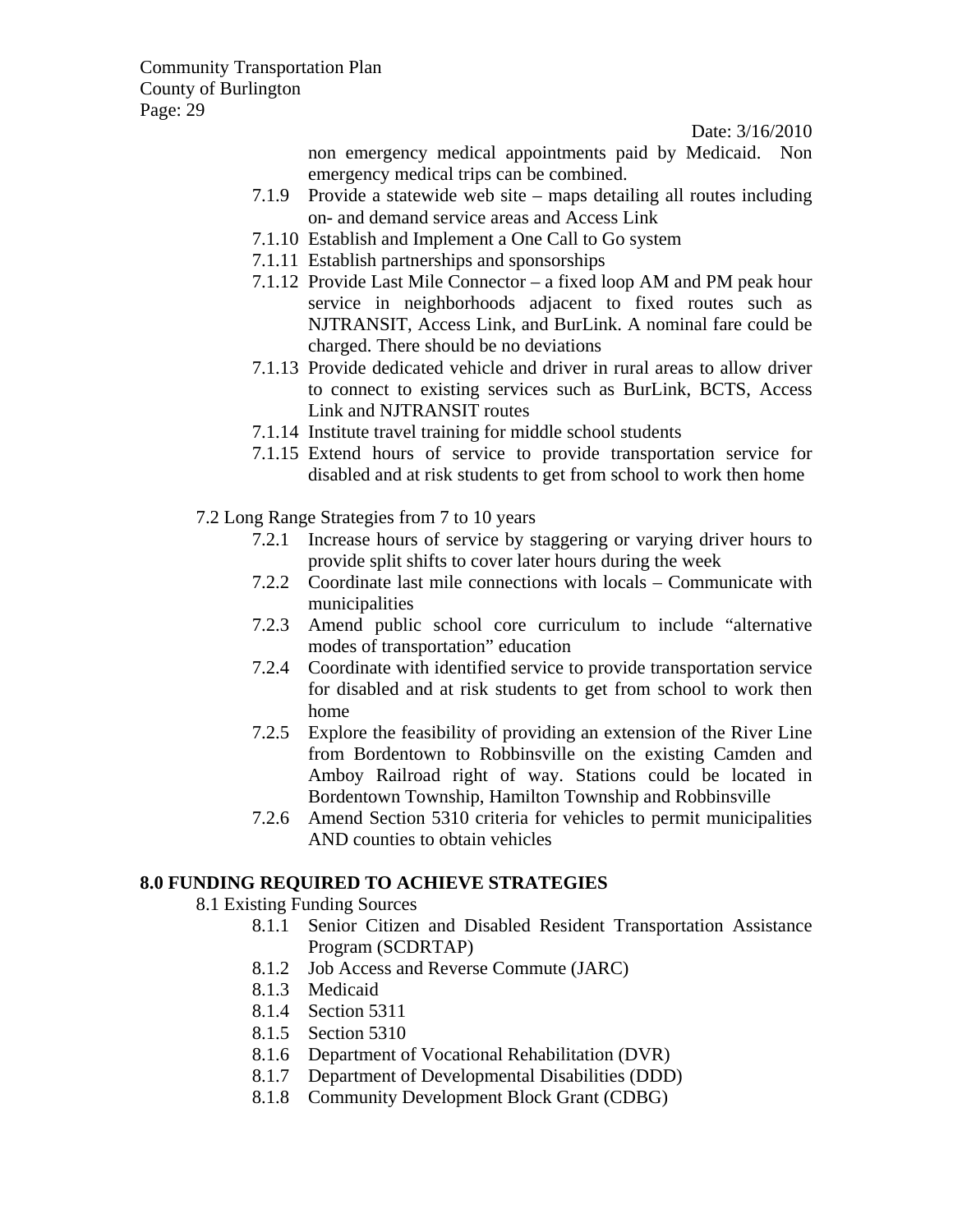Date: 3/16/2010

- 8.1.9 Office on Aging
- 8.1.10 Veterans
- 8.1.11 Temporary Assistance for Needy Families (TANF)
- 8.1.12 Post TANF
- 8.1.13 Transportation Innovation Fund (TIF)
- 8.2 Funding Sources to Explore
	- 8.2.1 Increase/initiate fares
	- 8.2.2 Developer Fees (for Council On Affordable Housing)
	- 8.2.3 Section 8 housing
	- 8.2.4 Senior Housing (Homeowner fees)
	- 8.2.5 Institute a donation policy
	- 8.2.6 Advertisements on Vehicles
	- 8.2.7 Corporate Sponsorships
	- 8.2.8 Coordinate trips to conserve/reduce expenditures
	- 8.2.9 Hope VI Grants
	- 8.2.10 Contributions either one time or ongoing, from employers, foundations or non-profits
	- 8.2.11 Community Block Service Grants from Housing and Urban Development (HUD)
	- 8.2.12 Community Block Service Grants from Health and Human Services (HHS)
	- 8.2.13 Department of Labor (DOL) Workforce Investment Funds

#### **11.0 RECOMMENDATIONS**

- 11.1.1 Board of Chosen Freeholders establish standing Steering Committee to implement recommendations of the Plan.
- 11.1.2 Steering Committee to meet biannually: in the Fall to determine status of Plan recommendations, and in the Spring to discuss and make recommendations to implement strategies for the Medium and Long Range for annual Plan submission of SCDRTAP Application by Transportation Office.
- 11.1.3 Stakeholder groups from Burlington County will meet with representatives from agencies of the Department of Children and Families (i.e., Division of Youth and Family Services, Division of Child Behavior Health Services, Division of Prevention and Community Partnership) regarding planning and coordination of local transportation resources and needs.
- 11.1.4 Travel training for new public transportation users
	- 11.1.4.1 Partner with NJT and Advocacy groups i.e. Resources for Independent Living, Commission for the Blind
- 11.1.5 Prepare *Transportation Reference Guide* 11.1.5.1 Partner with CCC, NJT
- 11.1.6 Advertise on vehicles Transportation Staff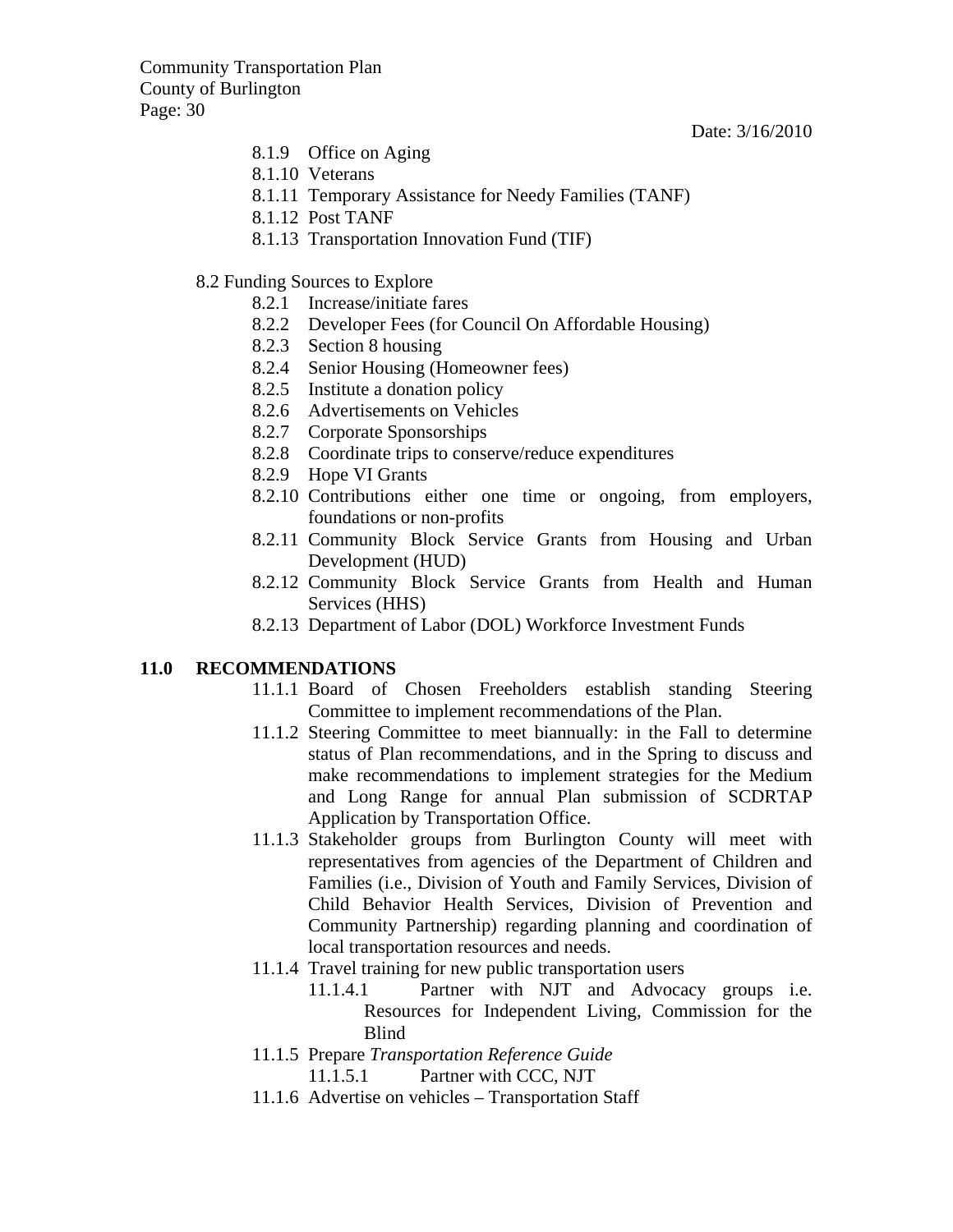- 11.1.6.1 Prepare policy guidelines for review and approval by Board of Chosen Freeholders and NJ TRANSIT
- 11.1.6.2 Draft RFP for Broker
- 11.1.7 Institute educational program for middle school age students to promote the use of public transportation. Partner with Superintendent of Schools to offer SHORT COURSE on benefits of using alternative transportation.
	- 11.1.7.1 It is the recommendation that county staff and CCC provide "guest appearance" in middle school to promote environmental benefits of using alternative transportation.
- 11.1.8 Identify program to provide transportation service for disabled and at risk students to get from school to work then home
	- 11.1.8.1 Partner with Career Coordinator at BC Regional High School District
- 11.1.9 Institute a donation policy
	- 11.1.9.1 Develop policy for review and approval by Board of Chosen Freeholders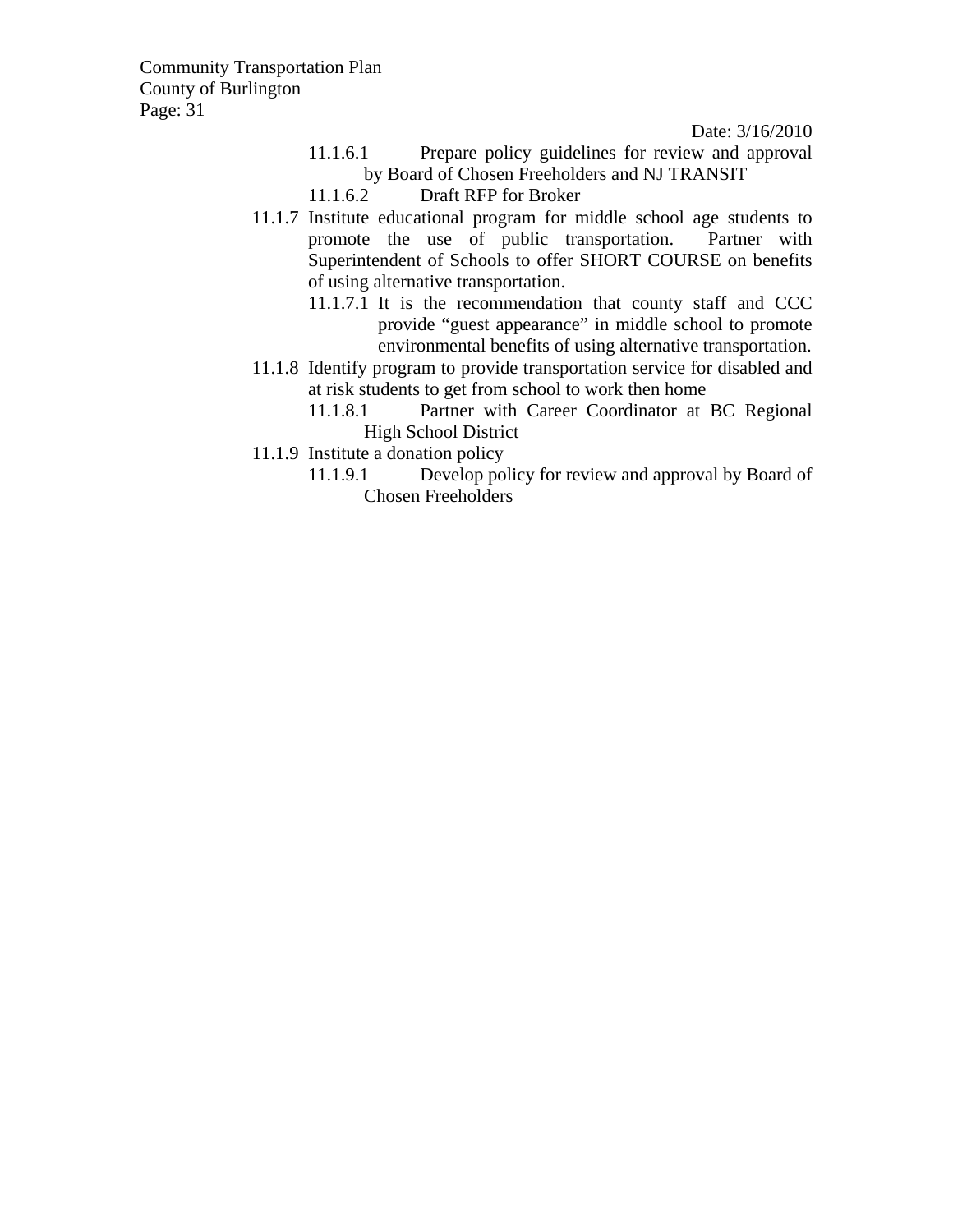#### **12.0 APPENDIX I**

### **BURLINGTON COUNTY COMMUNITY TRANSPORTATION PLAN GOALS**

#### **ESTABLISHED SEPTEMBER, 1998**

1. Identify the segment and needs of the county population that lacks convenient, reliable, affordable transportation, i.e., welfare recipients, low-income individuals, the aged, the young, the disabled, etc.

*Work First New Jersey, Division of Family Development and the Office of Human Services identified the county population and areas with needs for convenient, reliable, affordable transportation. (TANF and Post-TANF recipients living in the Pemberton, Mount Holly, and Willingboro area)* 

2. Develop improved local, county, and statewide services that help meet work and work-related transportation needs, i.e., the Work First New Jersey program, child care, etc.

*The Agencies that assisted in achieving this goal are the Burlington County Transportation Office, Work First New Jersey, Office of Human Services, Division of Family Development, New Jersey Transit. Two of the services that were developed as a result are the BurLink, Burlington County's Modified Fixed Route Service and NJ TRANSIT's River LINE* 

3. Provide transportation alternatives for non-work related trips, i.e., shopping, health care, recreation, education / occupational training, etc.

*The following transportation alternatives were developed: Burlington County BurLink, Burlington County BCTS, Burlington County Veterans Services, Burlington County Social Services Transportation, New Jersey Transit Access Link, New Jersey Transit Bus Service, New Jersey Transit River LINE and municipally operated transit systems in Willingboro, Evesham, Pemberton, and Mount Laurel.*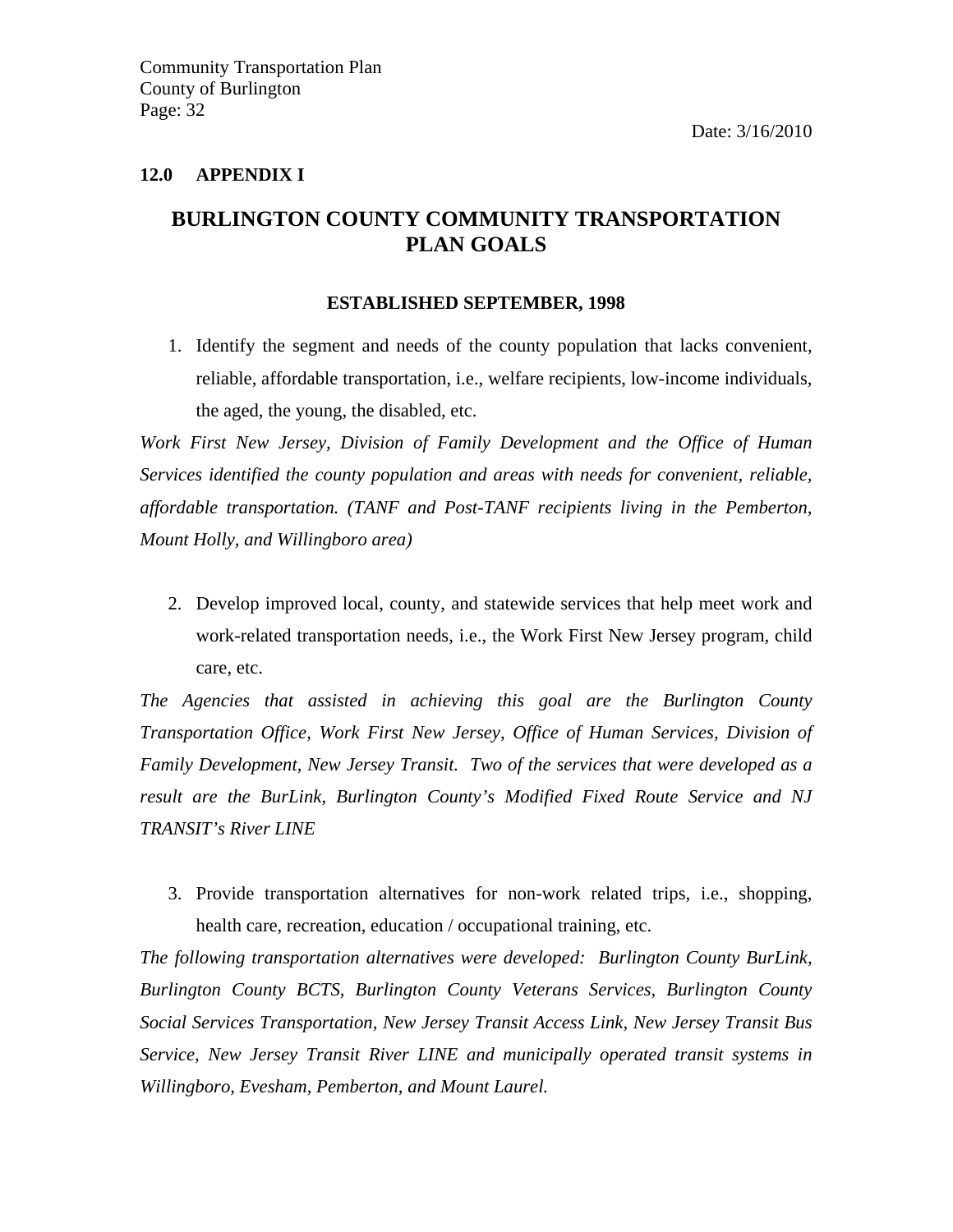4. Provide cost-effective, efficient transportation through the coordination of various public services and other creative techniques to meet transportation needs of the target population in the county.

*Pre – 1998 services that were available include BCTS, New Jersey Transit Access Link, New Jersey Transit Bus Service and municipally operated transit systems in Willingboro, Evesham, Pemberton, and Mount Laurel.* 

*Post – 1998 services that were added include Burlington County BurLink and the New Jersey Transit River LINE.*

5. Develop public and private funding and implementation of services and changes to address the foregoing goals.

*The public funding used for the BurLink service includes FTA Job Access – Reverse Commute grant (JARC), FTA Section 5311, FTA Congestive Mitigation and Air Quality grant (CMAQ), State Department of Human Services, State Transportation Innovation fund, State Community Shuttle program, and Department of Social Services.* 

*Public funding for the BCTS includes State Casino Revenue, State Community Development Block Grants, Veterans Services, and Office on Aging*.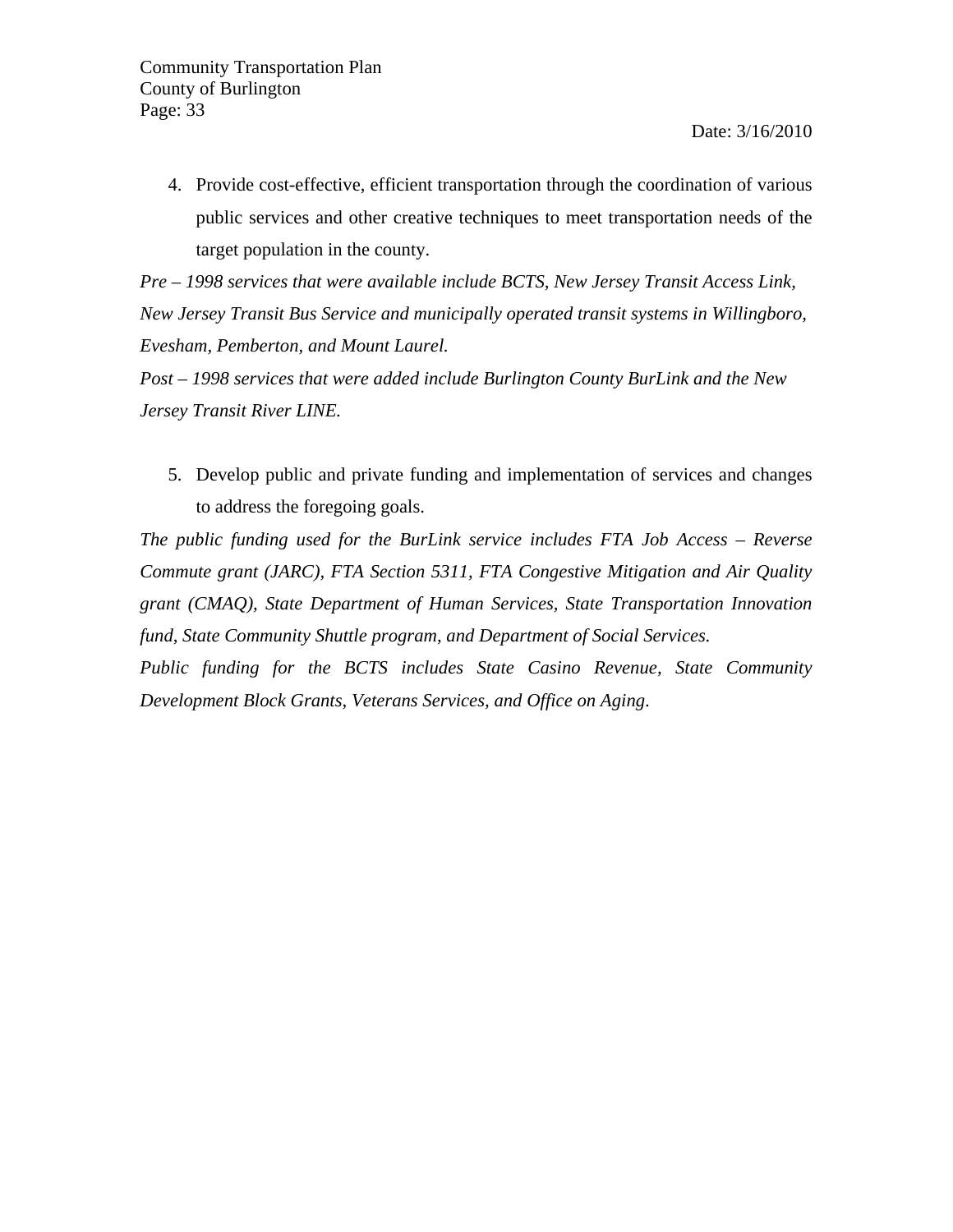### **APPENDIX II**

### **ACRONYMS**

| ADA               | AMERICANS WITH DISABILITIES ACT                                                                   |
|-------------------|---------------------------------------------------------------------------------------------------|
| <b>APTA</b>       | AMERICAN PUBLIC TRANSPORTATION ASSOCIATION                                                        |
| <b>BCTS</b>       | BURLINGTON COUNTY TRANSPORTATION SERVICE                                                          |
| <b>CTAA</b>       | COMMUNITY TRANSPORTATION ASSOCIATION OF<br><b>AMERICA</b>                                         |
| <b>FHWA</b>       | FEDERAL HIGHWAY ADMINISTRATION                                                                    |
| <b>FTA</b>        | FEDERAL TRANSIT ADMINISTRATION                                                                    |
| <b>ISTEA</b>      | INTERMODAL SURFACE TRANSPORTATION EFFICIENCY<br><b>ACT OF 1991</b>                                |
| <b>NTSB</b>       | NATIONAL TRANSPORTATION SAFETY BOARD                                                              |
| <b>SAFETEA-LU</b> | SAFE, ACCOUNTABLE, FLEXIBLE, EFFICIENT<br>TRANSPORTATION EQUITY ACT: A LEGACY FOR USERS<br>(2005) |
| <b>TEA-21</b>     | TRANSPORTATION EQUITY ACT FOR THE 21 <sup>ST</sup> CENTURY<br>(1998)                              |
| U.S.DOT           | UNITED STATES DEPARTMENT OF TRANSPORTATION                                                        |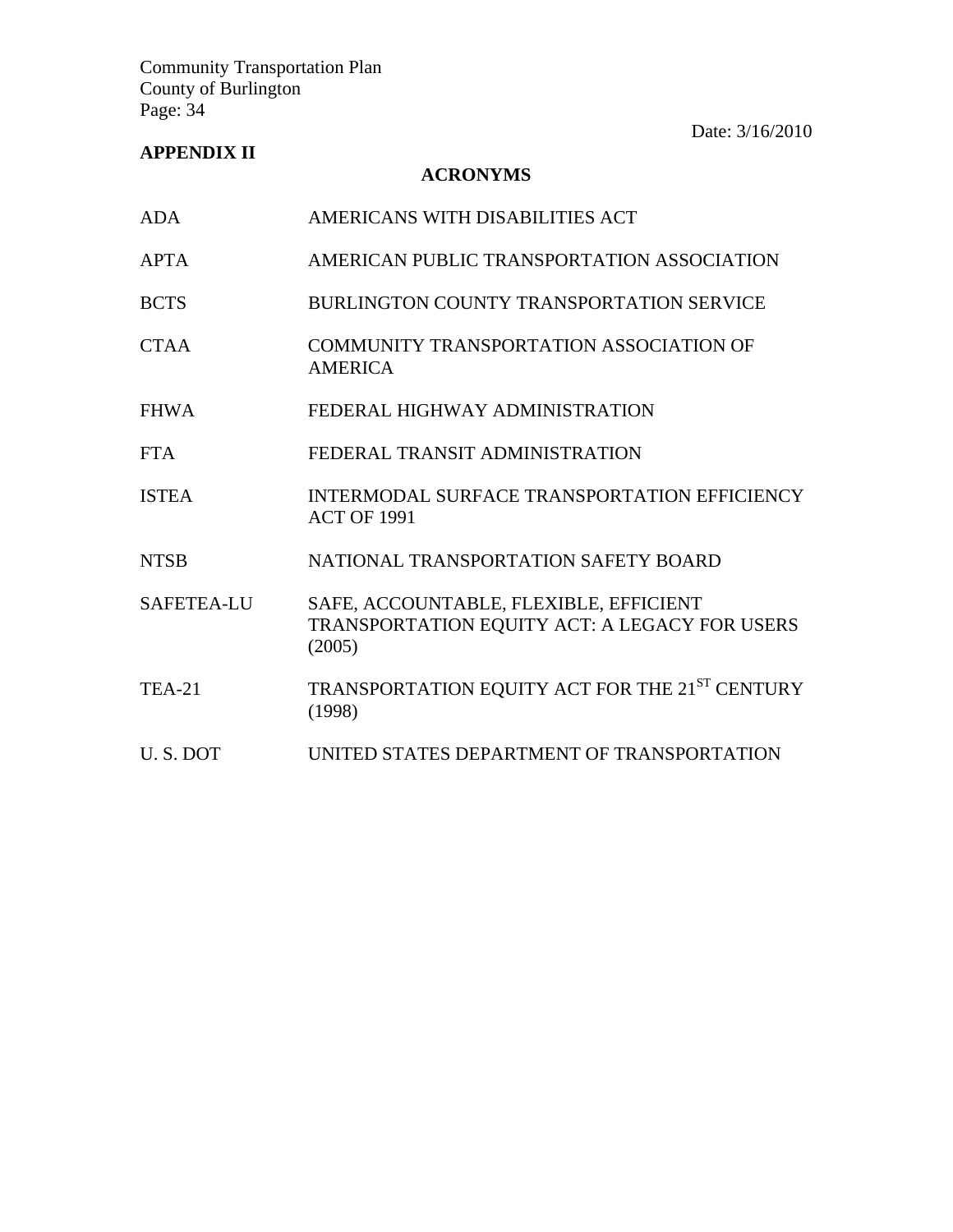#### **APPENDIX III**

#### Date: 3/16/2010

### **Overall Community Self-Assessment Results**

Section 1: Making Things Happen by Working Together Responses – 117 Needs to Begin  $-15\%$  (total  $-18$ ) Needs Significant Action  $-43\%$  (total  $-50$ ) Needs Action  $-33\%$  (total  $-39$ ) Done Well – 9% (total – 10)

Section 2: Taking Stock of Community Needs and Moving Forward Responses – 155 Needs to Begin –  $30\%$  (total – 47) Needs Significant Action  $-31\%$  (total  $-48$ ) Needs Action  $-23\%$  (total  $-35$ ) Done Well –  $16\%$  (total – 25)

Section 3: Putting Customers First Responses – 111 Needs to Begin  $-25\%$  (total  $-28$ ) Needs Significant Action – 26% (total – 29) Needs Action  $-28\%$  (total  $-31$ ) Done Well –  $21\%$  (total – 23)

Section 4: Adapting Funding for Greater Mobility  $Resposes - 40$ Needs to Begin  $-55\%$  (total  $-22$ ) Needs Significant Action –  $10\%$  (total – 4) Needs Action –  $15\%$  (total – 6) Done Well –  $20\%$  (total – 8)

Section 5: Moving People Efficiently Responses – 84 Needs to Begin –  $36\%$  (total – 30) Needs Significant Action  $-26\%$  (total  $-22$ ) Needs Action  $-17\%$  (total  $-14$ ) Done Well –  $21\%$  (total – 18)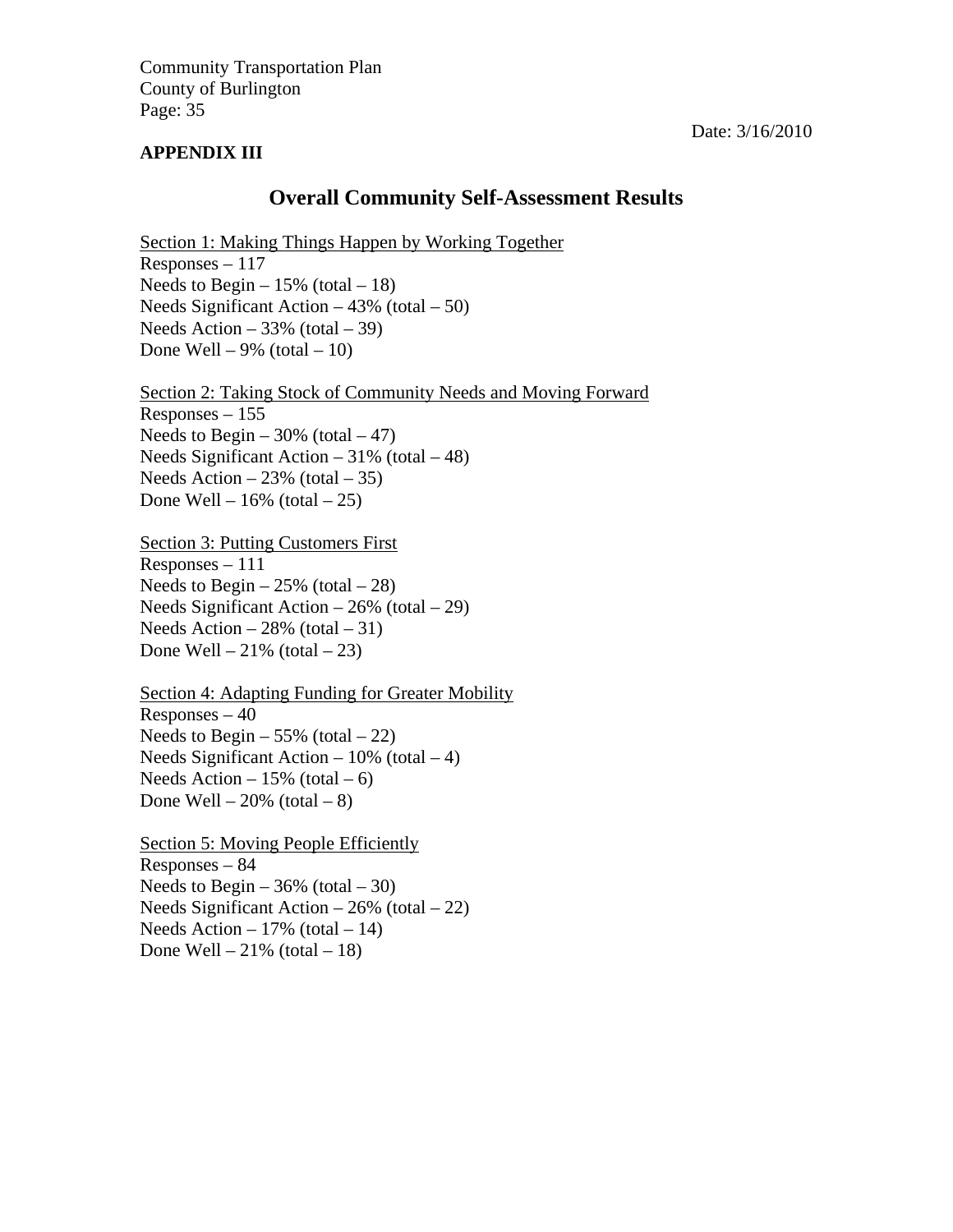### **APPENDIX IV**

| <b>Burlington County</b><br>United We Ride Human Services Transportation Coordination<br><b>Survey</b><br><b>Organizations Surveyed, March 2007</b> |                                                |  |  |  |
|-----------------------------------------------------------------------------------------------------------------------------------------------------|------------------------------------------------|--|--|--|
| Organization                                                                                                                                        | <b>Survey Returned</b><br>$1 = Yes$ ; $0 = No$ |  |  |  |
| <b>Abilities Center</b>                                                                                                                             | 0                                              |  |  |  |
| <b>Albert's Limousine Service</b>                                                                                                                   | 0                                              |  |  |  |
| All Bright Limousine Service                                                                                                                        | $\overline{0}$                                 |  |  |  |
| Amaker & Porterfield, Inc.                                                                                                                          | $\Omega$                                       |  |  |  |
| American Red Cross - Burlington Chapter                                                                                                             | $\Omega$                                       |  |  |  |
| Arc of Burlington County                                                                                                                            | 0                                              |  |  |  |
| Archway Programs                                                                                                                                    | 0                                              |  |  |  |
| <b>Bass River Township</b>                                                                                                                          | 1                                              |  |  |  |
| <b>Bennett Taxi Service</b>                                                                                                                         | 0                                              |  |  |  |
| <b>Beverly City</b>                                                                                                                                 | 1                                              |  |  |  |
| <b>Bordentown Township</b>                                                                                                                          | 1                                              |  |  |  |
| <b>Bordentown City</b>                                                                                                                              | 0                                              |  |  |  |
| <b>Burlington Center Mall Ministry</b>                                                                                                              | 0                                              |  |  |  |
| <b>Burlington City</b>                                                                                                                              | 1                                              |  |  |  |
| <b>Burlington County Adult Day Care</b>                                                                                                             | 0                                              |  |  |  |
| <b>Burlington County Board of Social Services</b>                                                                                                   | 1                                              |  |  |  |
| <b>Burlington County Chamber of Commerce</b>                                                                                                        |                                                |  |  |  |
| Burlington County College - High Tech Small Business                                                                                                | $\Omega$                                       |  |  |  |
| <b>Burlington County Community Action Program</b>                                                                                                   | 0                                              |  |  |  |
| Burlington County Department of Economic Development                                                                                                | 1                                              |  |  |  |
| <b>Burlington County Office of Human Services</b>                                                                                                   | 1                                              |  |  |  |
| <b>Burlington County Family Services</b>                                                                                                            | 0                                              |  |  |  |
| <b>Burlington County Government</b>                                                                                                                 | 1                                              |  |  |  |
| <b>Burlington County Main Library</b>                                                                                                               | 0                                              |  |  |  |
| Burlington County Office of Aging                                                                                                                   | 1                                              |  |  |  |
| Burlington County Office of Military & Veterans Services                                                                                            | 1                                              |  |  |  |
| <b>Burlington County One Stop Career Center</b>                                                                                                     | $\overline{0}$                                 |  |  |  |
| <b>Burlington County Regional High School District</b>                                                                                              | 0                                              |  |  |  |
| <b>Burlington County Transportation-BCTS</b>                                                                                                        | 1                                              |  |  |  |
| <b>Burlington County Transportation-BurLink</b>                                                                                                     | 1                                              |  |  |  |
| <b>Burlington County United Way</b>                                                                                                                 | 0                                              |  |  |  |
| <b>Burlington County Workforce Investment Board</b>                                                                                                 | 0                                              |  |  |  |
| <b>Burlington Township</b>                                                                                                                          | 1                                              |  |  |  |
| <b>Catholic Charities</b>                                                                                                                           | 1                                              |  |  |  |
| <b>Chesterfield Township</b>                                                                                                                        | 0                                              |  |  |  |
| Children's Discovery Center/BCC                                                                                                                     | 0                                              |  |  |  |
| <b>Cinnaminson Township</b>                                                                                                                         | 1                                              |  |  |  |
| Delanco Township                                                                                                                                    | 0                                              |  |  |  |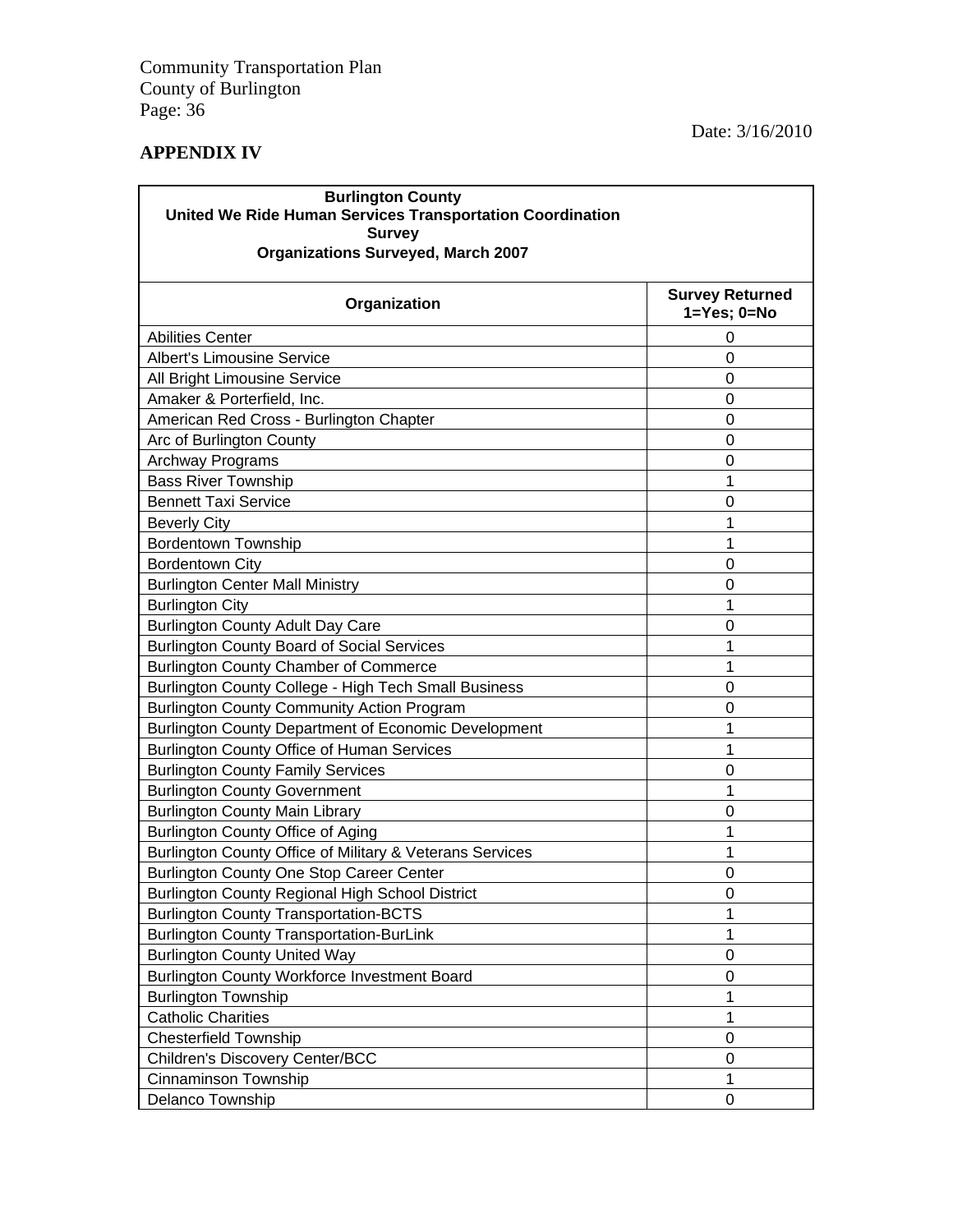| Delaware House Mental Health Services            | 0 |
|--------------------------------------------------|---|
| <b>Delran Township</b>                           | 0 |
| Department of Vocational Rehabilitation Services | 1 |
| Dialysis Center of Burlington County             | 0 |
| Diocese of Trenton - Office of Family Life       | 0 |
| Drenk Behavioral Health Center                   | 0 |
| Eastampton Township                              | 0 |
| <b>Edgewater Park Township</b>                   | 0 |
| Evesham Township                                 | 1 |
| Fieldsboro Borough                               | 0 |
| <b>Florence Township</b>                         | 0 |
| Fort Dix Family Services                         | 0 |
| Friends In Service Here                          | 0 |
| <b>Githens Center</b>                            | 1 |
| <b>Global Transportation Services</b>            | 0 |
| Goodwill Industries of South Jersey              | 0 |
| <b>Hainesport Township</b>                       | 0 |
| Home for Aged Women                              | 0 |
| Jersey Counseling and Housing Development        | 0 |
| Jewish Family & Children's Services              | 0 |
| Leggs Luxury Limousine, Inc.                     | 0 |
| Liberty Luxury Limousine, Inc.                   | 0 |
| <b>Limousines of Luxury</b>                      | 0 |
| <b>Lourdes Medical Center</b>                    | 0 |
| <b>Lumberton Township</b>                        | 1 |
| Lutheran Social Ministries of NJ                 | 0 |
| <b>Mansfield Township</b>                        | 0 |
| Maple Shade Township                             | 0 |
| Masonic Home of New Jersey                       | 0 |
| Medford Lakes Borough                            | 0 |
| <b>Medford Township</b>                          | 0 |
| MEND, Inc.                                       | 1 |
| Moorestown Township                              | 1 |
| <b>Mount Holly Township</b>                      |   |
| <b>Mount Laurel Township</b>                     | 1 |
| New Hanover Township                             | 0 |
| North Hanover Township                           | 0 |
| <b>Occupational Training Center</b>              | 1 |
| Palmyra Borough                                  | 1 |
| Partners for Kids and Families                   | 0 |
| Pemberton Borough                                | 1 |
| Pemberton Township Senior Center                 | 1 |
| Professional Office - Skills Enhancement Center  | 0 |
| Rancocas Valley Clergy Association               | 0 |
| Resources for Independent Living                 | 0 |
| Riverside Township                               | 1 |
| <b>Riverton Borough</b>                          | 0 |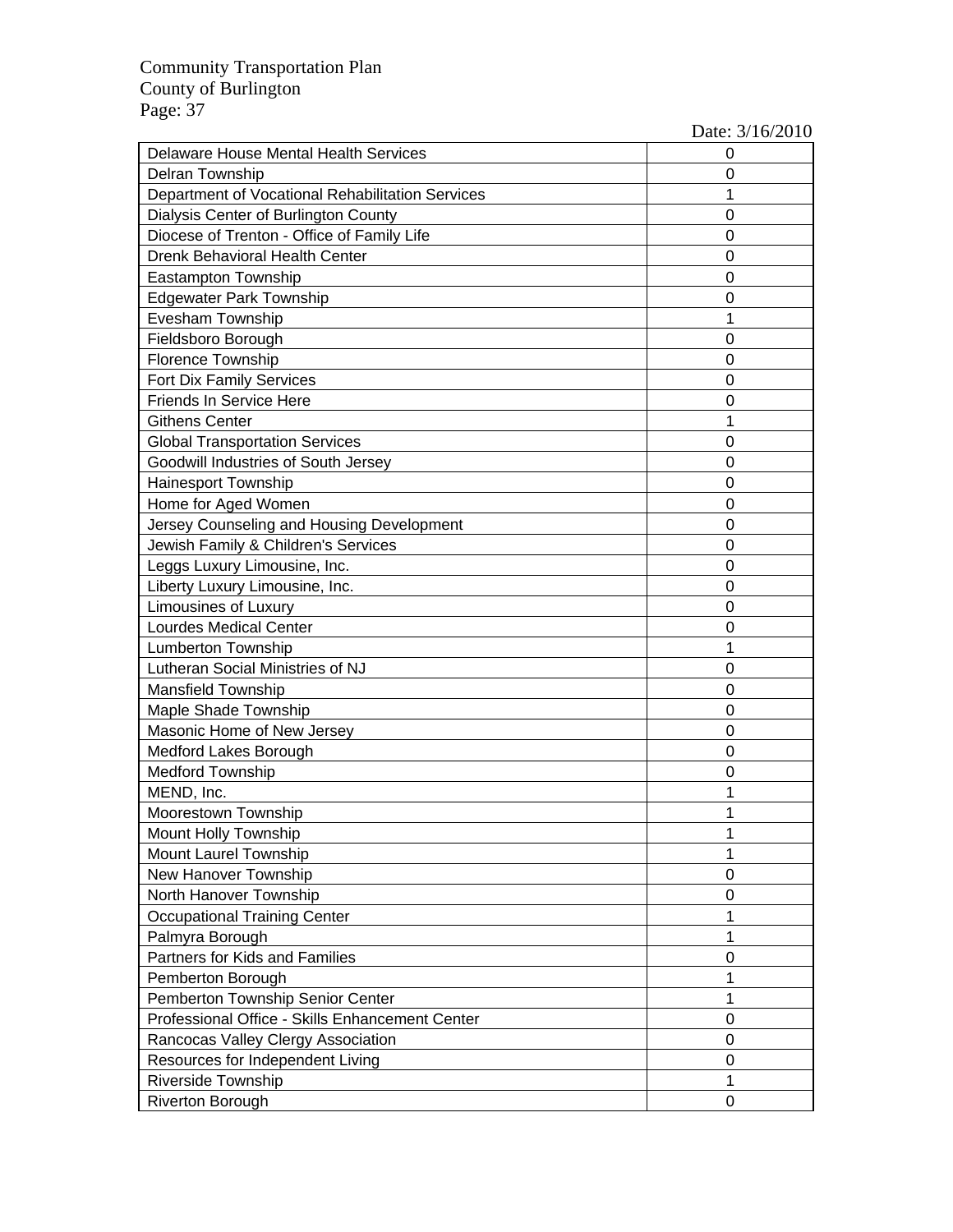| Ruth Gottscho Kidney Foundation                     | 0   |
|-----------------------------------------------------|-----|
| Samaritan Hospice                                   | 0   |
| <b>SASCA Hispanic Social Center</b>                 | 0   |
| <b>Shamong Township</b>                             |     |
| Society St. Vincent de Paul                         |     |
| Southampton Township                                | ი   |
| Springfield Township                                |     |
| Support Office for Senior Vets                      | 0   |
| <b>Tabernacle Township</b>                          | ი   |
| Tender, Inc.                                        |     |
| <b>Weston Club</b>                                  | ი   |
| Virtua Health & Rehabilitation Center - Mount Holly | 0   |
| Virtua Home Care - Community Nursing Service        | 0   |
| Virtua Memorial - Office of Pastoral Care           | 0   |
| <b>Washington Township</b>                          | 0   |
| Westampton Township                                 |     |
| Willingboro Township                                |     |
| <b>Woodland Township</b>                            | 0   |
| Wrightstown Borough                                 |     |
|                                                     |     |
| <b>Total Completed Surveys</b>                      | 36  |
| <b>Total Surveys Sent Out</b>                       | 104 |
| <b>Rate of Return</b>                               | 35% |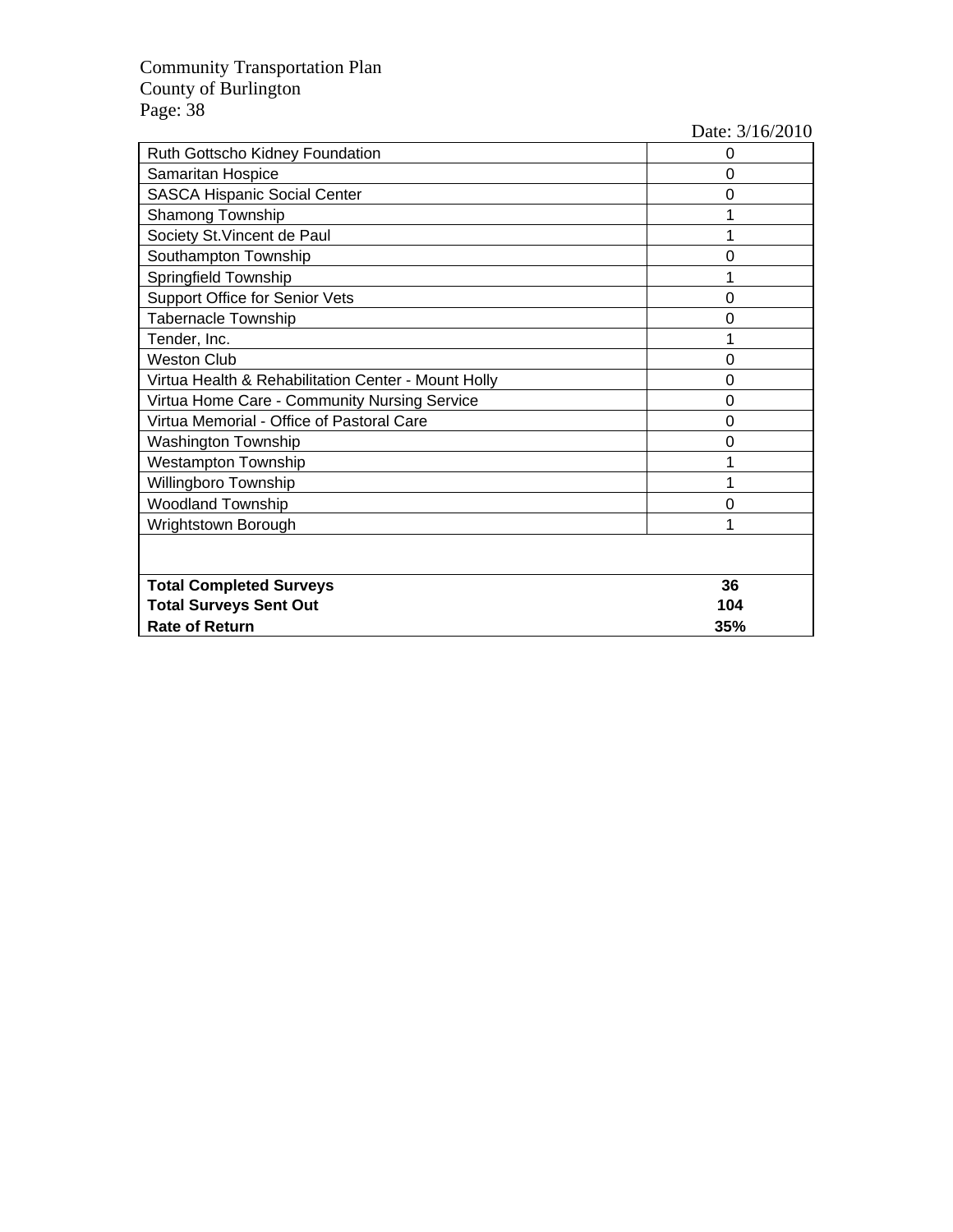### **APPENDIX V**

### **Burlington County Public Transit Service**

| <b>Municipality</b>        | <b>Bus Route</b>                           | <b>River LINE Station</b>                 |
|----------------------------|--------------------------------------------|-------------------------------------------|
|                            |                                            |                                           |
| <b>Bass River</b>          | 559                                        |                                           |
| Beverly                    | 419, B1, B2                                | Beverly/Edgewater Park                    |
| <b>Bordentown City</b>     | 409                                        | Bordentown                                |
| <b>Bordentown Township</b> | 409                                        |                                           |
| <b>Burlington City</b>     | 409, 413, 419, B6                          | Burlington Towne Ctr, Burlington<br>South |
| <b>Burlington Township</b> | 409, 413, 419, B6, B7                      |                                           |
| Cinnaminson                | 409, 419, B10                              | Cinnaminson                               |
| Delanco                    | 419                                        | Delanco                                   |
| Delran                     | 409, 419, B8                               |                                           |
| Eastampton                 | <b>B1</b>                                  |                                           |
| <b>Edgewater Park</b>      | 409, 419, B1, B2                           | Beverly/Edgewater Park                    |
| Evesham                    | 406                                        |                                           |
| Fieldsboro                 | 409                                        |                                           |
| Florence                   | 409, B5                                    | Florence                                  |
| Hainesport                 | 317, 413                                   |                                           |
| Lumberton                  | 317, 413, B1                               |                                           |
| Maple Shade                | 317, 407, 413                              |                                           |
| Moorestown                 | 317, 407, 409, 413, 457,<br>B <sub>9</sub> |                                           |
| Mount Holly                | 317, 409, 413, B1                          |                                           |
| <b>Mount Laurel</b>        | 317, 407, 413, 457                         |                                           |
| New Hanover                | 317                                        |                                           |
| North Hanover              | 317                                        |                                           |
| Palmyra                    | 419, B9                                    | Palmyra                                   |
| Pemberton Borough          | 317, B1                                    |                                           |
| Pemberton Township         | 317, B1                                    |                                           |
| Riverside                  | 419, B8                                    | Riverside                                 |
| Riverton                   | 419                                        | Riverton                                  |
| Southampton                | 317                                        |                                           |
| Westampton                 | 413, B1, B2                                |                                           |
| Willingboro                | 409/418, B1, B2, B3, B7                    |                                           |
| Wrightstown                | 317                                        |                                           |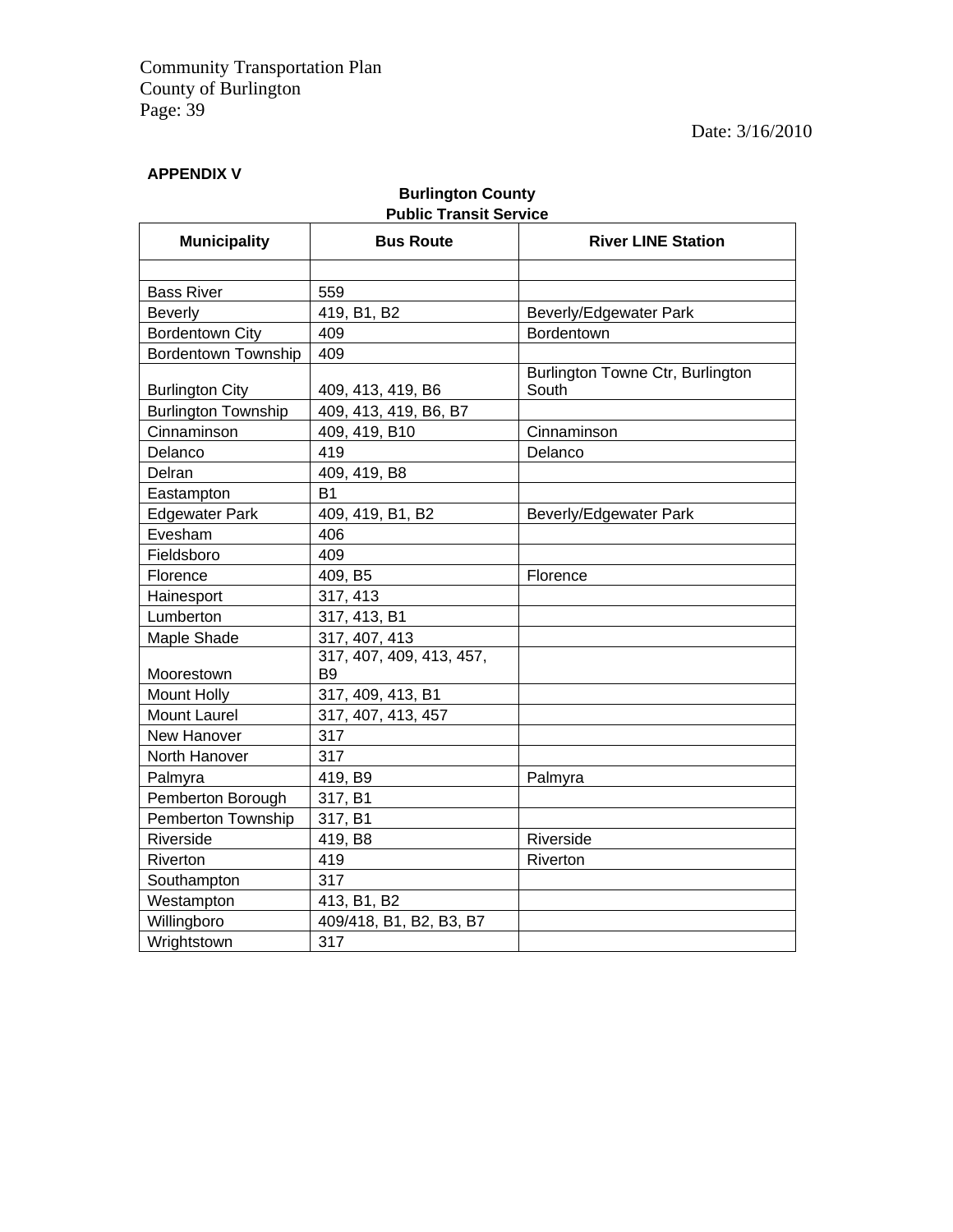Date: 3/16/2010

#### **APPENDIX VI**

#### **SURVEY COMMENTS**

Geographic Gaps in Service:

- More services to needed to populated areas such as Pemberton Borough, Browns Mills, Wrightstown, Cookstown and intermodal connections with light rail system, including extension of light rail system to Mount Holly.
- Expanded and enhanced rural transportation by NJ TRANSIT along the Route 70 corridor that would serve Presidential Lakes, Lebanon Lakes and Leisuretown which would in turn provide Access Link service for the disabled in these areas.
- Public transportation being available in a wider-reaching area of the municipality and not just limited to State Highway Rt.9. Public transportation would mean-NJ Transit Bus not just limited to senior or handicapped people. This transportation should be on a regular daily basis not just limited to once/week.
- Deeper penetration into Browns Mills, particularly around the FT. Dix Army-McGuire AF bases; Expand and enhance NJ Transit rural routes along Route 70 in Presidential, Lebanon Lakes and Leisuretown developments; Improve/Augment funding for East-West routes (riverfront to Medford, Evesham areas); Expand weekend service on all routes.
- The lower eastern part of the county which includes New Gretna Bass River, Washington Twp, Tabernacle, Southampton.
- Senior transportation outside the Township borders. A regular bus route that traveled Main St/Tuckerton Road from Route 73 to the Medford line.
- Shamong is located in a rural section of the Pinelands. Mass transportation is not available. Residents of Shamong rely on public roads. The biggest benefit to the residents would be additional funding for road improvements.
- Wrightstown Borough residents in general have a below median income. Many are without personal transportation. Morning and evening bus routes to surrounding communities and the county seat would be helpful to those who seek transportation to their jobs. Transportation to shopping, especially food stores is needed badly. There is no food store in the community. The limited access to Fort Dix has hindered transportation to Browns Mills food stores. Transportation of our youth to recreation programs in neighboring communities or after school events would be helpful in keeping our young citizens occupied during summer months.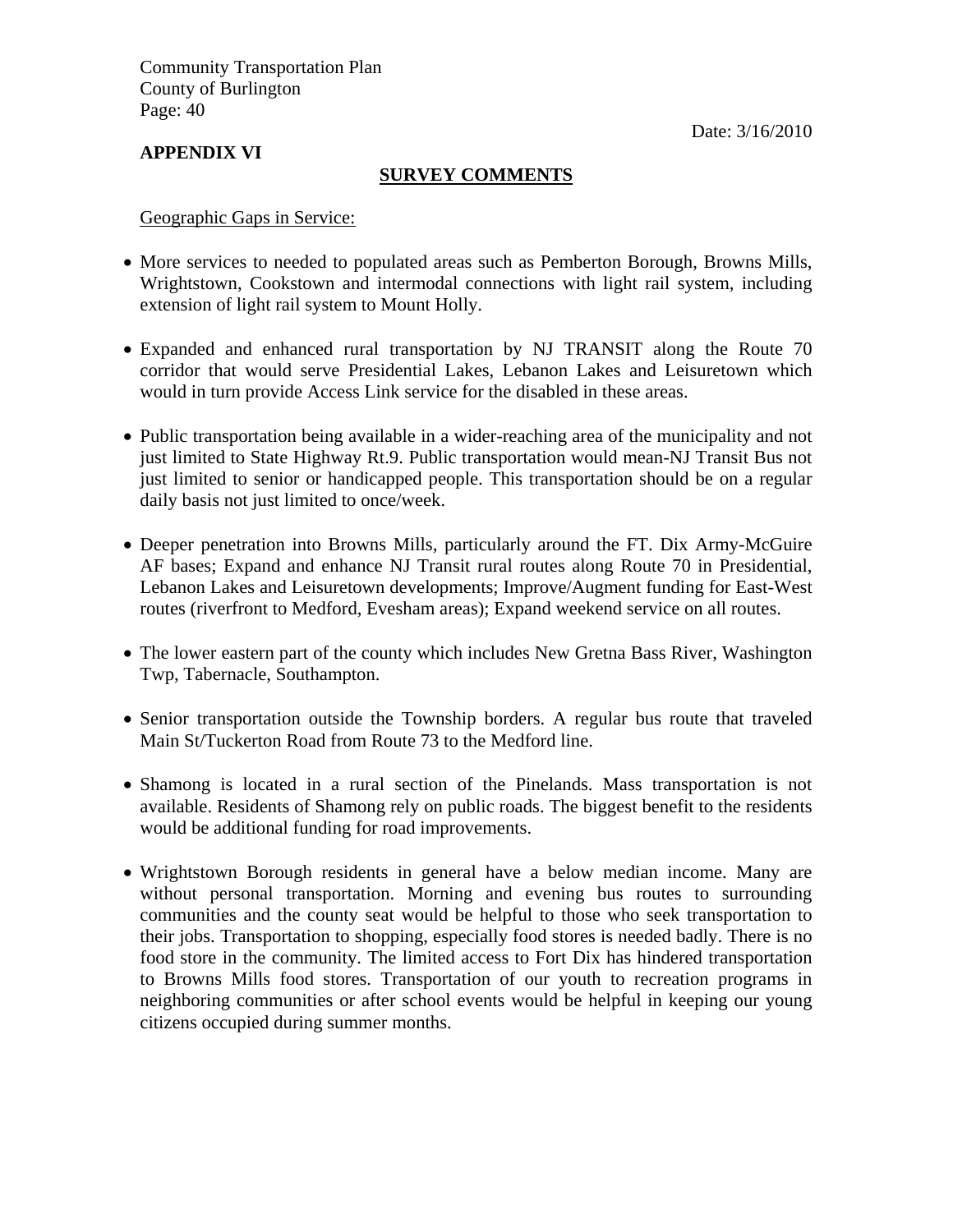#### Gaps in Time of Service:

- Better hours of light rail. Service of BurLink and other bus service to remote sections of the county and during off hours for second shift workers.
- Currently, there is no evening or weekend transportation for seniors.

#### Legislation Issues:

- Local Planning Boards approve Low-Mod Housing and age restricted housing without addressing transportation needs of residents other than motor vehicles. \*Lack of understanding of services provided by other agencies.
- State bidding laws prevent combining fixed route and senior service transportation contracts.
- Conflicting State laws inhibit the ability to enter long term contracts.

#### Barriers to Coordination:

- Financial barriers, scope of program control, scheduling/convenience, conflicting goals or objectives, and difficulties with reaching rural communities in a geographical large and diverse county.
- Liability issues with mixed ridership and insurance issues with crossing county lines. Burlington County is a very large county. Difficult to reach rural areas.
	- 1. Legislation barriers, federal and/or state.
	- 2. Lack of funding
	- 3. Insurance liability
- NJ Bidding laws allow senior and disabled transportation to be contracted for 3 years with 2 extension years, while other transportation must be contracted on an annual basis with 2 option years and 2 extension years only. Municipal funded transportation and gated senior communities provide bus services for their residents, using non-federal funds.
- Liability concerns are a major obstacle. The other major problem is that, as a DDD provider, we are required to do extensive background checks on staff working with our clients. If we were to allow individuals unknown to us to ride with our clients we would be exposed to neglect issues if an incident were to occur.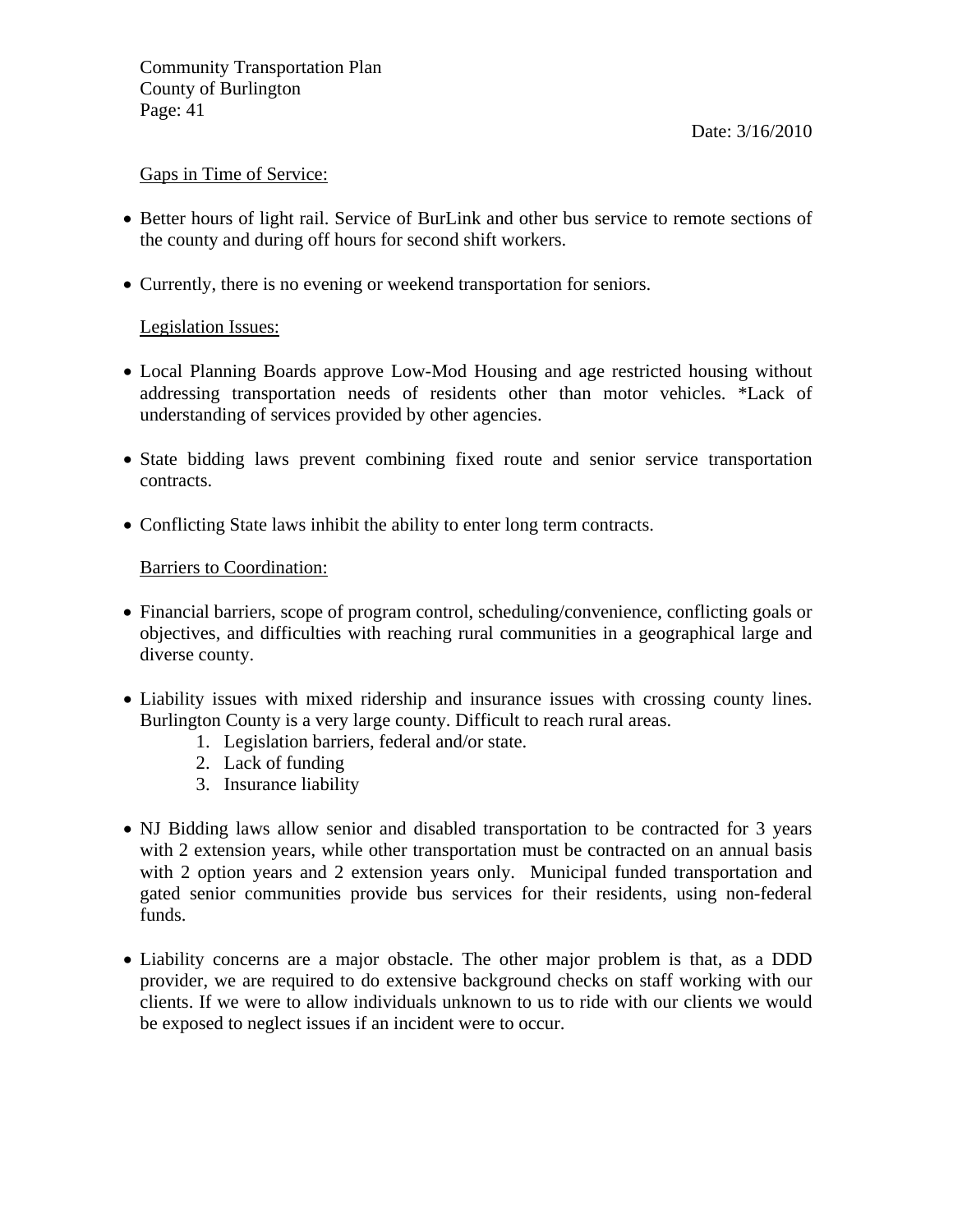## **FIGURE 1**

| <b>Organization Name:</b>                         | Primary<br>Population(s)<br>Served | Description of<br><b>Services Provided:</b>   | <b>Primary Trip</b><br>Purpose | Transportation<br>Service<br>Schedule | <b>Primary Service Area</b>                                     | # of Vehicles          |
|---------------------------------------------------|------------------------------------|-----------------------------------------------|--------------------------------|---------------------------------------|-----------------------------------------------------------------|------------------------|
| Burlington County Board                           |                                    | lMedical and Medicaid                         |                                |                                       |                                                                 |                        |
| of Social Services                                | lMedicaid Clients                  | Trans.                                        | Health/Medical                 | 24/7                                  | Burlington County                                               | Unknown - Contracted   |
| Burlington County                                 |                                    |                                               |                                |                                       | From Fort Dix, Lumberton,                                       |                        |
| Military and Veterans                             |                                    | Trans. to VAMC.                               |                                | Tues - Fri                            | Moorestown and Cinnaminson, NJ.                                 |                        |
| Services                                          | Veterans                           | Philadelphia                                  | Health/Medical                 | 7 am to 4pm                           | Ito VA Medical Center, Philadelphia,                            | <b>BCTS</b>            |
| Burlington County Office<br>On Aging              | Elderlv                            | Trans, to nutrition site;<br>lMeals on wheels | <b>Nutrition</b>               | Mon - Fri<br>9am - 5pm                | Burlington County                                               | <b>BCTS</b>            |
|                                                   |                                    |                                               |                                |                                       | Burlington County and up to 5 mi                                |                        |
| Burlington County -                               | Elderlγ;                           |                                               |                                | Mon - Fri                             | outside the county. Service also to                             | 7 County minibuses;    |
| Trans, Office-BCTS                                | Youth disabled:                    | Trans.                                        | <b>ANY</b>                     | 8am - 5pm                             | VA Hospital in Philadelphia.                                    | 18 Contracted minbuses |
| <b>Burlington County</b><br>Trans, Office-BurLink | <b>General Public</b>              | Trans.                                        | ANY                            | Mon - Fri<br>6am - 7:50pm             | Within 3/4 of a mile of the 9 BurLink<br>froutes in the county. | 18 County minibuses    |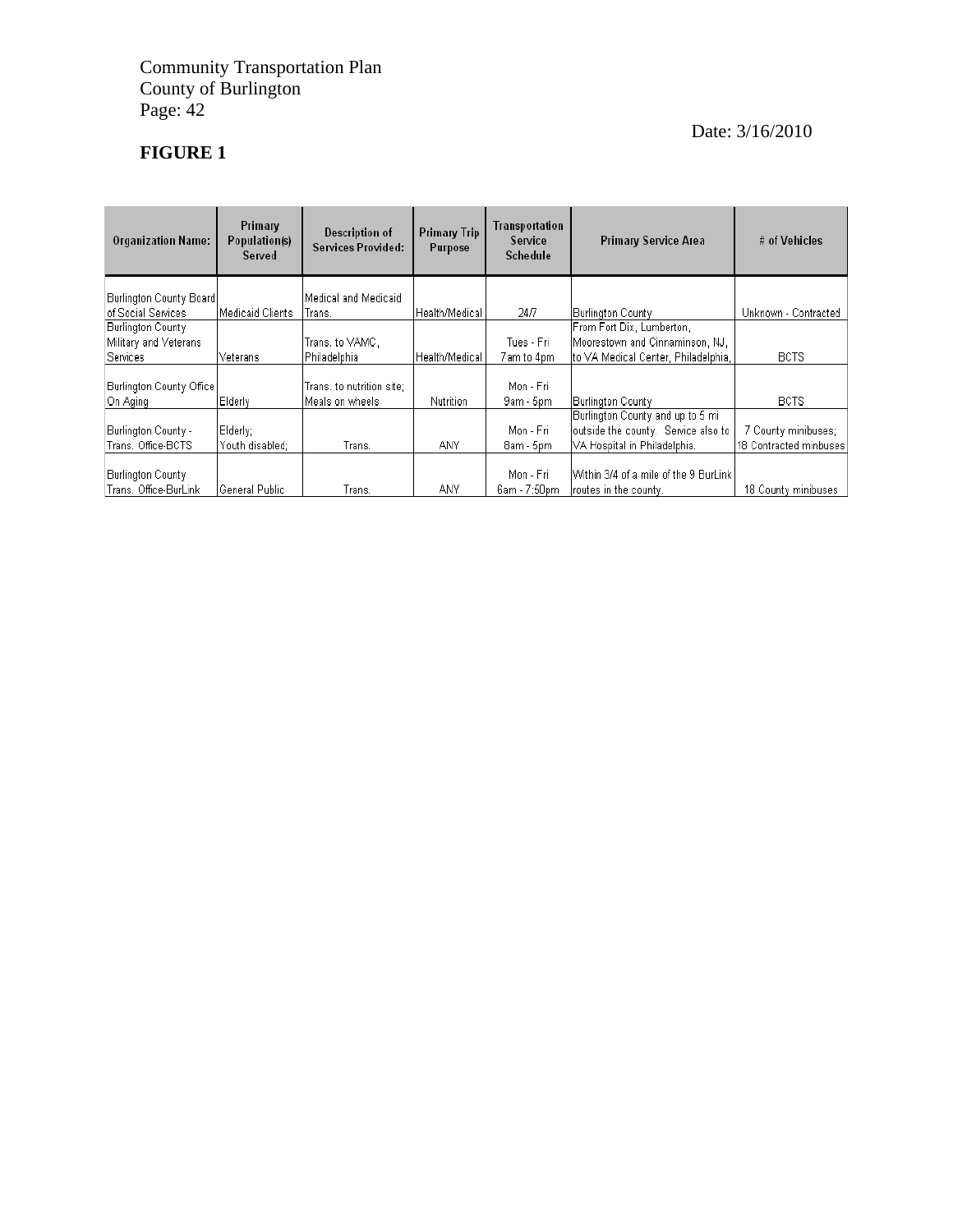### **FIGURE 1I**

| Organization<br>Name: | <b>Primary Population(s)</b><br>Served                         | <b>Description of Trans.</b><br>Services Provided: | <b>Primary Trip</b><br><b>Transportation Service</b><br><b>Schedule</b><br>Purpose |                        | <b>Primary Service Area</b> | # of Vehicles           |
|-----------------------|----------------------------------------------------------------|----------------------------------------------------|------------------------------------------------------------------------------------|------------------------|-----------------------------|-------------------------|
|                       |                                                                | Trans. to Sr. activities,                          |                                                                                    |                        |                             |                         |
| Evesham               |                                                                | childrens activities, adult                        |                                                                                    | Mon - Fri              | lWithin the boundaries of   |                         |
| Township              | General Public                                                 | meetings                                           | <b>ANY</b>                                                                         | 8:00am - 4:00pm        | Evesham Township            | 3 minibuses             |
|                       |                                                                |                                                    |                                                                                    |                        |                             |                         |
| Moorestown            |                                                                |                                                    |                                                                                    | No regular schedule of |                             |                         |
| Township              | General Public                                                 | Trans, to youth rec. activities                    | Recreation                                                                         | services.              | Moorestown Township         | Contracted service only |
|                       |                                                                |                                                    |                                                                                    | Mon; Wed, Fri by       |                             |                         |
|                       | Elderly min age 62;                                            |                                                    |                                                                                    | appointment 8am -2pm.  |                             |                         |
| Mount Laurel          | Disabled (any age)                                             | Transportation by appt.                            | Medical; Shopping                                                                  | Tues & Thurs Shopping  | Mount Laurel Township       | Unknown                 |
| Pemberton             | Elderly Person (over age):                                     |                                                    |                                                                                    |                        |                             |                         |
| Township Senior       | I55:                                                           | Transportation to local                            |                                                                                    | Mon - Fri              |                             |                         |
| Center                | Any Persons with Disabilities nutrition site & rec. activities |                                                    | <b>Nutrition</b>                                                                   | 8:00am - 2:00pm        | Pemberton Township          | 2 buses                 |
|                       |                                                                |                                                    | Medical, Shopping,                                                                 |                        |                             | 1 Minibus:              |
|                       |                                                                |                                                    | Prescription Pick-                                                                 | Mon - Fri              | Willingboro Township        | Recreational Van used   |
| Willingboro           | Elderly 55+                                                    | <b>Transportation Surrey</b>                       | ups                                                                                | 9am-5pm                | lLimits                     | on M.W.F as needed      |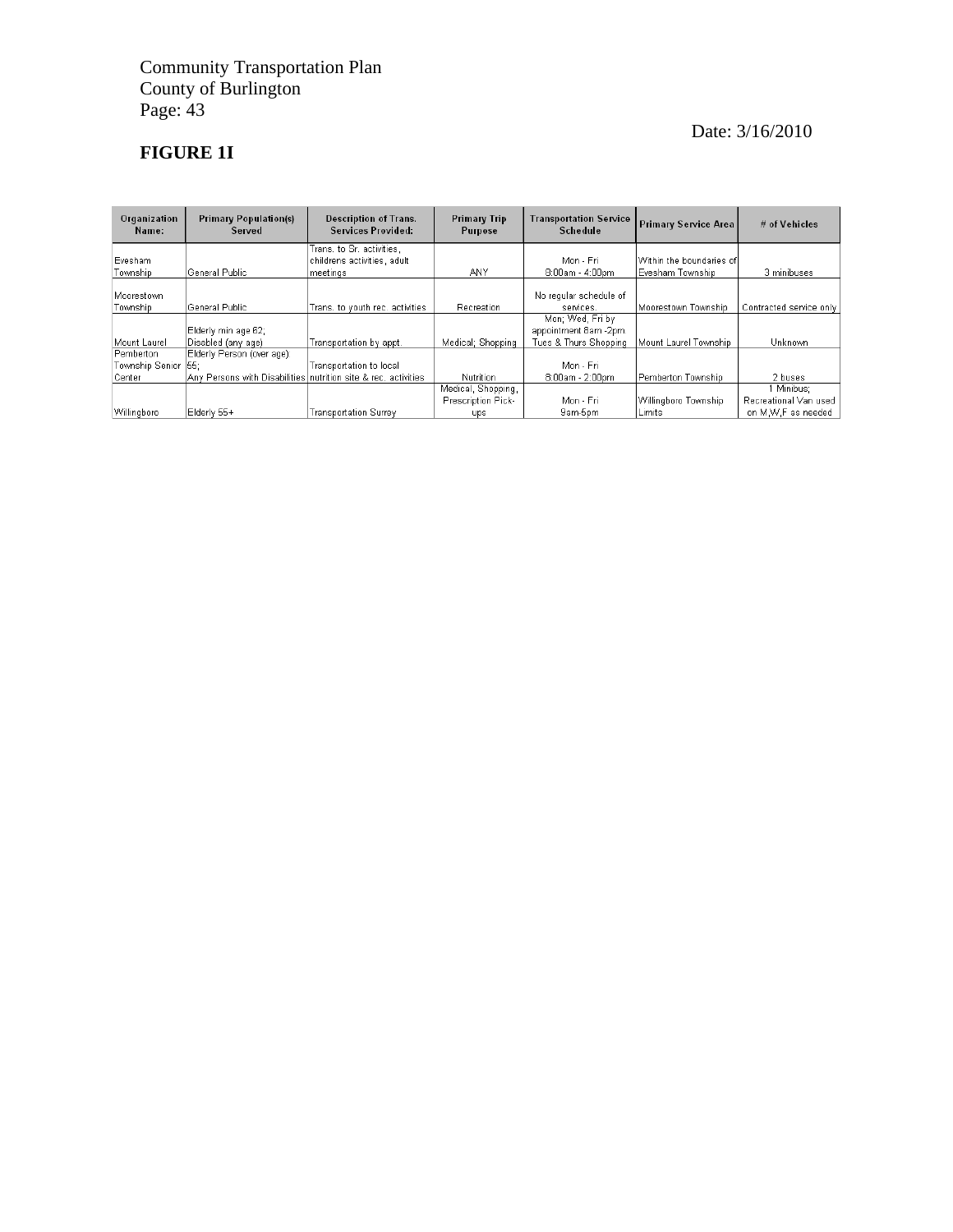### **FIGURE 1II**

| <b>Organization Name:</b> | <b>Primary Population(s) Served</b>          | Description of<br>Services Provided: | Primary Trip<br>Purpose | Transportation<br>Service<br><b>Schedule</b> | <b>Primary Service Area</b>     | # of Vehicles   |
|---------------------------|----------------------------------------------|--------------------------------------|-------------------------|----------------------------------------------|---------------------------------|-----------------|
|                           |                                              | Psychiatric, partial.                |                         |                                              |                                 |                 |
|                           | Mental or Cognitive disability;              | care, employment and                 |                         | Mon - Fri                                    |                                 |                 |
| Catholic Charities        | Substance Abusers                            | outpatient services                  | Social Services         | 7:15am - 4:45pm                              | Burlinaton County               | Unknown         |
| Occupational Training     | Low income; Mental or Cognitive              |                                      |                         |                                              | The O.T.C. has work centers and | 5 buses: 8      |
| Center of Burlington      | disability; Physical disabilities;           |                                      |                         | 7 davs                                       | enclaves in Burlington, Camden, | minibuses:      |
| County                    | Substance abusers: Visually                  | Employment Training                  | Employment              | 5am-10pm                                     | Mercer, and Monmouth            | 30 vans; 5 cars |
|                           |                                              | Trans, to the hospital,              | l Health/Medical        |                                              | We serve Mt. Holly, Hainesport, |                 |
| Society of St. Vincent    |                                              | doctor's visits and job              |                         |                                              | Lumberton, Eastampton and       |                 |
| De Paul, Mt. Holly        | Elderly; Unemployed; Low income; linterview. |                                      | Employment              | N/A                                          | Westampton.                     | Unknown         |
|                           |                                              | Trans, to medical appt,              |                         |                                              |                                 |                 |
|                           |                                              | and grocery shopping                 | Medical;                |                                              |                                 |                 |
| The Tender, Inc.          | Elderly                                      | lfor homebound Sr.'s                 | Shopping                | N/A                                          | Western Burlinaton County       | Unknown         |